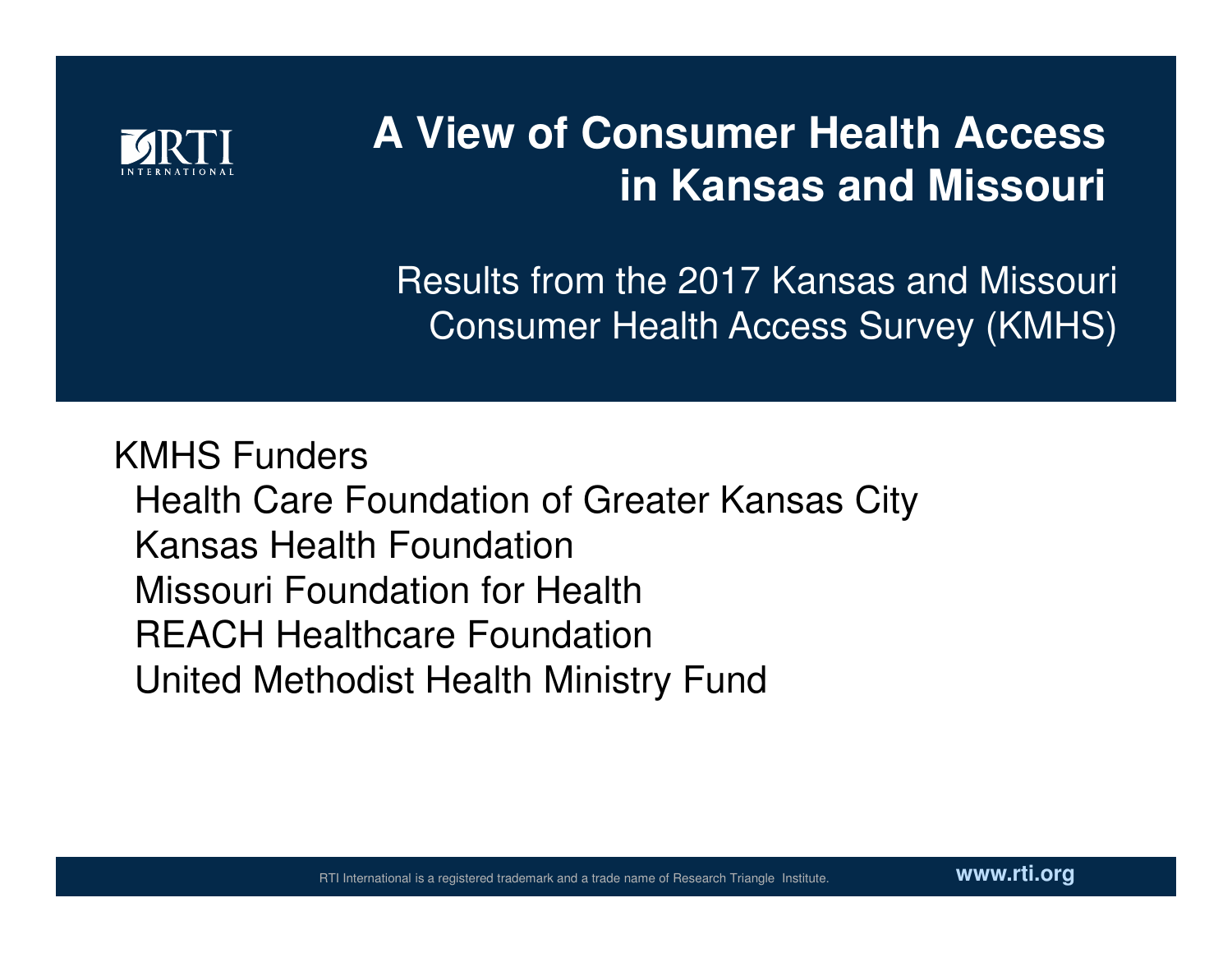#### Foundations' Objectives

- Develop detailed picture of access to health care and coverage across the two states
- •Capture information directly from consumers' responses
- $\bullet$  Leverage five foundations' collective resources to expand the survey to gather more information
- Gain understanding of potential opportunities for foundation support, engagement and public policy priorities.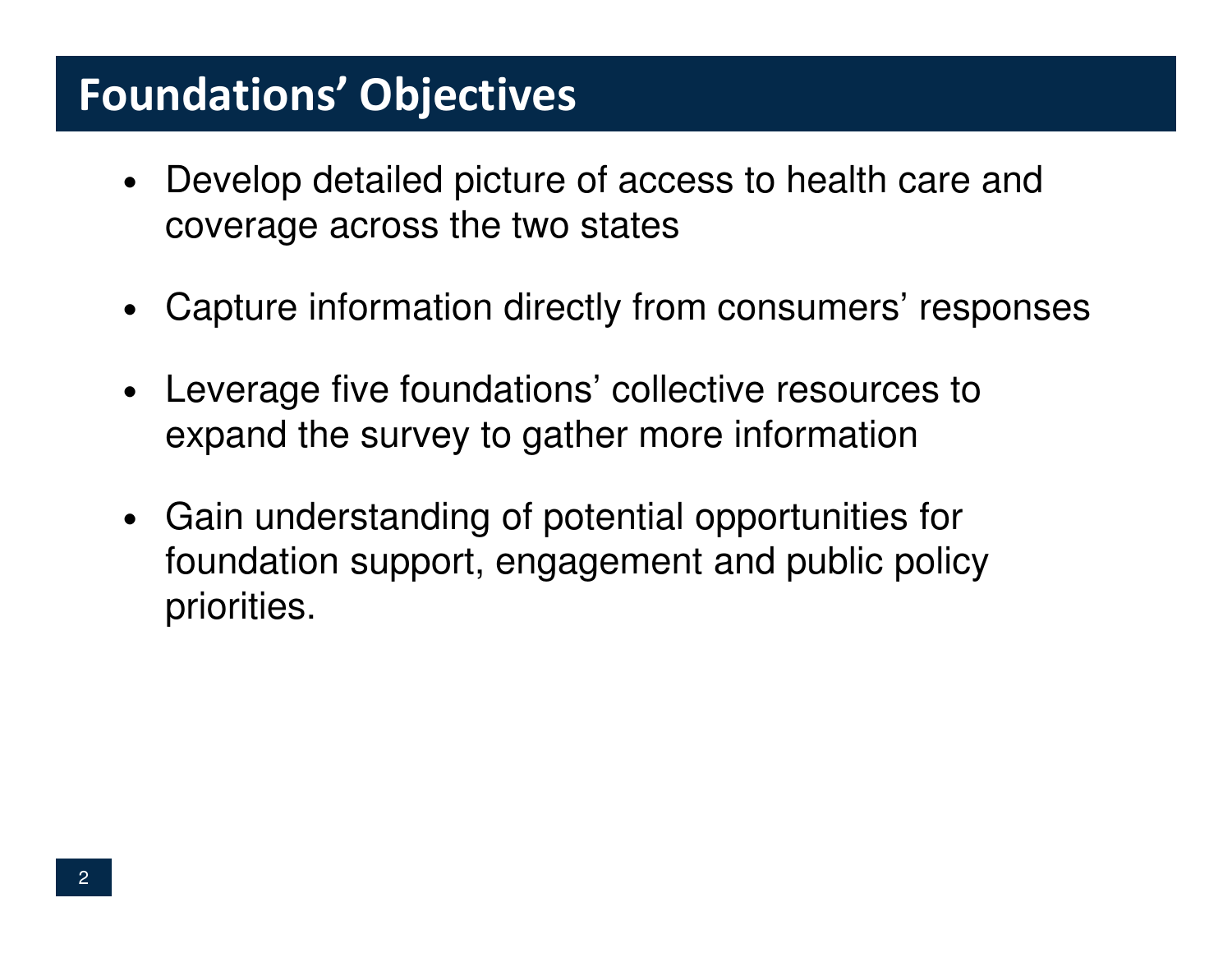## delivering the promise of science for global good



RTI International is an independent, nonprofit research institute dedicated to improving the human condition. We combine scientific rigor and technical expertise in social and laboratory sciences, engineering, and internationaldevelopment to deliver solutions to the critical needs of clients worldwide.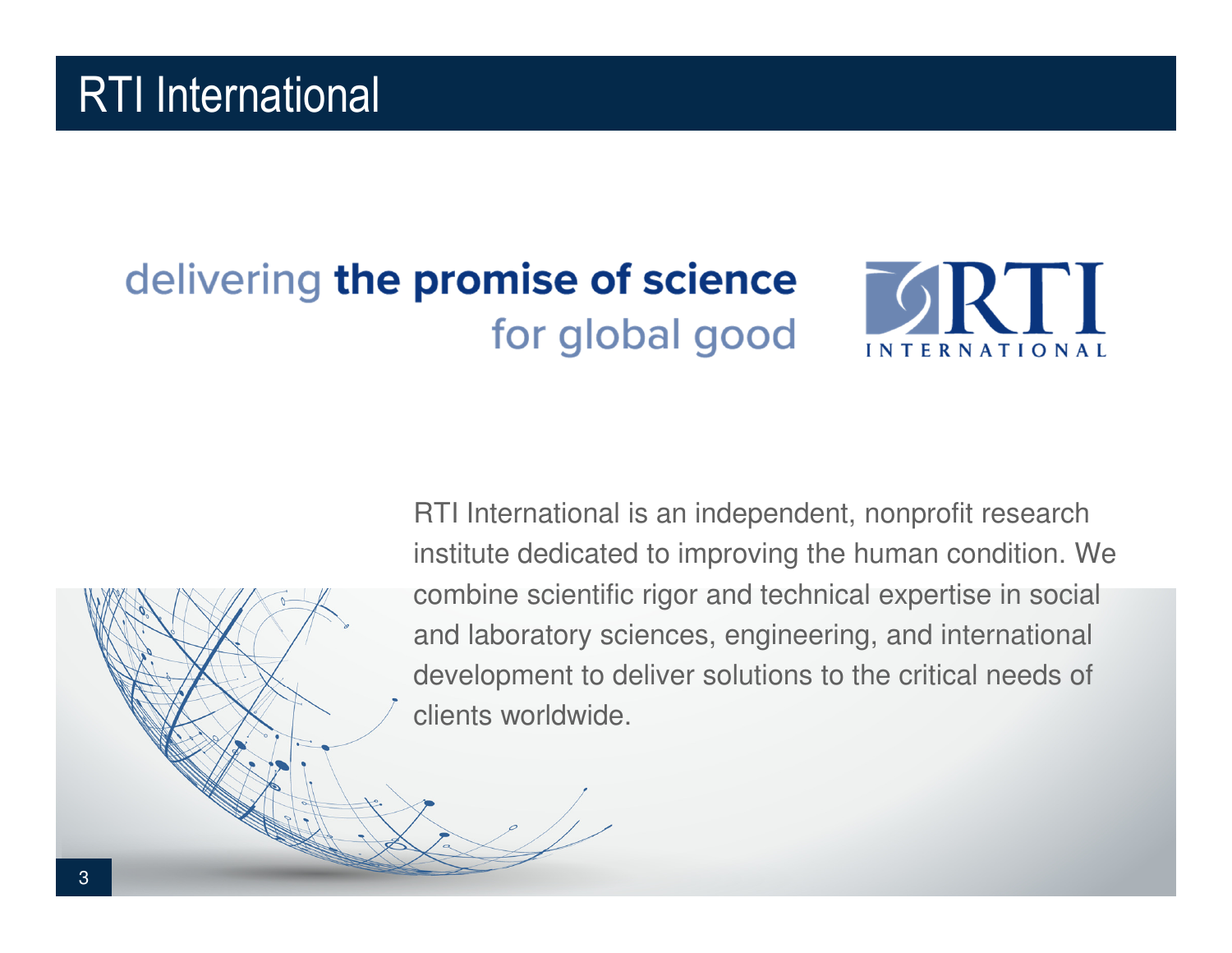#### Survey Development

- RTI drew from existing surveys:
	- 2015 Ohio Medicaid Assessment Survey (OMAS)
	- 2016 Ohio Medicaid Group VIII Survey
	- National Health Interview Survey (NHIS)
	- Medical Expenditure Panel Survey (MEPS).
- ٠ Questionnaire relied heavily on validated survey questions.
- Questions were modified where necessary to address areas of interest.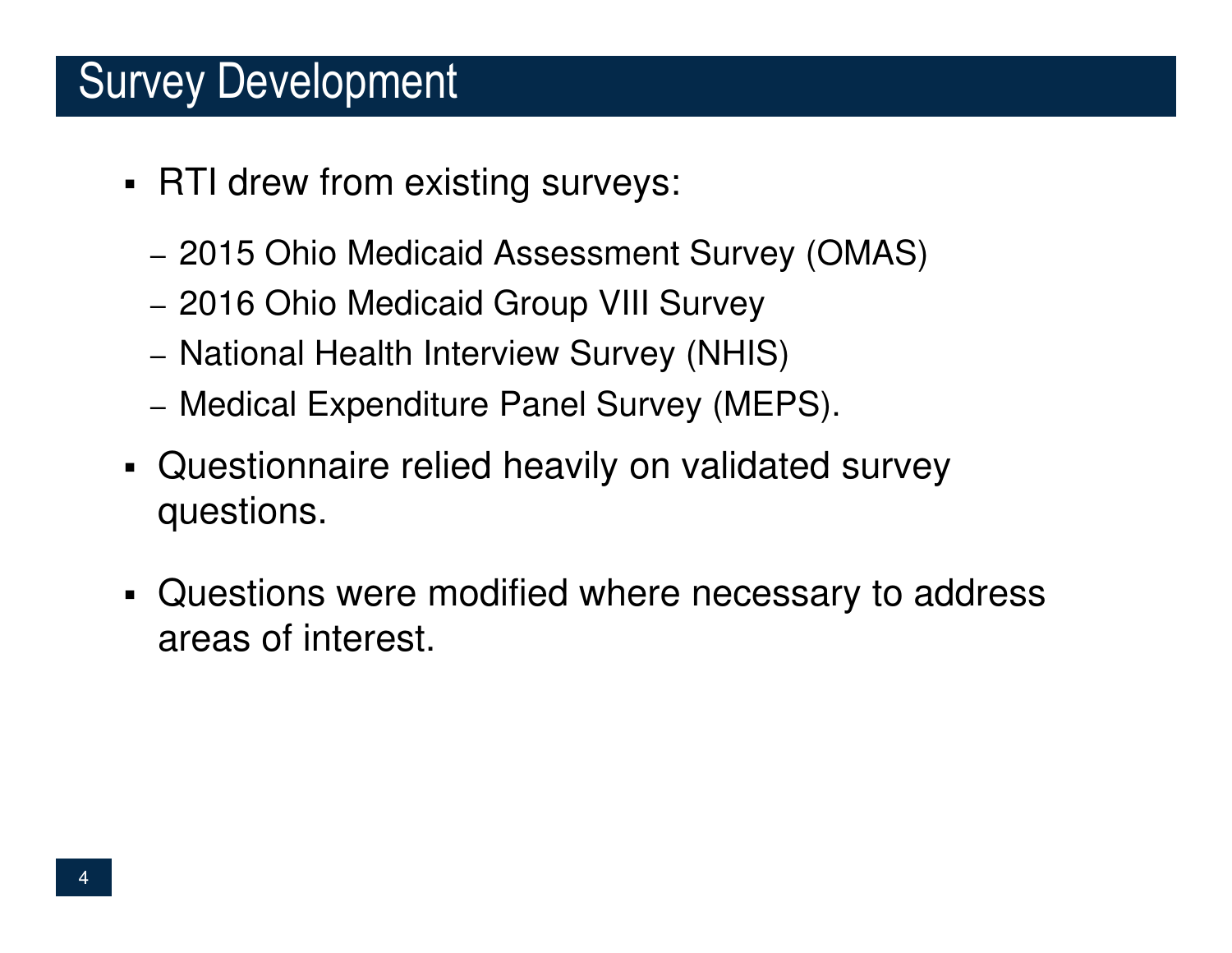### Survey Development

- Target population is residents ages 19 and older living in the state for more than 1 month.
- In randomly selected households with children, one child was randomly selected for interview via adult proxy.
- Questions focus on health and unmet needs of adults ages 19–64 with an abbreviated survey for children.
- ٠ Survey pilot with a small sample in summer 2017 by RTI.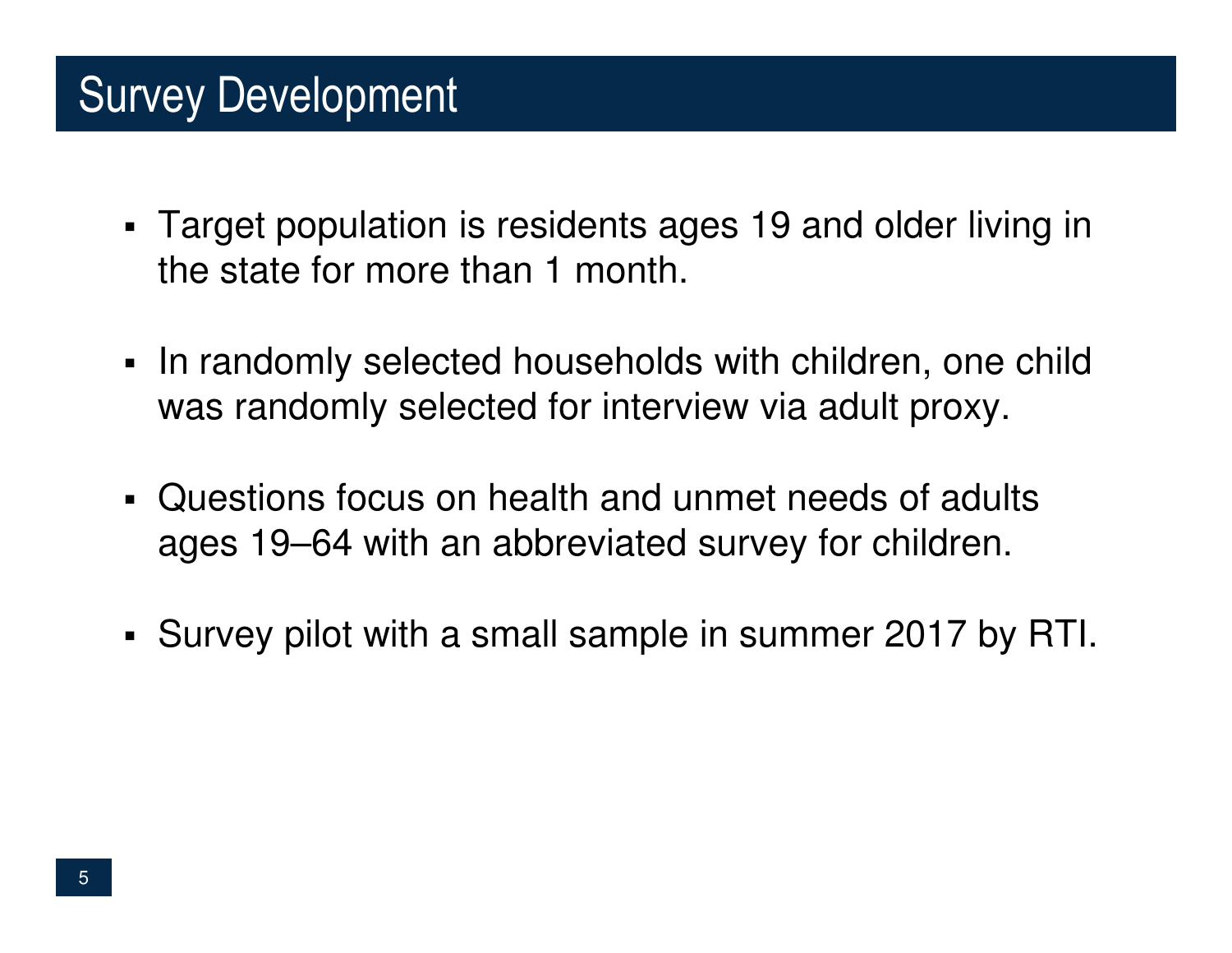## Sample Design

- Frame: Dual-frame random digit-dial (RDD) cell phoneand landline (Kansas- or Missouri-assigned area code).
- Equal number of respondents in each state allocated proportionally by population density into rural, mid-size, and urban counties.
- ٠ Oversampled the service areas of REACH/Health Care Foundation of Greater Kansas City:
	- Allen, Johnson, and Wyandotte in Kansas
	- $-$  Cass, Jackson, and Lafayette in Missouri.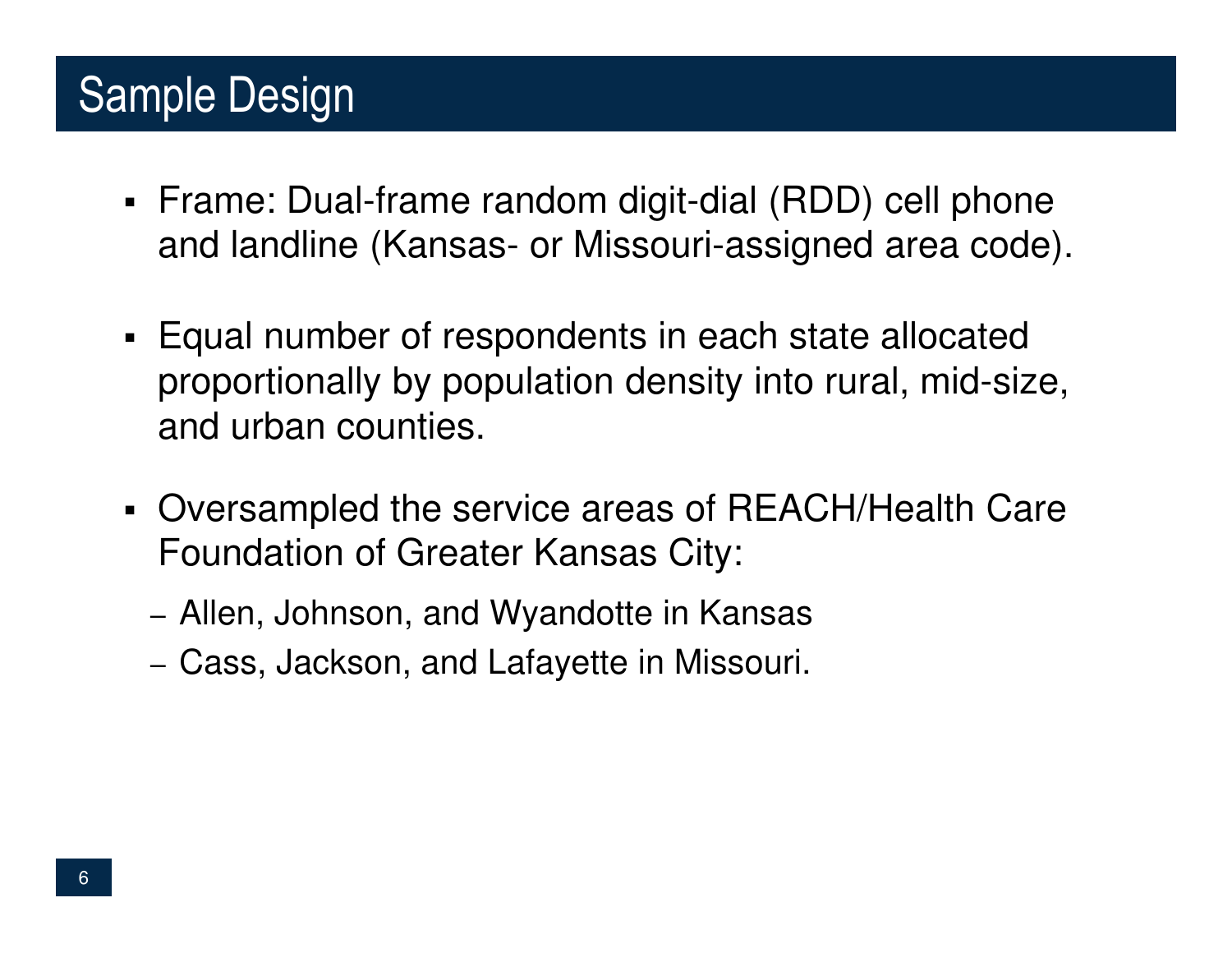## Survey Administration

- Cell phone respondents were offered an incentive if they completed the interview
	- Considered a best practice to offset costs of participation
	- Provided \$10 Visa gift card
	- Study protocols were reviewed and approved by Institutional Review Board.
- Survey administered from Sept. 2017 to Jan. 2018 by RTI International in Research Triangle Park, North Carolina.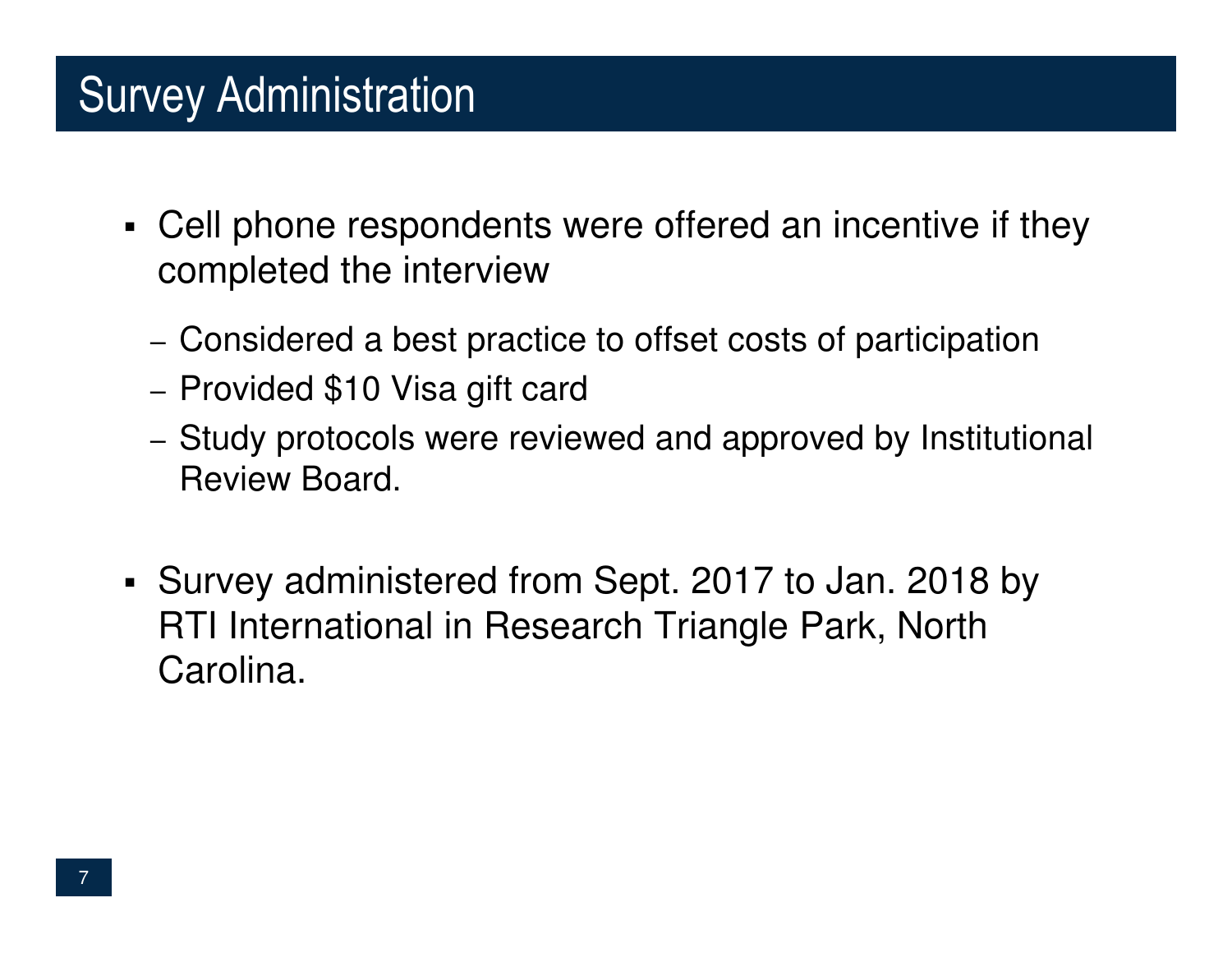#### Number of Completed Interviews

- 4,274 total completed interviews in Kansas and Missouri
	- 2,069 in Kansas
	- 2,205 in Missouri
- These totals include
	- 3,158 adults ages 19–64
	- 1,159 children ages 0–18
	- 154 respondents interviewed in Spanish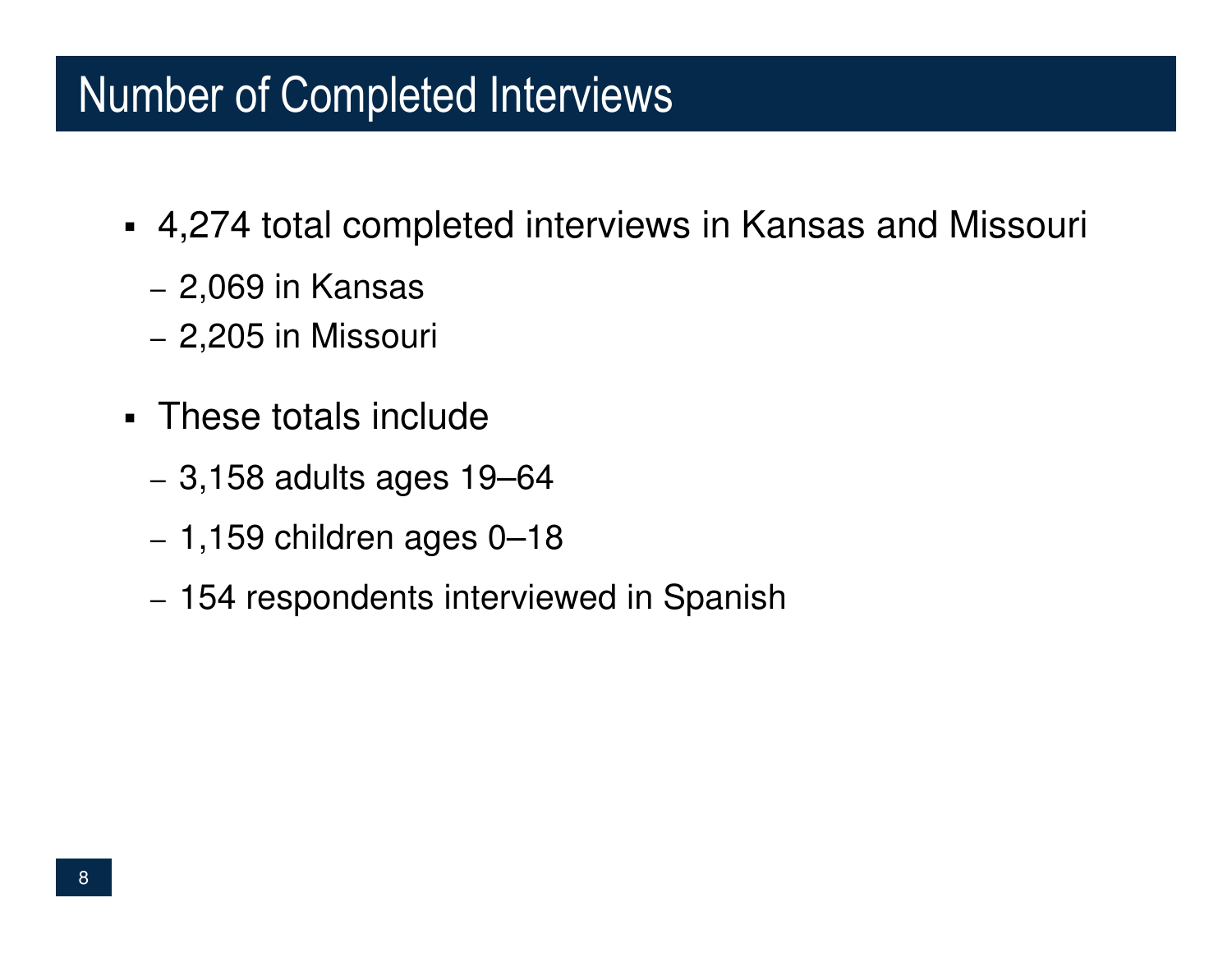#### Sample Weighting to Reflect State Population

- Survey weighting adjusts for non-response, ineligibility.
- Post-stratification weights applied using the 2016 American Community Survey.
- Survey estimates represent non-institutionalized residents ages 19 and older in each state.
	- $-$  Child estimates represent the population ages 0–18.  $\,$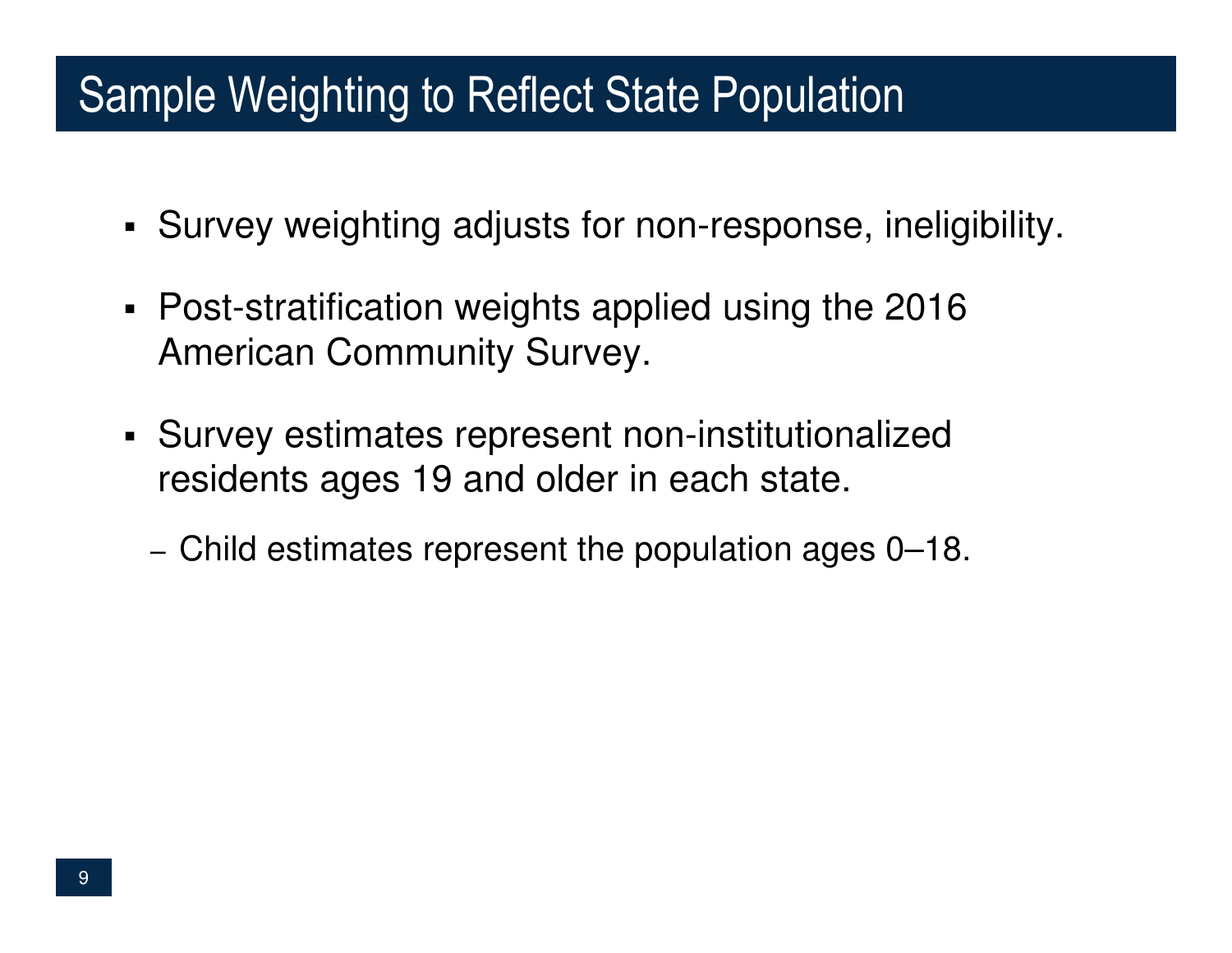#### **ResultsHealth Insurance Coverage**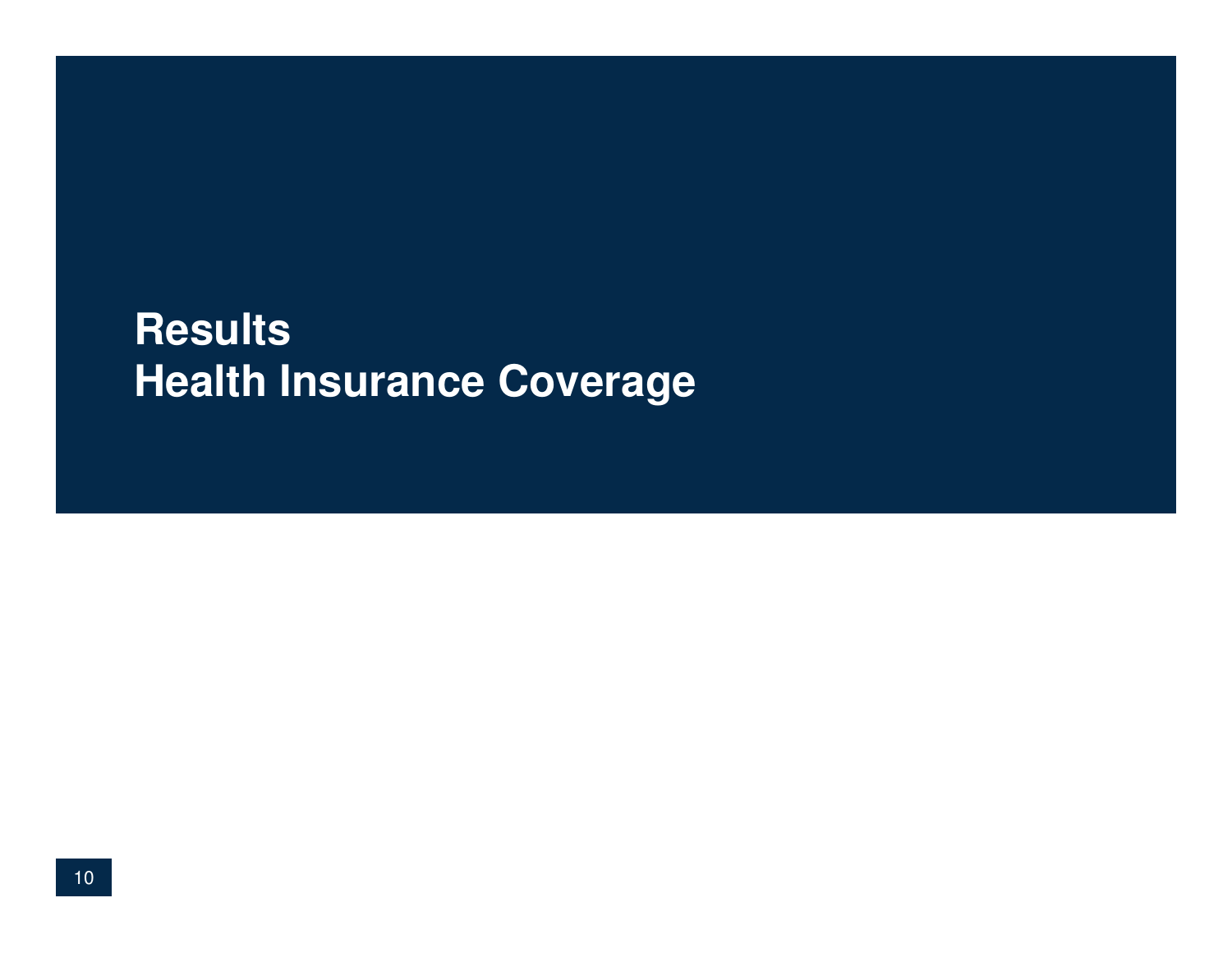#### How to Read the Figures in this Presentation

- The KMHS is not designed to directly compare Kansas and Missouri on access and coverage. No statistical tests of difference are shown in the figures between tests.
- All estimates in graphs represent a percentage of adults or children in the state or of a subgroup (e.g., adults with chronic conditions, uninsured, insured adults).
- All differences between subgroups (i.e., Hispanic vs. white non-Hispanic) that reach statistical significance at the 95% level of confidence (p<.05) are indicated with an asterisk (\*) after the number. The reference group against which the subgroup was tested is listed in the table notes.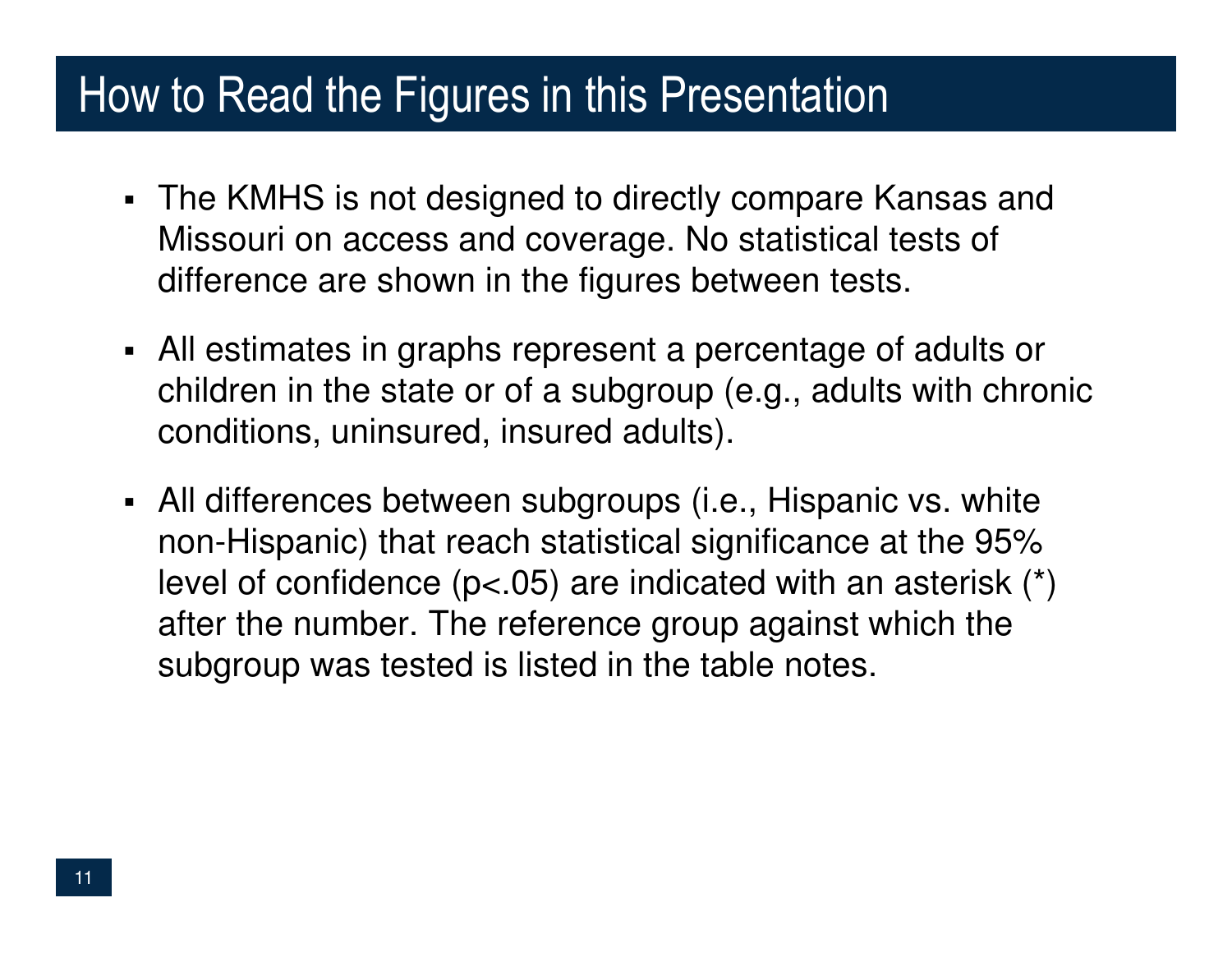My next questions are about your current health insurance coverage, that is, the health coverage you had last week.

Are you covered by health insurance or some other type of health care plan? (No)

> **KMHS measure of currently uninsured(point-in-time measure)**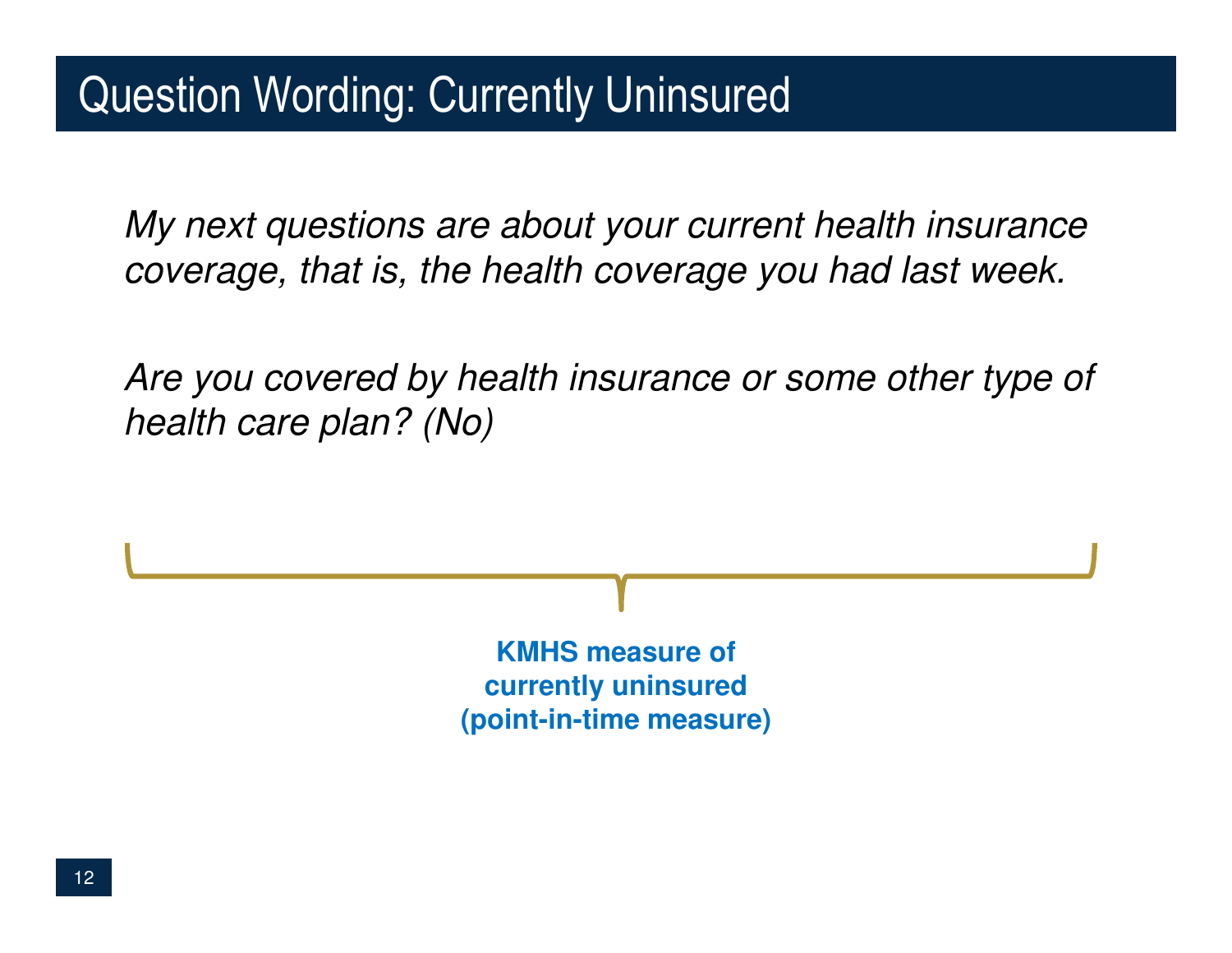# Fig. 1. Currently Uninsured, by Age Group



Source: 2017 Kansas and Missouri Consumer Health Access Survey, RTI International.Note: 95% confidence interval of the estimate is shown in parentheses above the percentage.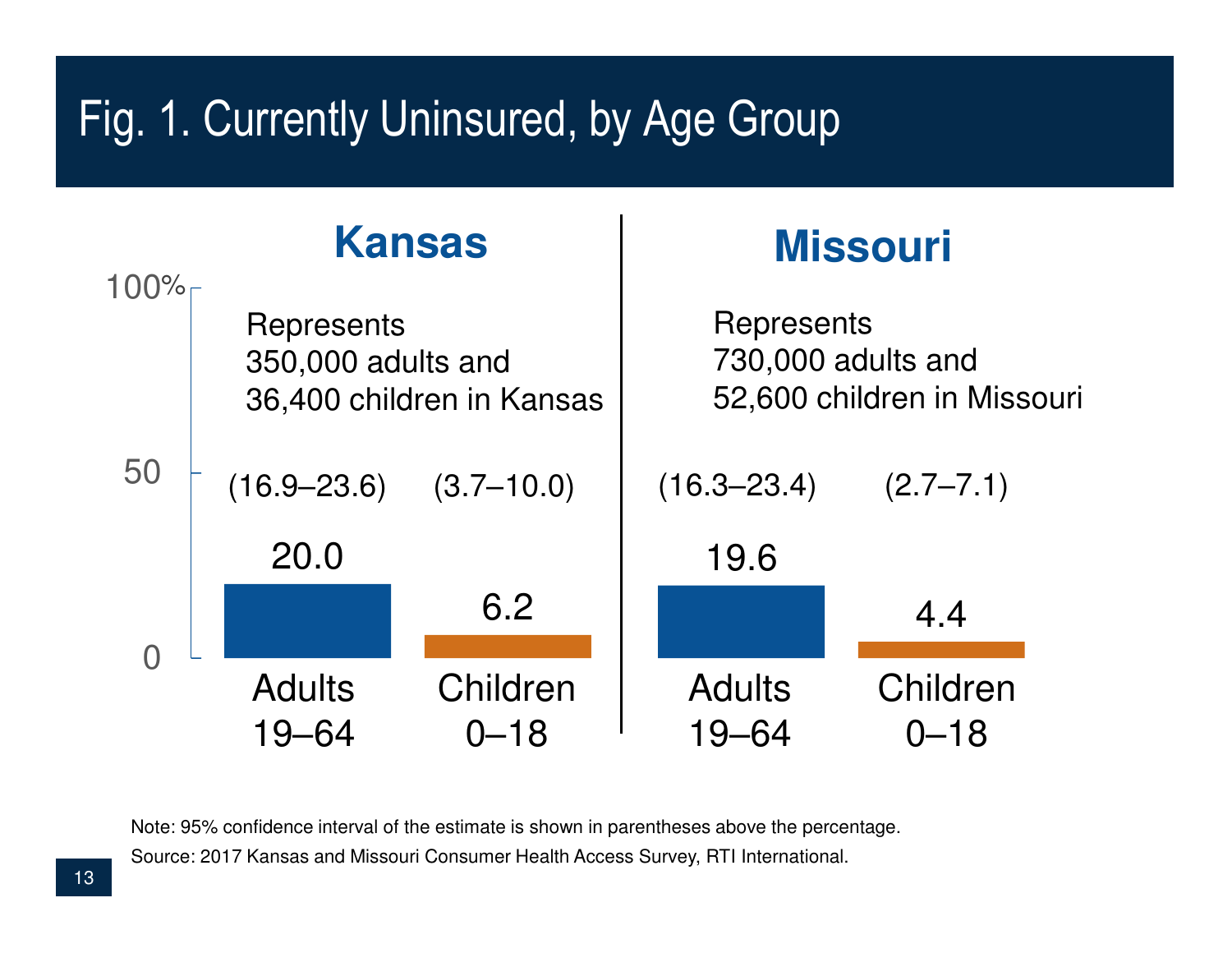#### "First Look at Health Insurance Coverage in 2018 Finds ACA Gains Beginning to Reverse"

"The marked gains in health insurance coverage made since the passage of the Affordable Care Act (ACA) in 2010 are beginning to reverse, according to new findings from the latest Commonwealth Fund ACA Tracking Survey. The coverage declines are likely the result of two major factors: 1) lack of federal legislative actions to improve specific weaknesses in the ACA and 2) … deep cuts in advertising and outreach during the marketplace open-enrollment periods, a shorter open enrollment period, and other actions that collectively may have left people with a general sense of confusion about the status of the law."

Findings from the Commonwealth Fund Affordable Care Act Tracking Survey, February–March 2018.

Source: Commonwealth Fund. Commonwealth Fund Blog, May 1, 2018. Retrieved fromhttp://www.commonwealthfund.org/publications/blog/2018/apr/health-coverage-erosion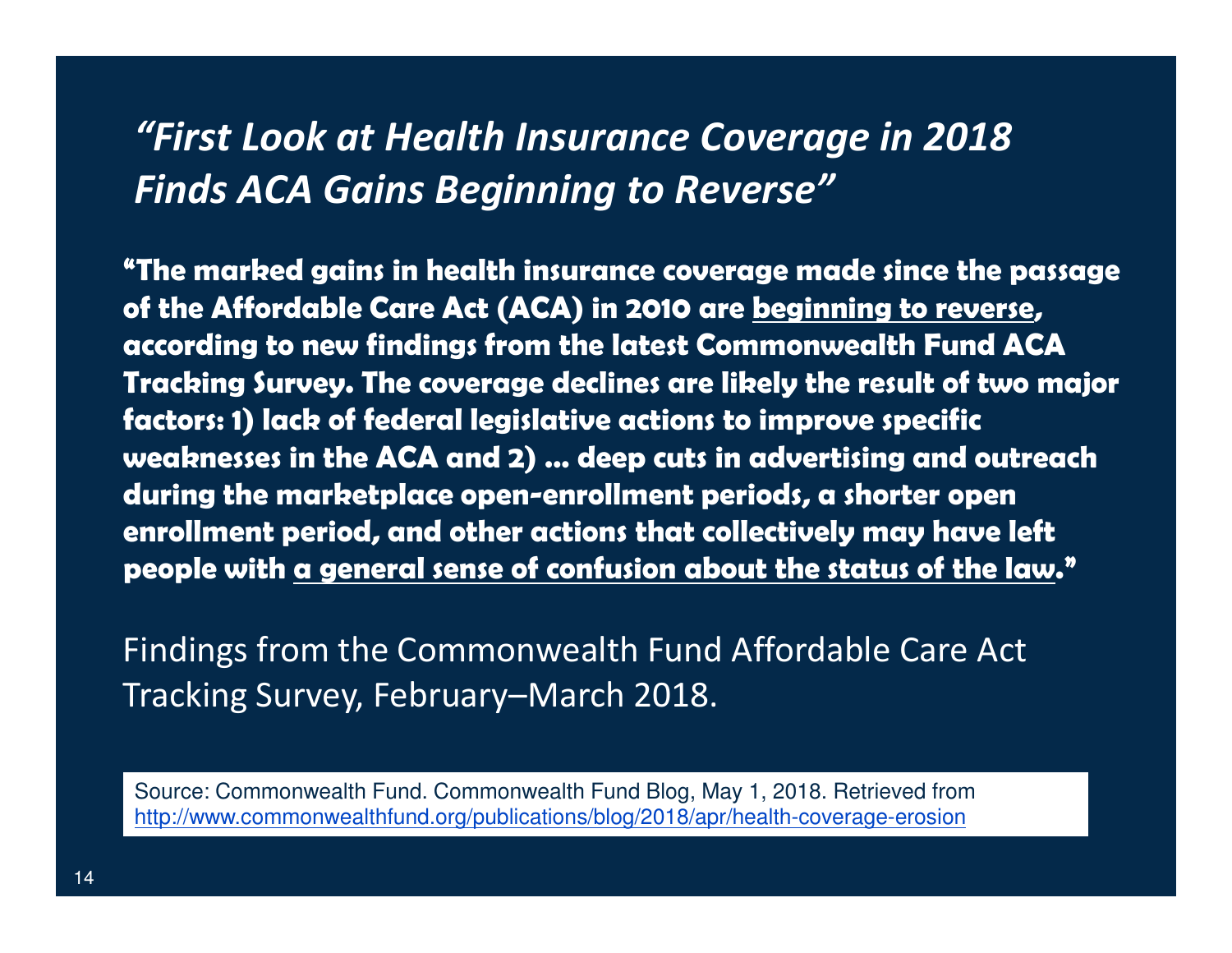Percent of adults ages 19–64 who were uninsured;nationally representative sample, Feb.–March 2018



Data: The Commonwealth Fund Affordable Care Act Tracking Surveys, July–Sept. 2013, Apr.–June 2014, Mar.–May 2015, Feb.–Apr. 2016, Mar.–June 2017, Feb.–Mar. 2018.



Source: Sara R. Collins et al., "First Look at Health Insurance Coverage in 2018 Finds ACA Gains Beginning to Reverse: Findings from the Commonwealth Fund Affordable Care Act Tracking Survey, Feb.–Mar. 2018," *To the Point* (blog), The Commonwealth Fund, May 1, 2018.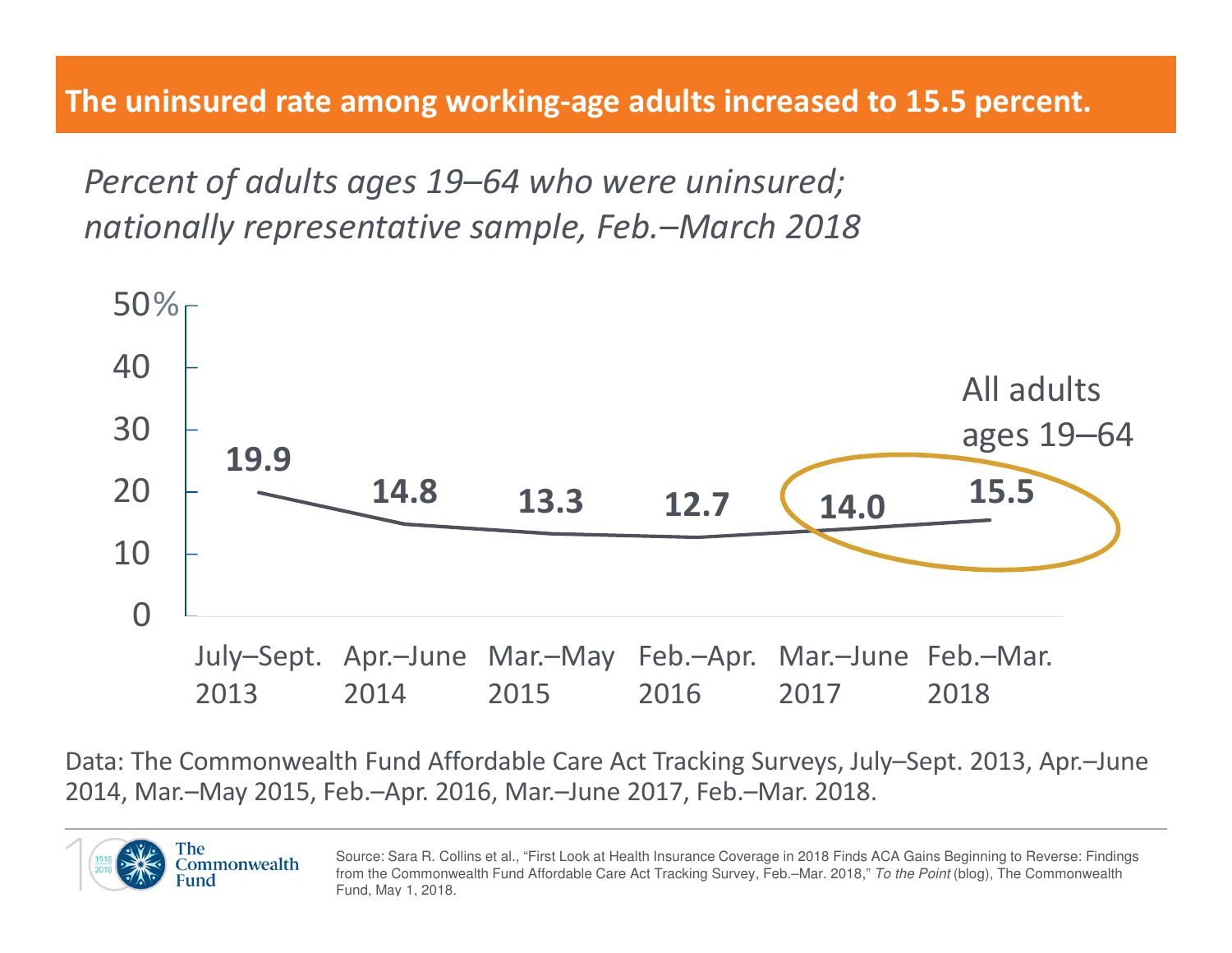#### The uninsured rate among adults in states that did not expand Medicaid rose to 21.9 percent.

Percent of adults ages 19–64 who were uninsured; nationally representative sample, Feb.–March 2018



Data: The Commonwealth Fund Affordable Care Act Tracking Surveys, July–Sept. 2013, Apr.–June 2014, Mar.–May 2015, Feb.–Apr. 2016, Mar.–June 2017, Feb.–Mar. 2018.



Source: Sara R. Collins et al., "First Look at Health Insurance Coverage in 2018 Finds ACA Gains Beginning to Reverse: Findings from the Commonwealth Fund Affordable Care Act Tracking Survey, Feb.–Mar. 2018," *To the Point* (blog), The Commonwealth Fund, May 1, 2018.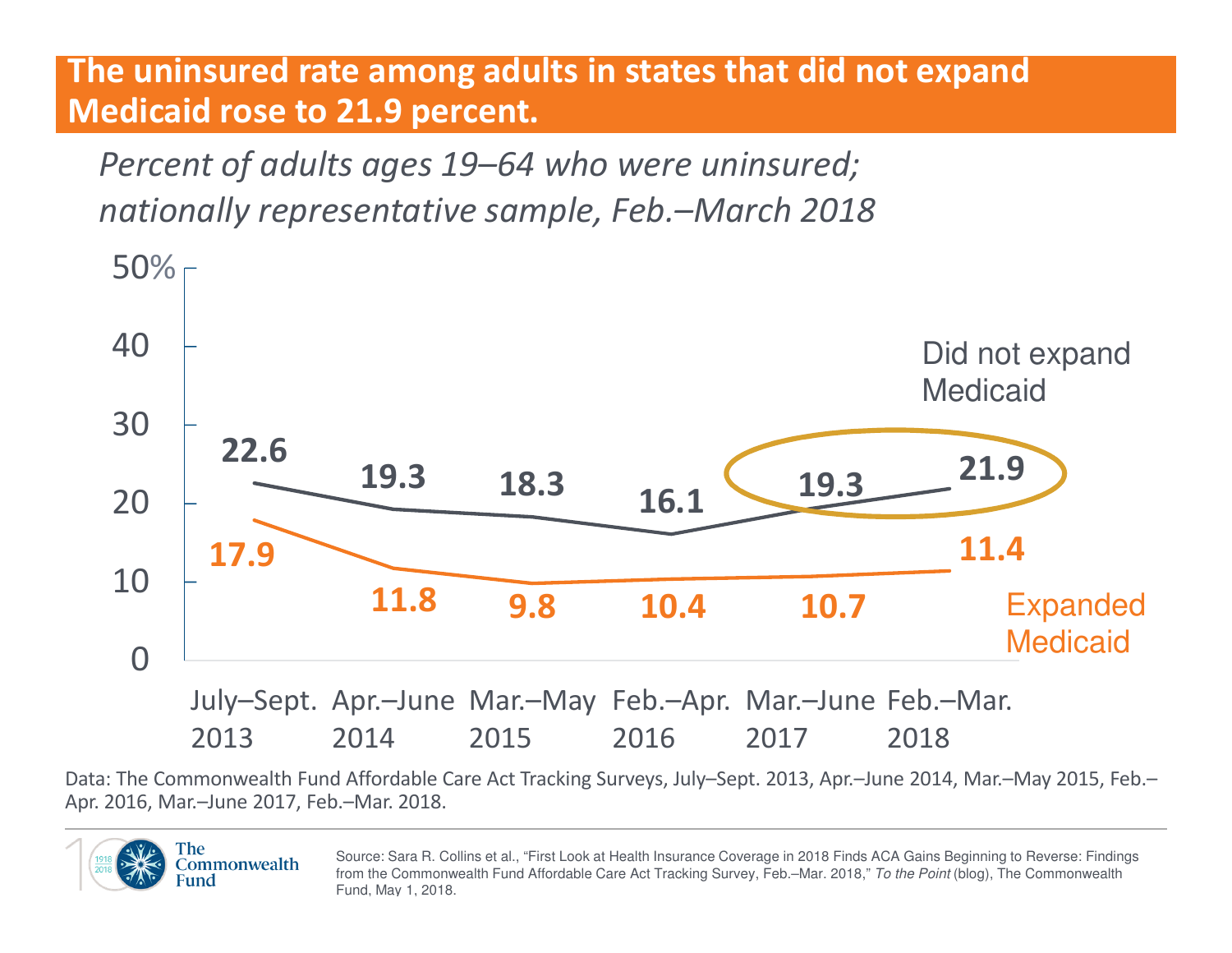#### Fig. 2. Currently Uninsured, Adults Ages 19‒64 by County Population Density



Source: 2017 Kansas and Missouri Consumer Health Access Survey, RTI International.Note: Differences between county types within a state are not statistically significant at p<.05 level.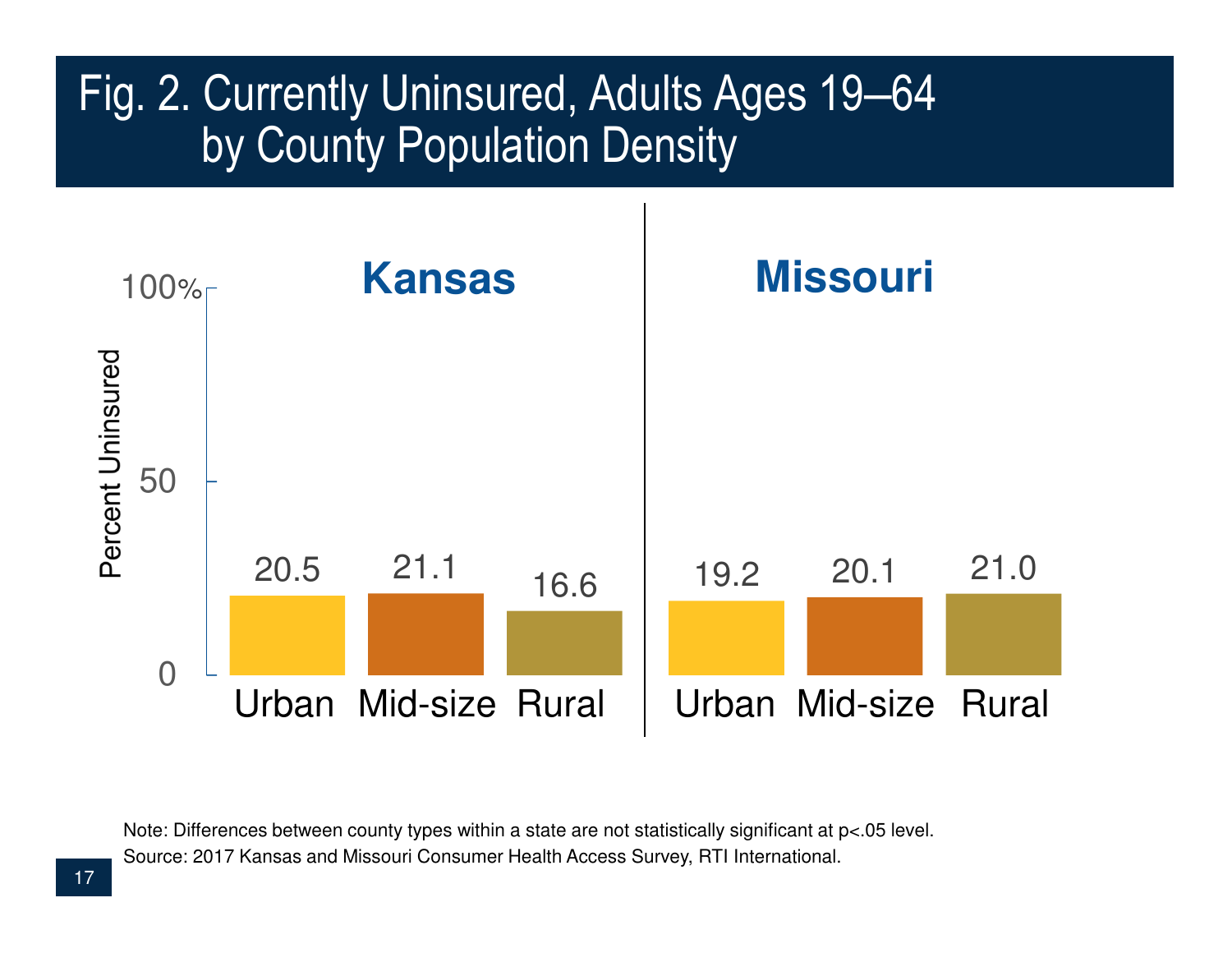## Fig. 3. Currently Uninsured, Adults Ages 19‒64 by Race/Ethnicity



\* Significantly different from White Non-Hispanic at p<.05 level. Notes: NH=Non-Hispanic; African-Am=African-American.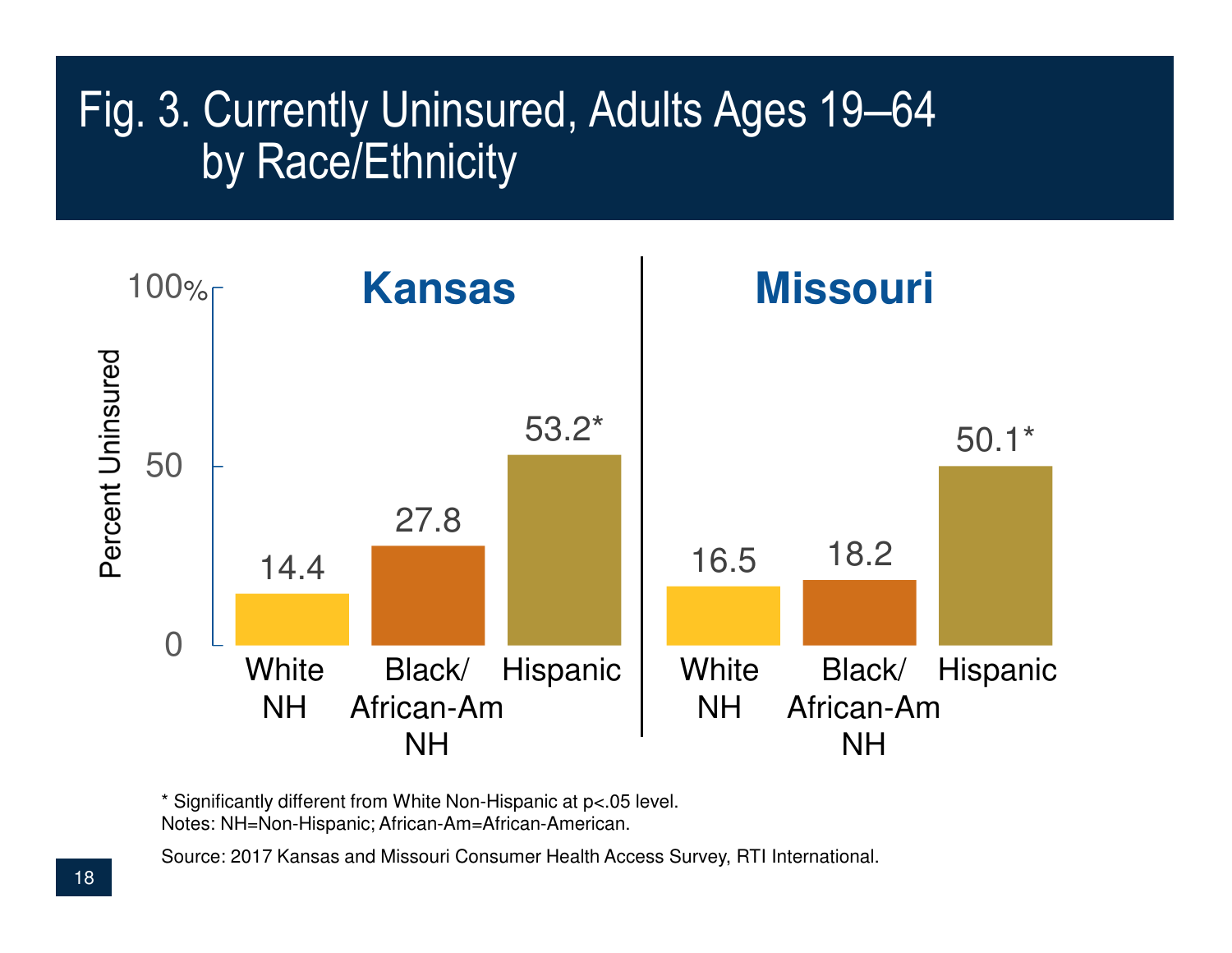# Tried to Purchase Insurance in Past 2 Years, Uninsured Adults Ages 19‒64

Among the uninsured:

 Few tried to purchase insurance directly in the last 2 years (25 percent in Kansas and 24 percent in Missouri).

Of those who tried:

- About two-thirds did not receive assistance from anyone.
- 36 percent in Kansas and 12 percent in Missouri received assistance from a health navigator or assistor.

Altogether, just 3 percent of the uninsured in Kansas and 6 percent in Missouri reported they were able to get health insurance when they tried, yet all lost the coverage at some point.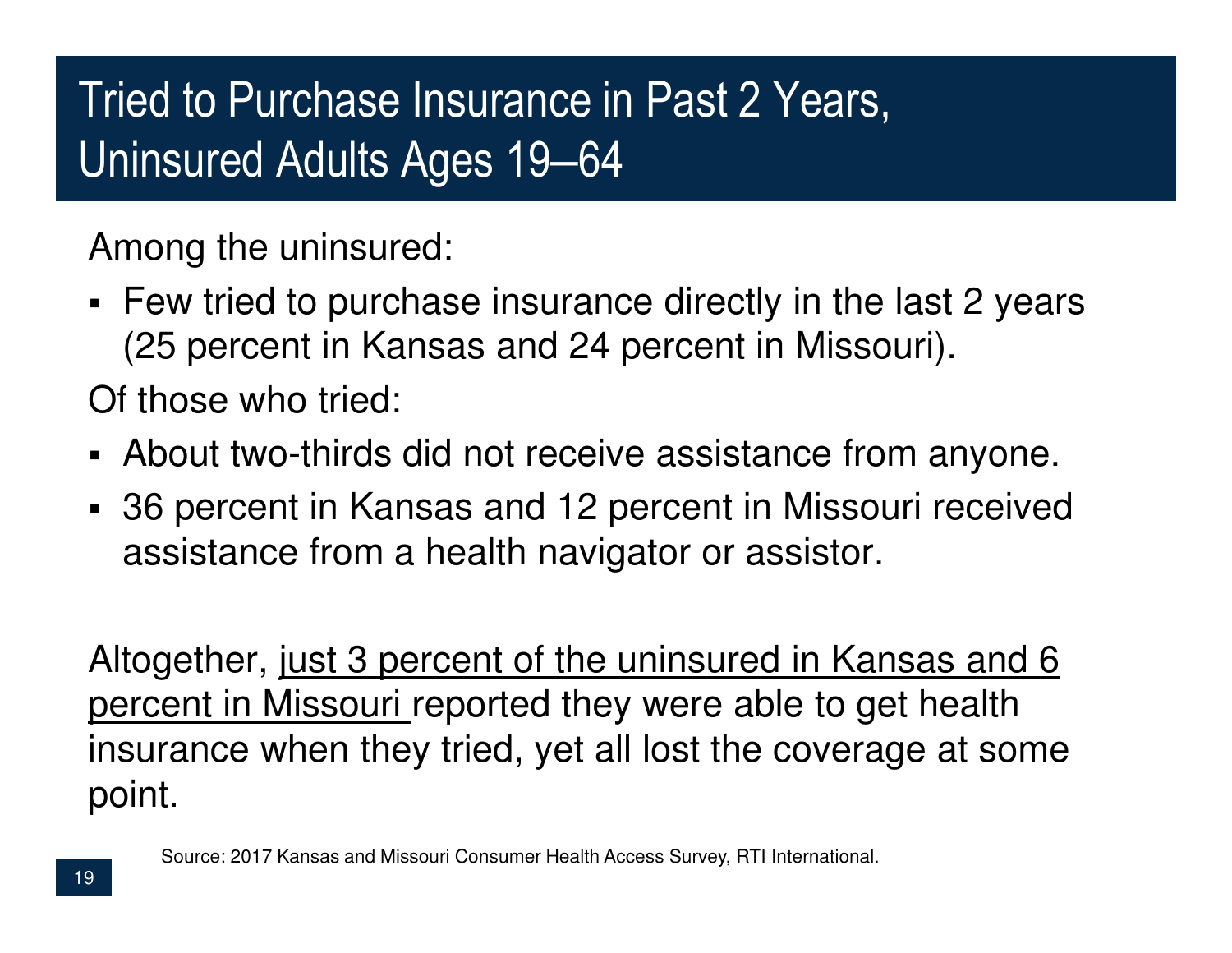#### **Medical Bill Problems, Medical Debt, and Financial Consequences from Debt**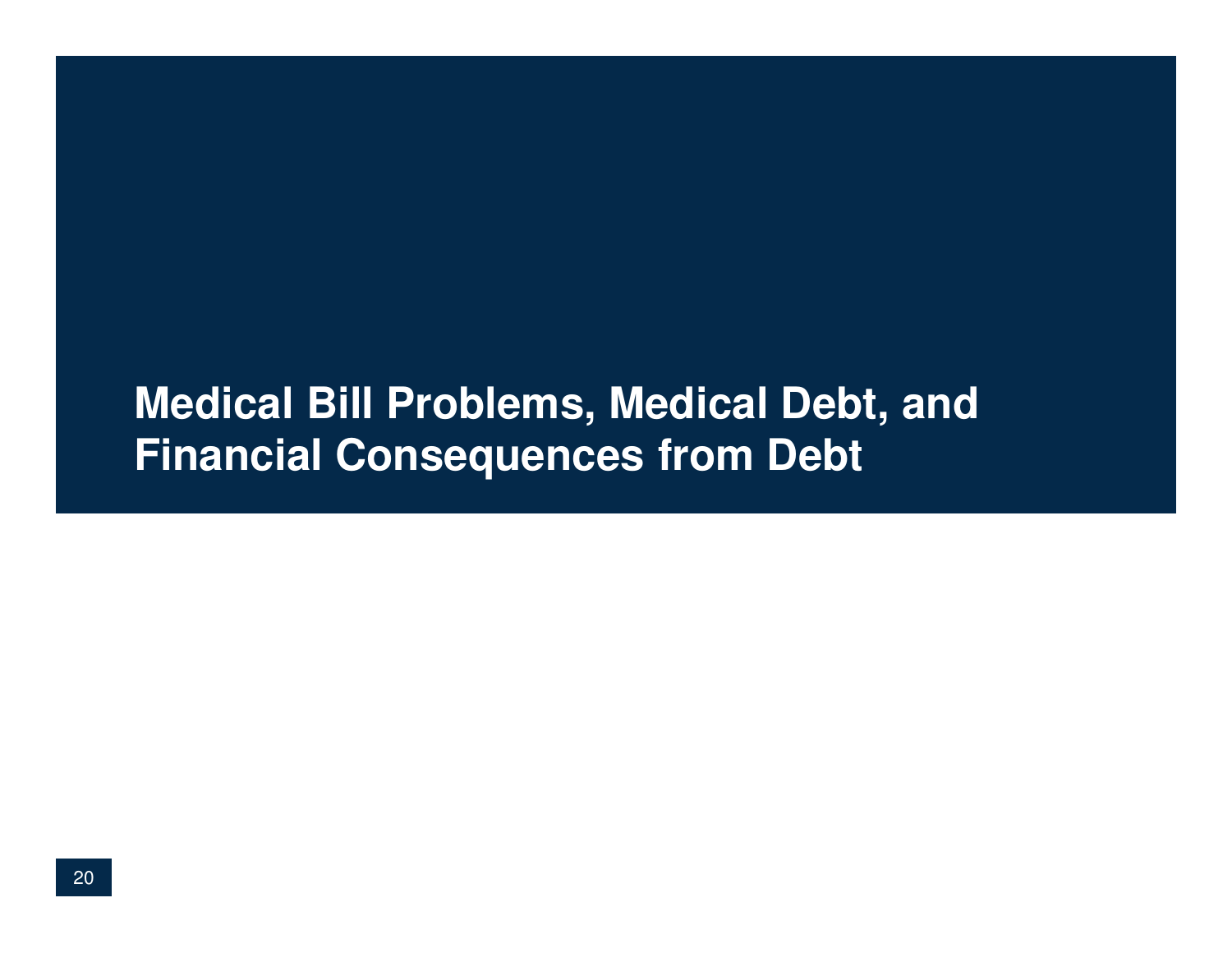# Question Wording: Medical Bill Problems and Medical Debt

During the past 12 months, were there times when you or your family had problems paying or were unable to pay medical bills for yourself or anyone else in your family? This includes unpaid hospital bills, doctor bills, or bills for other medical care.

Are you still paying off this medical debt?

**KMHS measure of medical debt**

In the past 12 months, did you ever do any of the following or have any of the following happen as a result of the unpaid bills…

- a. Borrow money from friends or relatives?
- b. Taken a loan of any kind?
- c. Had a creditor call or come to see you to demand payment?

**KMHS measure of financial consequences from medical debt**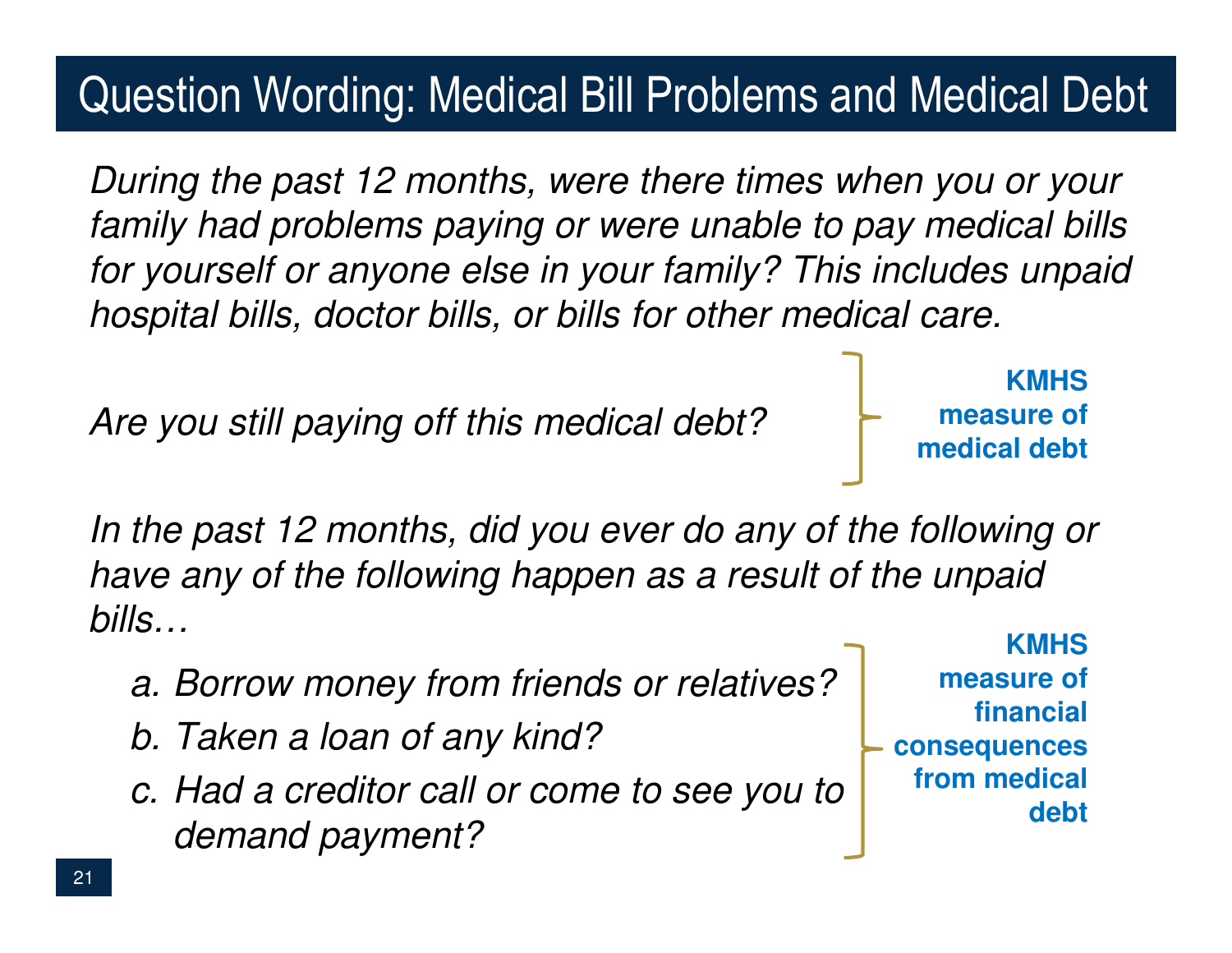## Fig. 4. Problems Paying Off Medical Bills in the Household in the Past Year, by Age Group

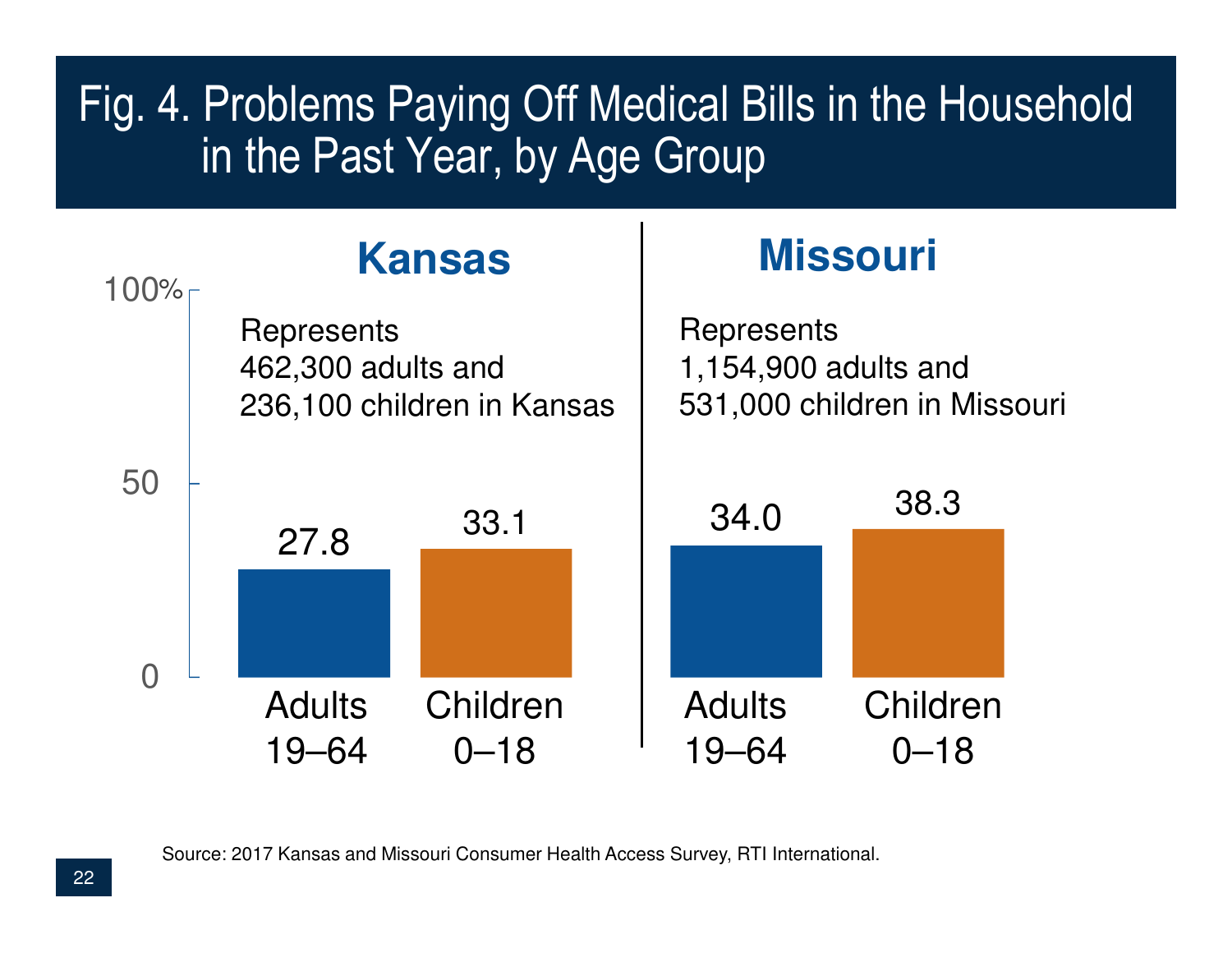## Fig. 5. Medical Bill Problems, Medical Debt, and Financial Consequence in Household in Past Year, by Age Group

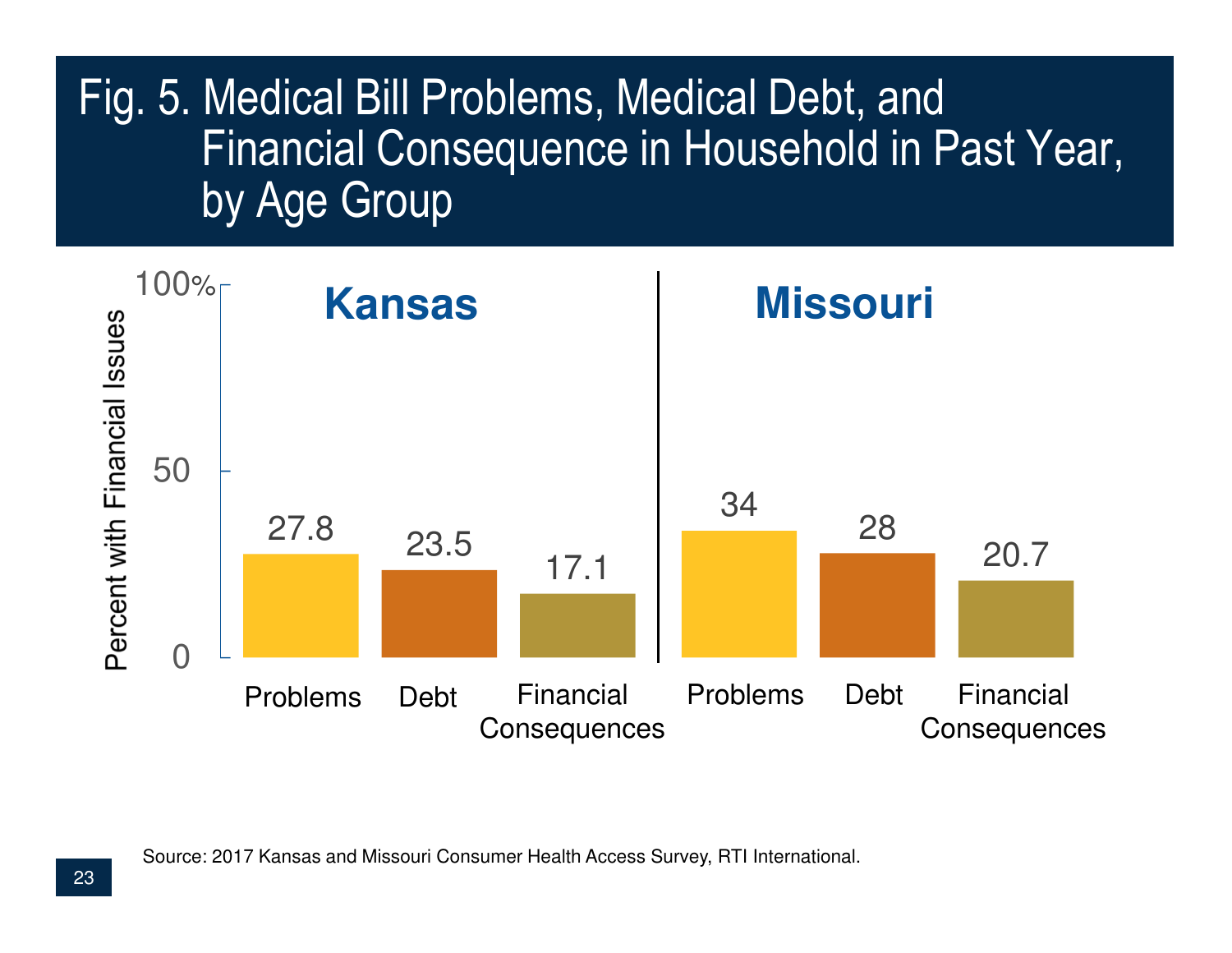#### Fig. 6. Medical Debt in Household, Adults Ages 19–64 by Federal Poverty Level



\* Difference from Below 138% FPL is statistically significant at p<.05 level in this figure.Note: FPL=Federal Poverty Level based on the 2016 tax year.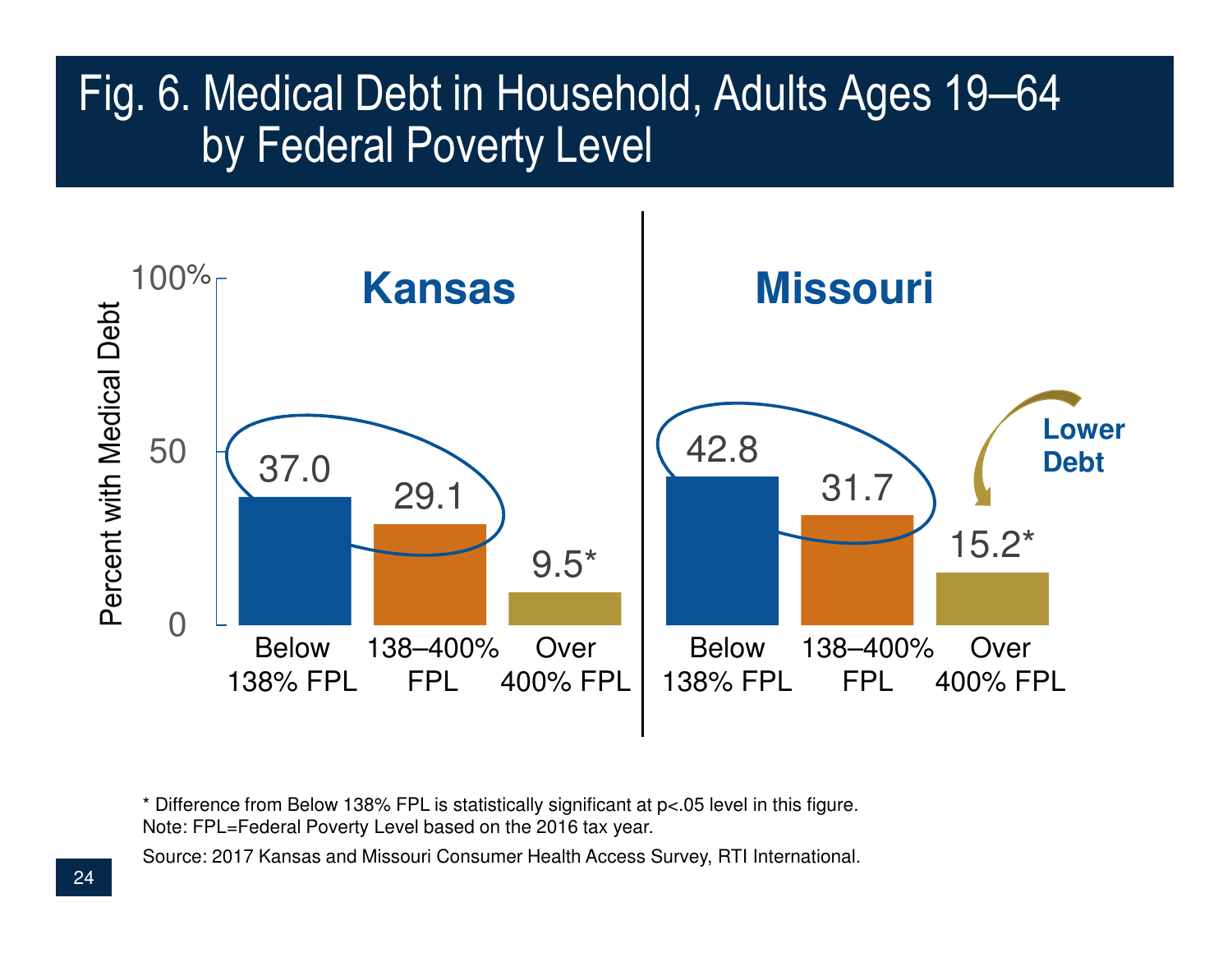#### **Diagnosed Chronic Conditions and Unmet Need**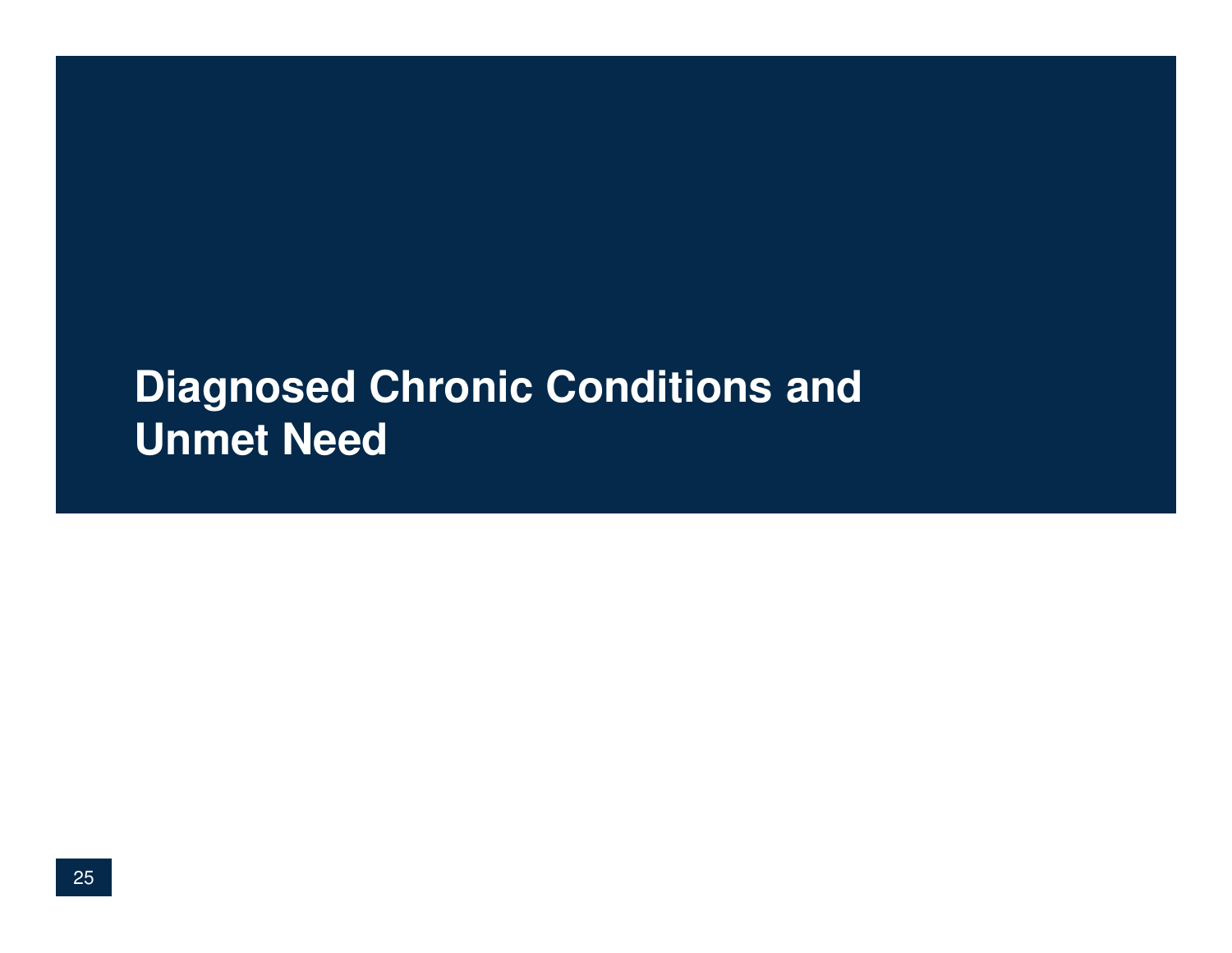# Question Wording: Diagnosed Chronic Conditions

Has a doctor or other health care provider ever told you that you had . . .

Hypertension or high blood pressure?High cholesterol or high blood cholesterol?Diabetes?Heart disease, artery disease, or angina? A heart attack or myocardial infarction? Congestive heart failure?Arthritis or rheumatism?Depression, anxiety, other behavioral or emotional health condition, substance abuse or addiction?**KMHS measure of mental health diagnoses**

Some other chronic condition that has lasted or is expectedto last 6 or more months?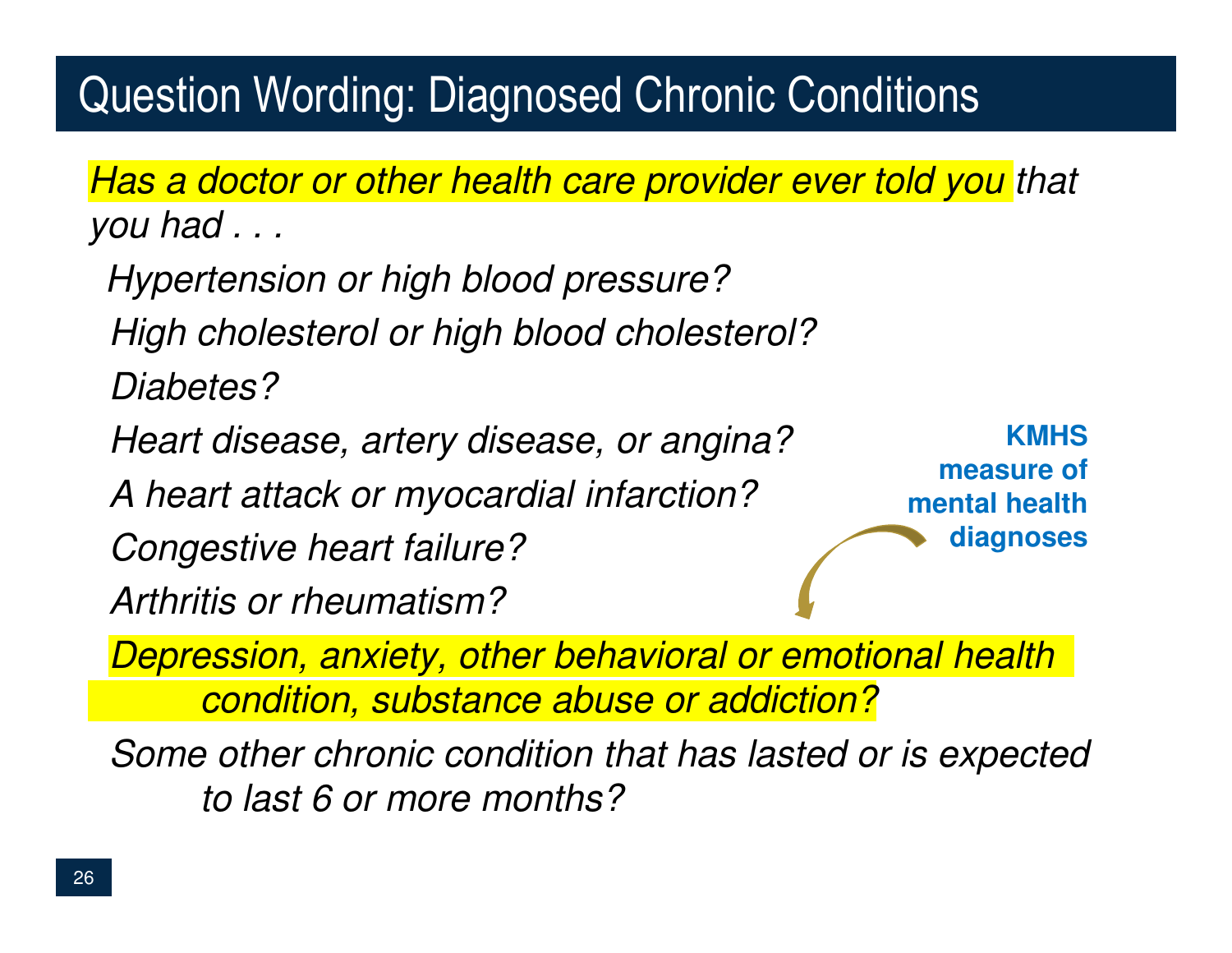## Question Wording: Unmet Need for Chronic Conditions

Do you now take any medicine prescribed by a doctor for your[condition name]?

During the past 12 months, was there any time you neededmedical care, including prescription medicine, for your[condition name] but didn't get it because of the cost?

> **KMHS measure of unmet need for chronic conditions**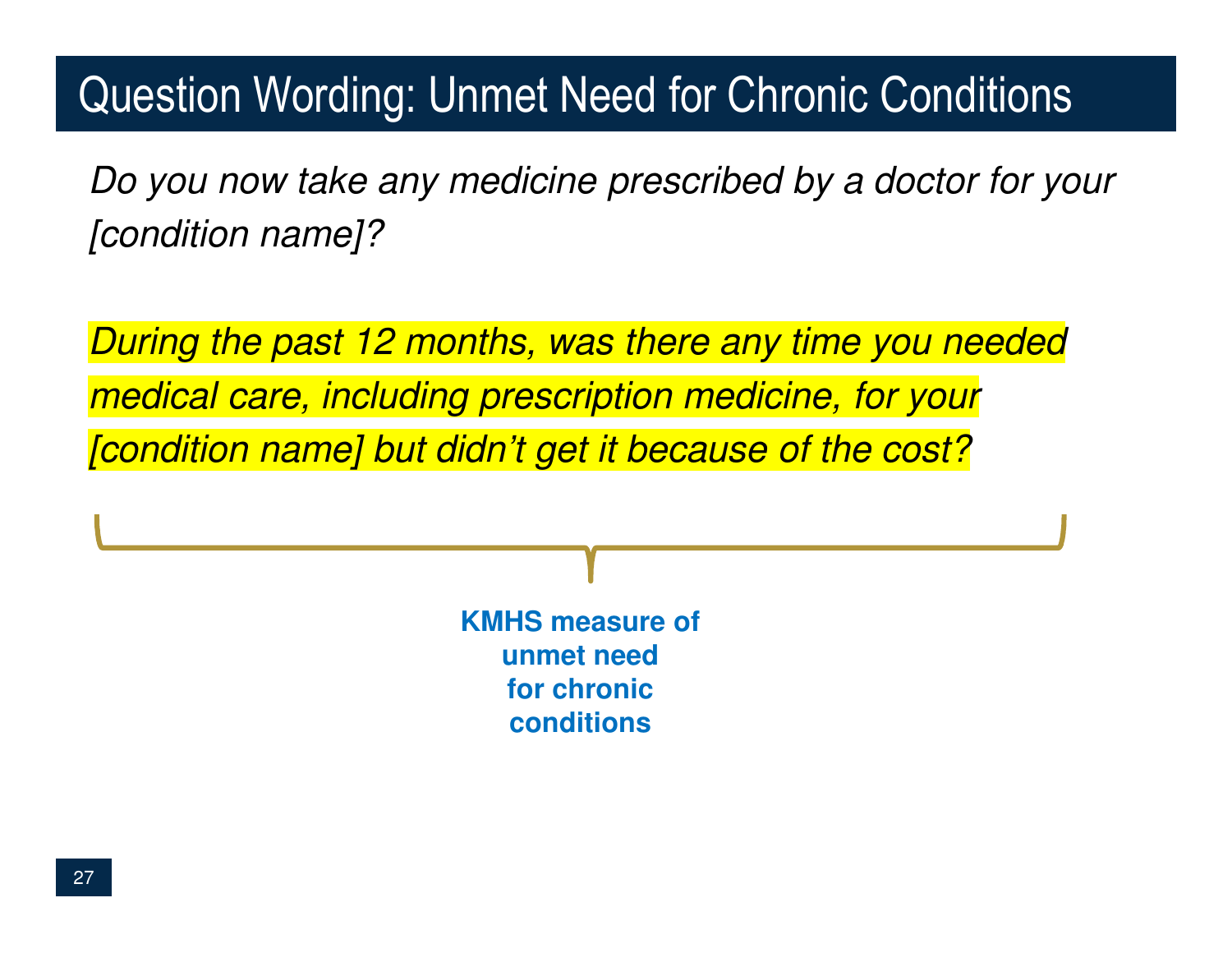# Fig. 7. Diagnosed Chronic Conditions, by Insurance Status



Source: 2017 Kansas and Missouri Consumer Health Access Survey, RTI International.Note: Differences between the Insured and Uninsured within the state are not statistically significant at p<.05 level.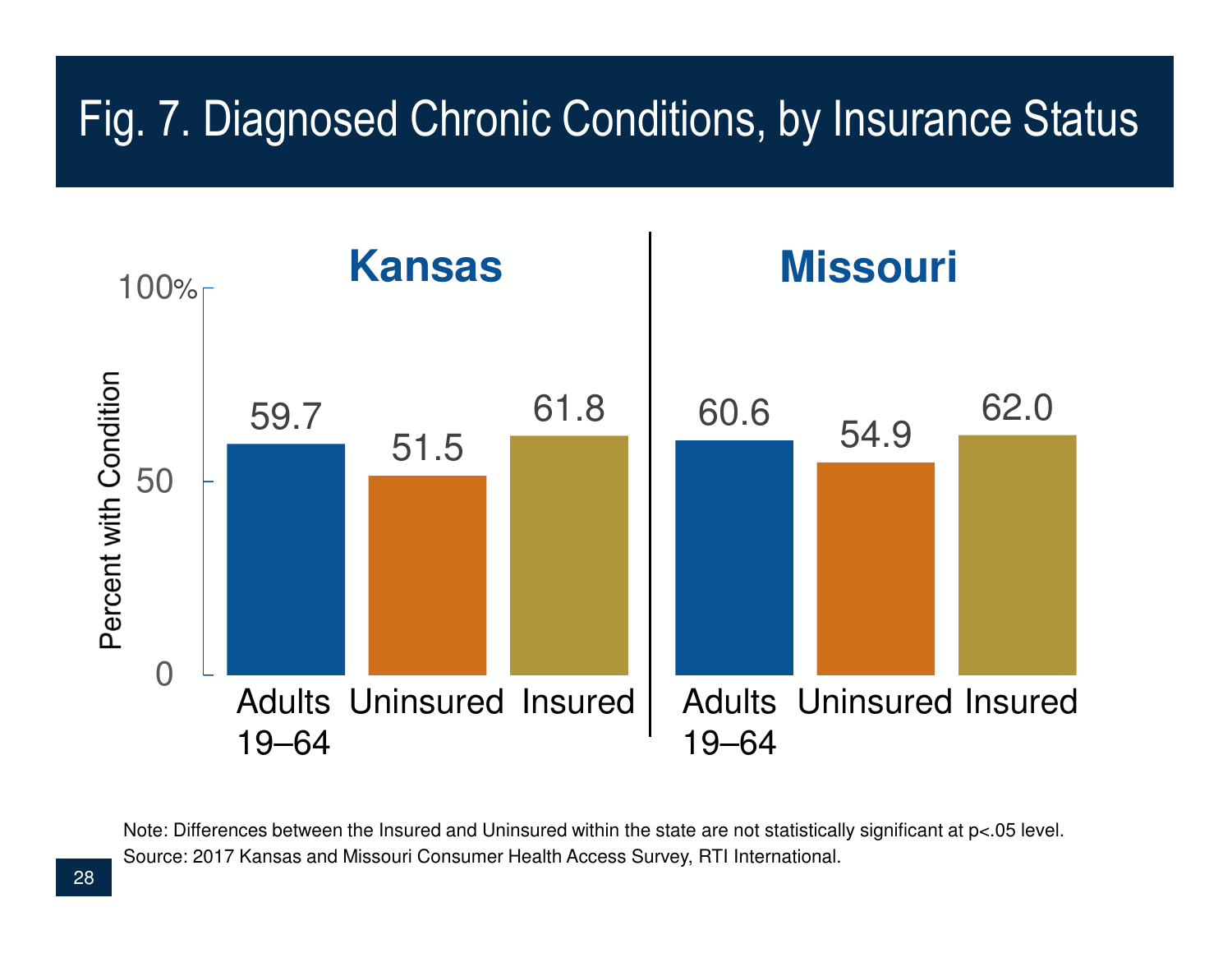### Fig. 8. Diagnosed Chronic Condition: Reported UnmetNeed in Past Year, by Insurance Status



#### **Adults with a Diagnosed Chronic Condition**

\* Significantly different from Insured at p<.05 level.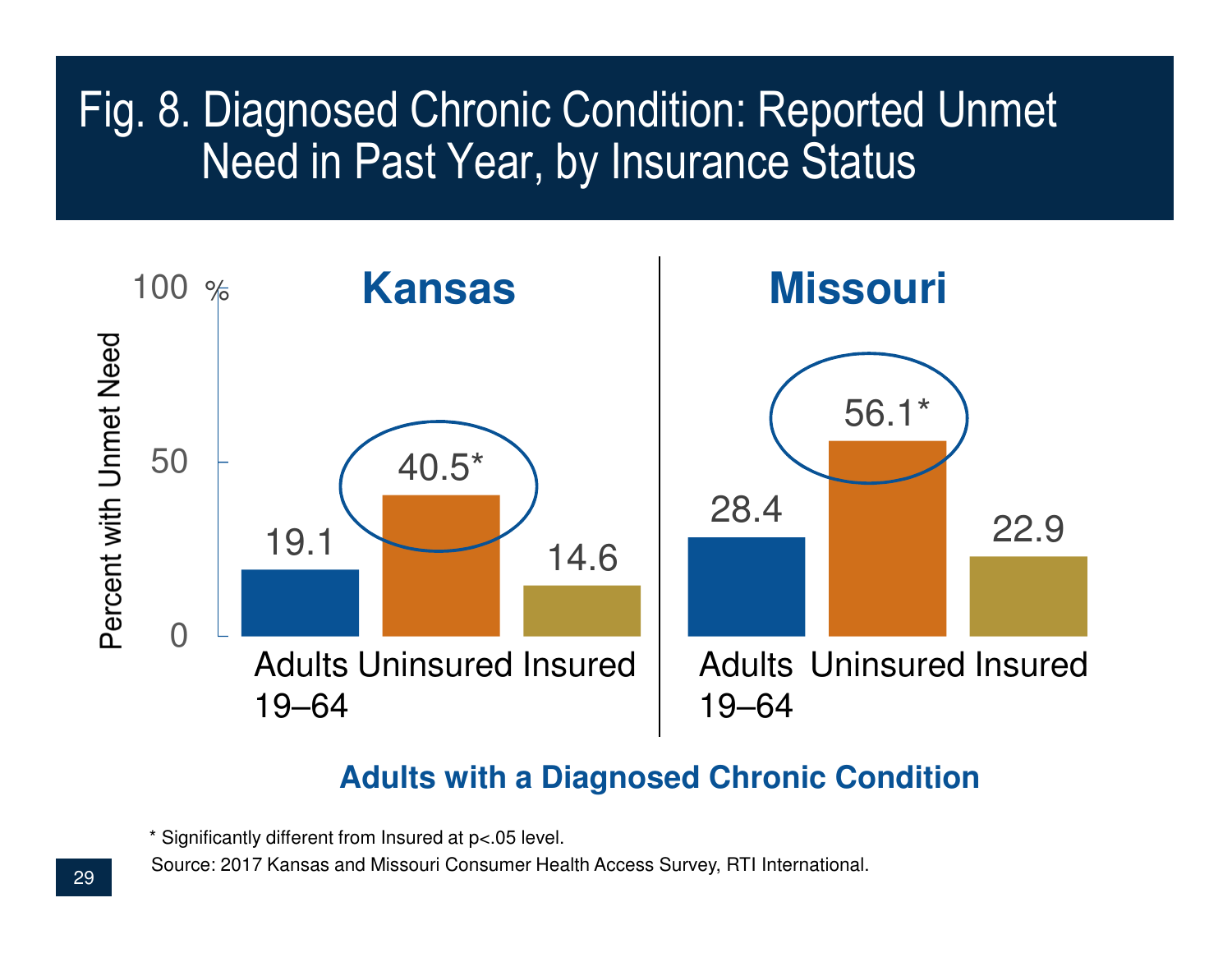### Fig. 9. Reported Mental Health Diagnosis or Addiction,† by Insurance Status



Source: 2017 Kansas and Missouri Consumer Health Access Survey, RTI International.† Based on the question: "Has a doctor or other health care provider ever told you that you had depression, anxiety, other behavioral or emotional health condition, substance abuse or addiction?"Note: Differences between Uninsured and Insured were not statistically significant at p<.05 level.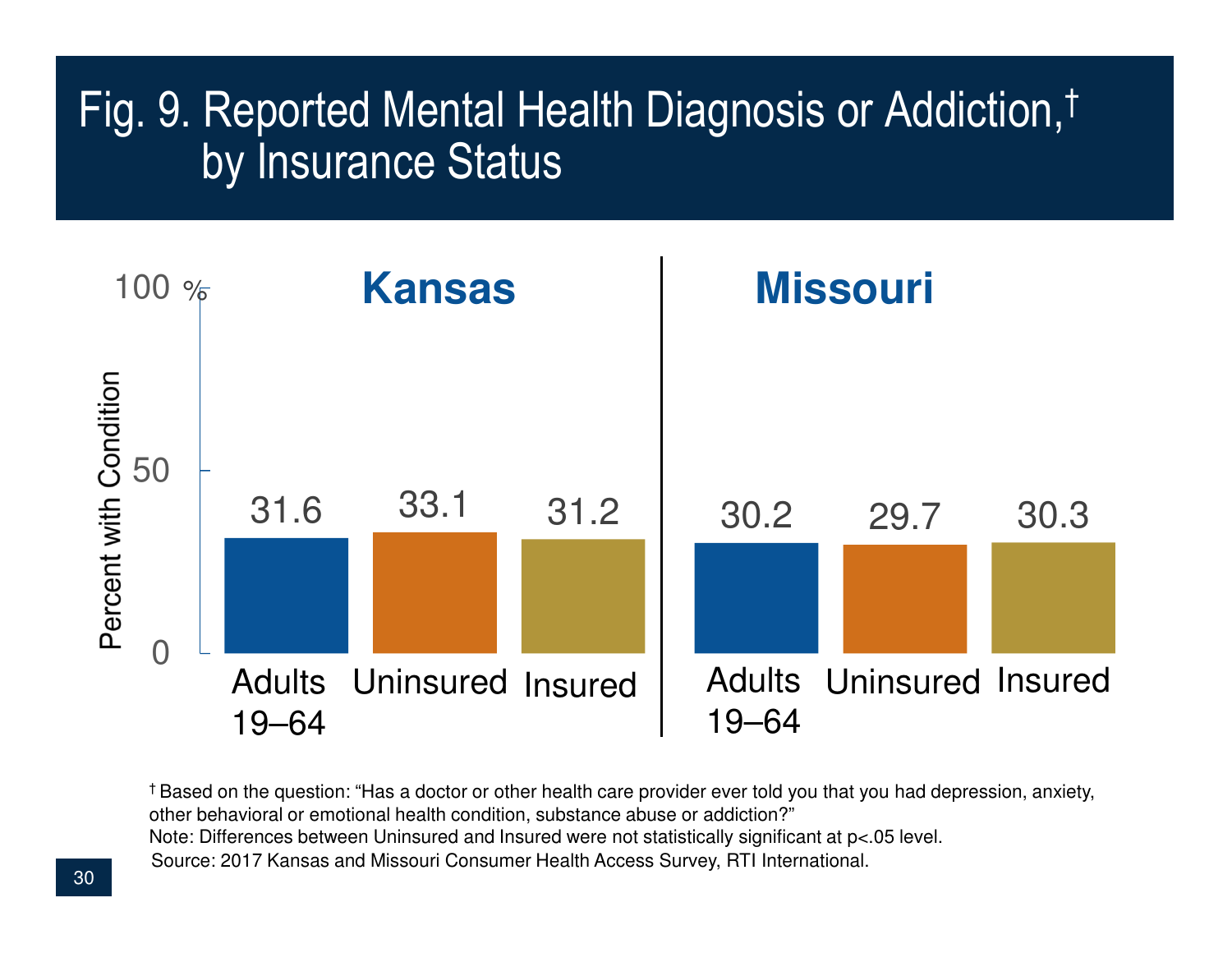### Fig. 10. Mental Health Diagnosis or Addiction: Reported Unmet Need in Past Year, by Insurance Status



#### **Adults with a Mental Health Diagnosis or Addiction**

\* Significantly different from Insured at p<.05 level.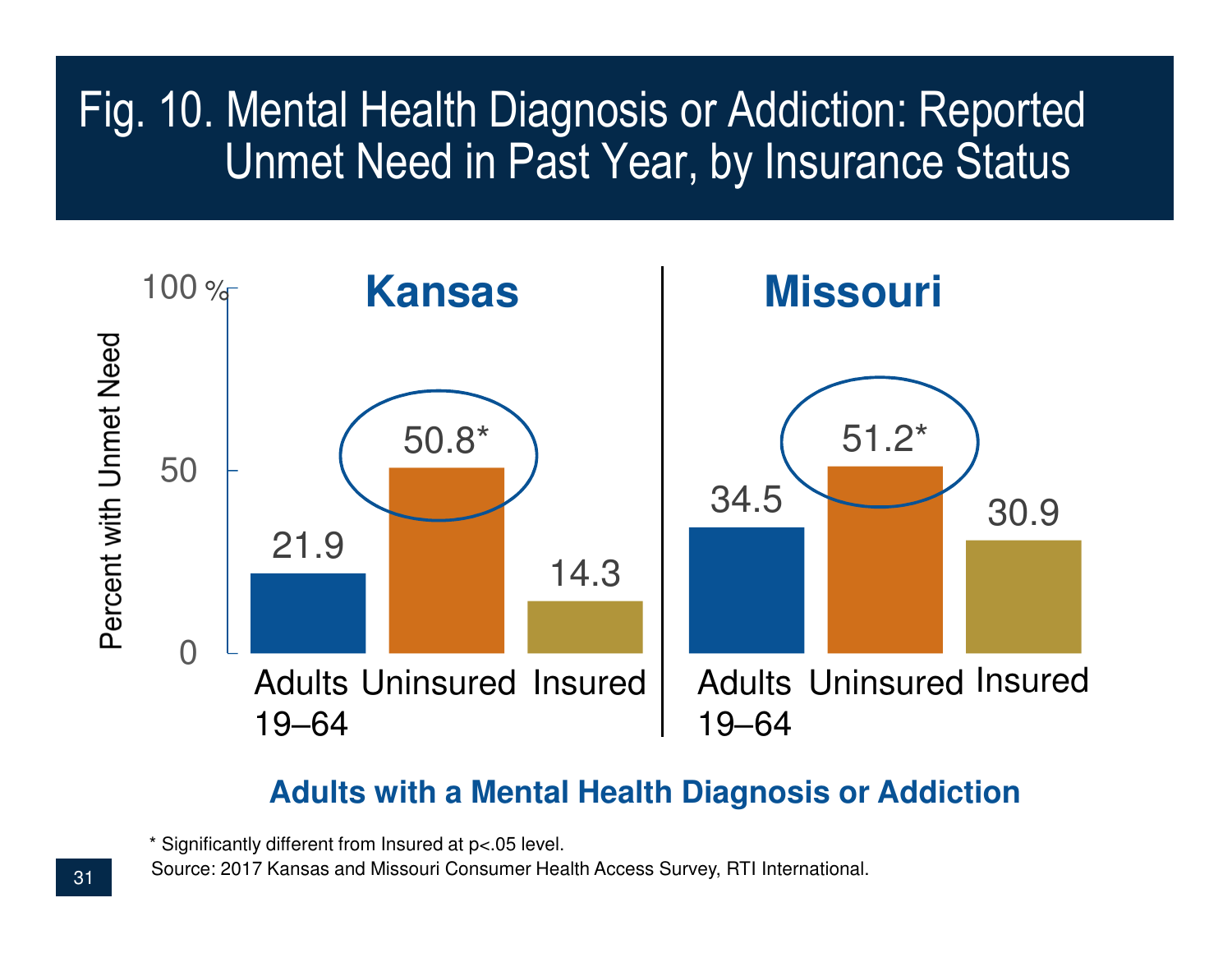## **Injuries Impacting Ability to Work**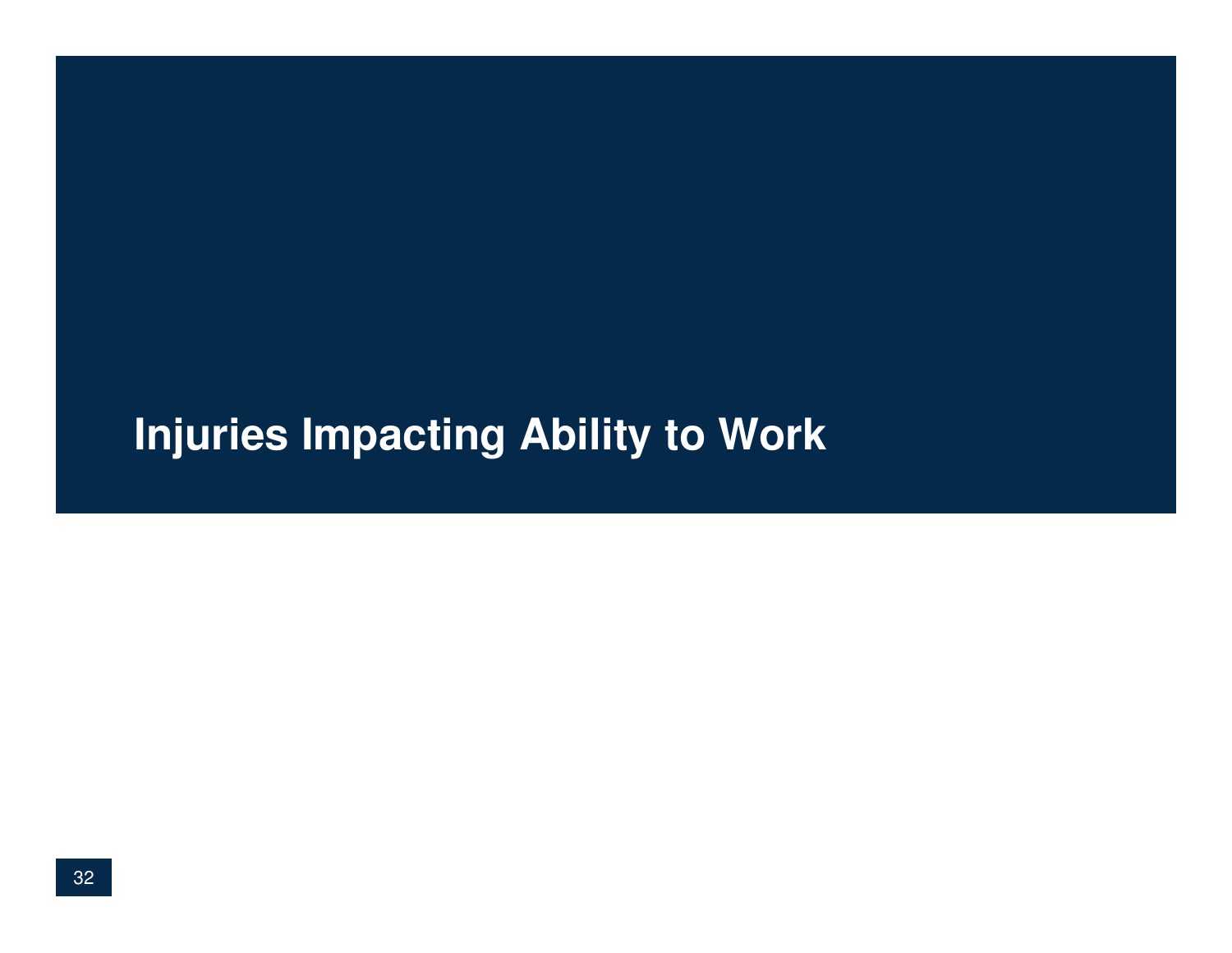Do you suffer from any kind of injury or accident that now prevents you from working at a job or working as many hours as you would like?**KMHS measure of** 

> **injury impacting work**

In the past 12 months, was there any time you needed treatment or health services for your injury or accident but didn't get it because of the cost?

> **KMHS measure of unmet need for injury impacting work**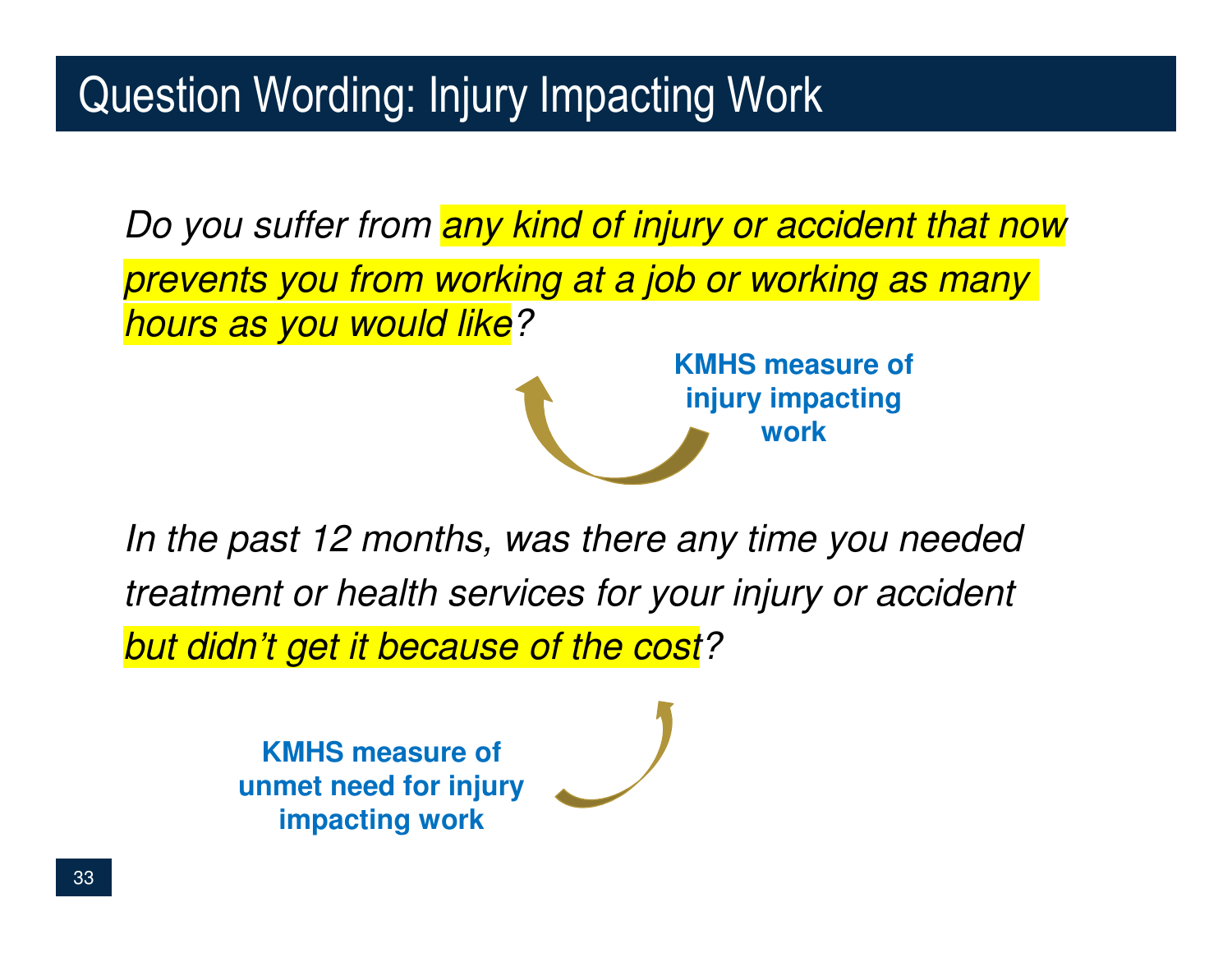## Fig. 11. Reported Injury Impacting Work,† by Insurance Status



† Based on the question: "Do you suffer from any kind of injury or accident that now prevents you from working at a job or working as many hours as you would like?"

\* Significantly different from Insured at p<.05 level.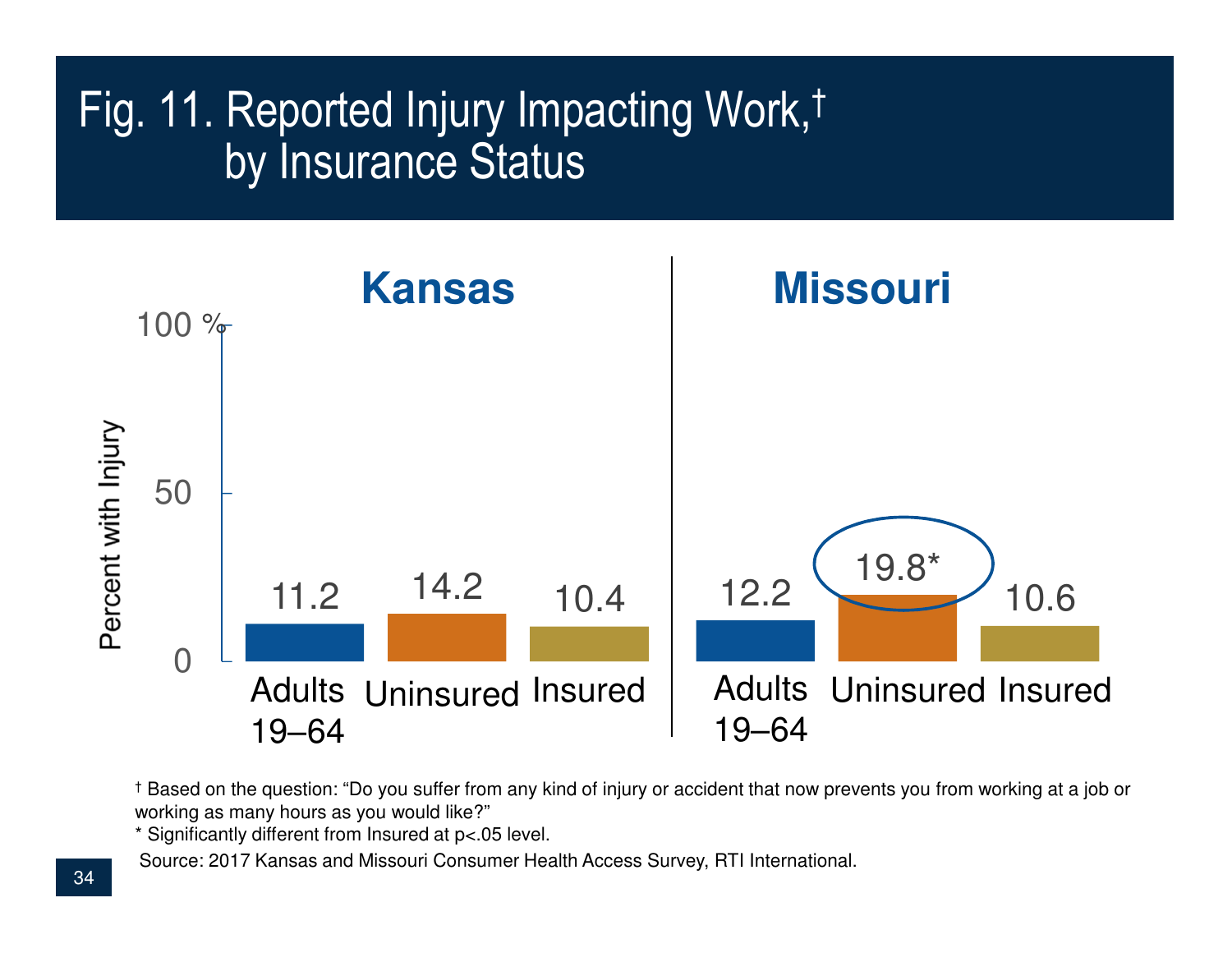## Fig. 12. Injury Impacting Work:† Reported Unmet Need, by Insurance Status



#### **Adults with Injury Impacting Work**

† Based on the question: "Do you suffer from any kind of injury or accident that now prevents you from working at a job or working as many hours as you would like?"

\* Significantly different from Insured at p<.05 level.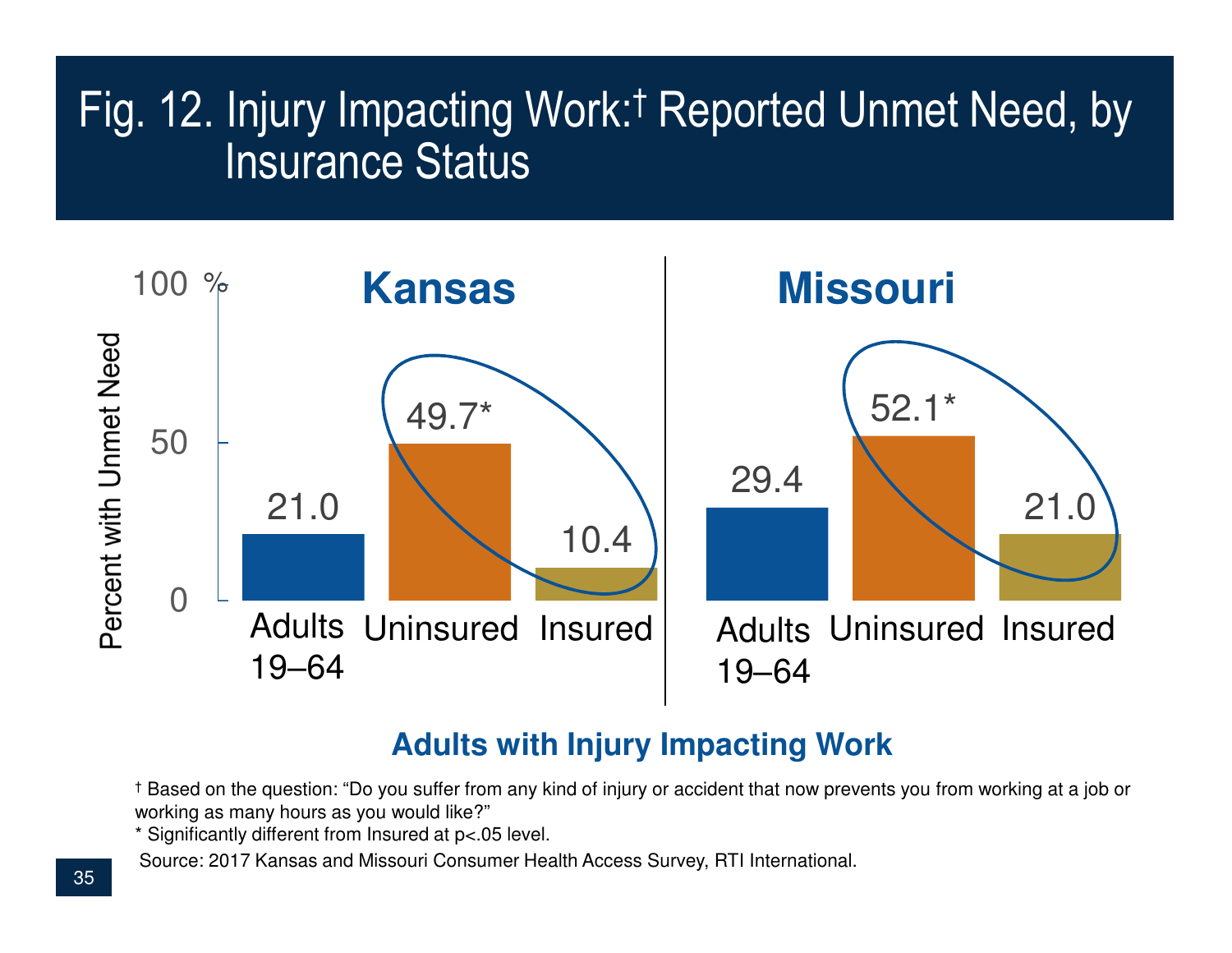#### **Usual Places for Care Other Than the Emergency Room or Urgent Care**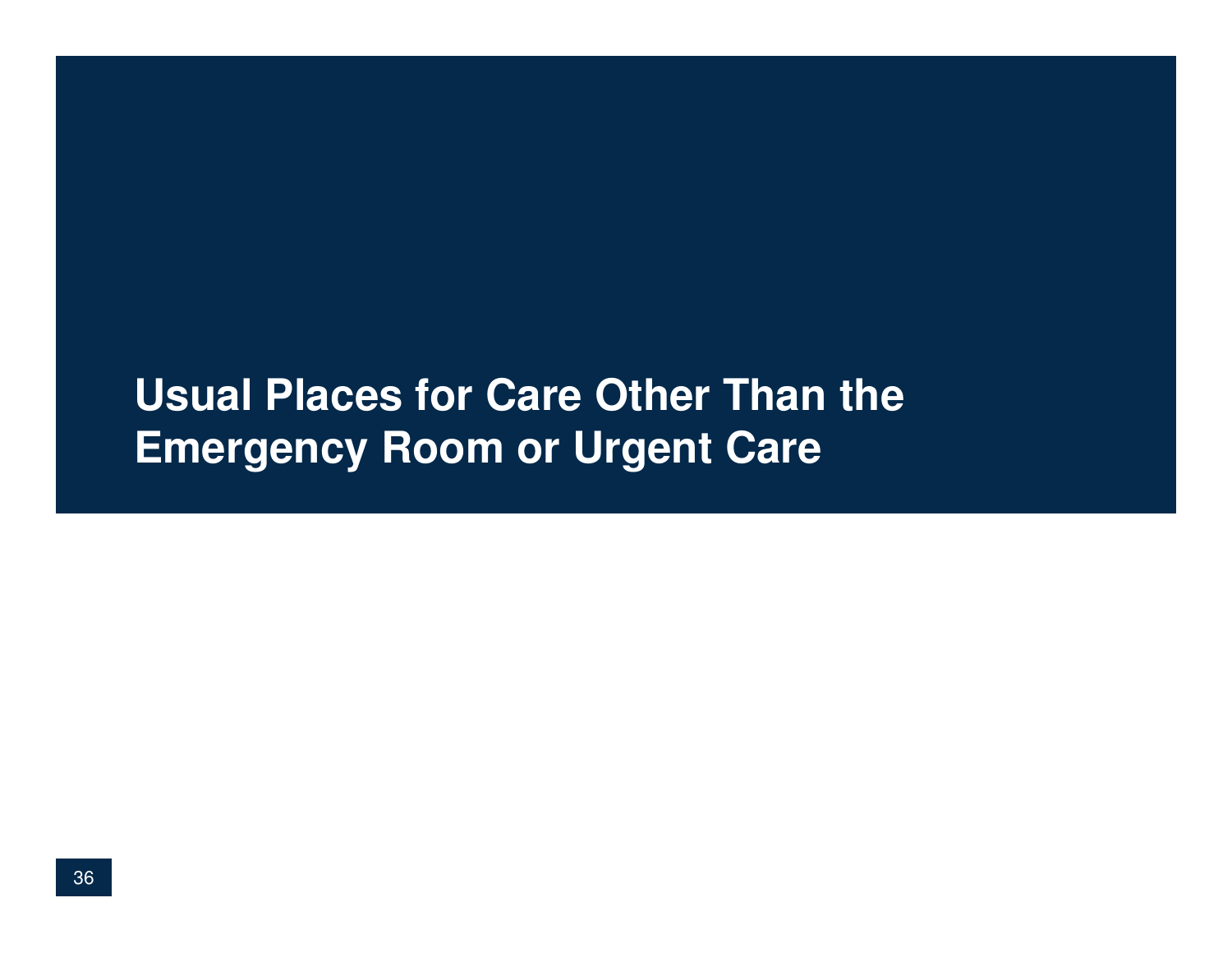# Question Wording: Usual Place for Care Other Than Emergency Room or Urgent Care

Is there a particular doctor's office, clinic, health center, or other place that you usually go to when you are sick or need adviceabout your health?

Is this place an emergency room or urgent care?

Other than an emergency room or urgent care, is there any other place you have gone in the past 12 months to see a doctor or talk to someone when you are sick or need advice about your health?

Tell me about this place…



**KMHS measure of having a usual place for care other than an ER or urgent care**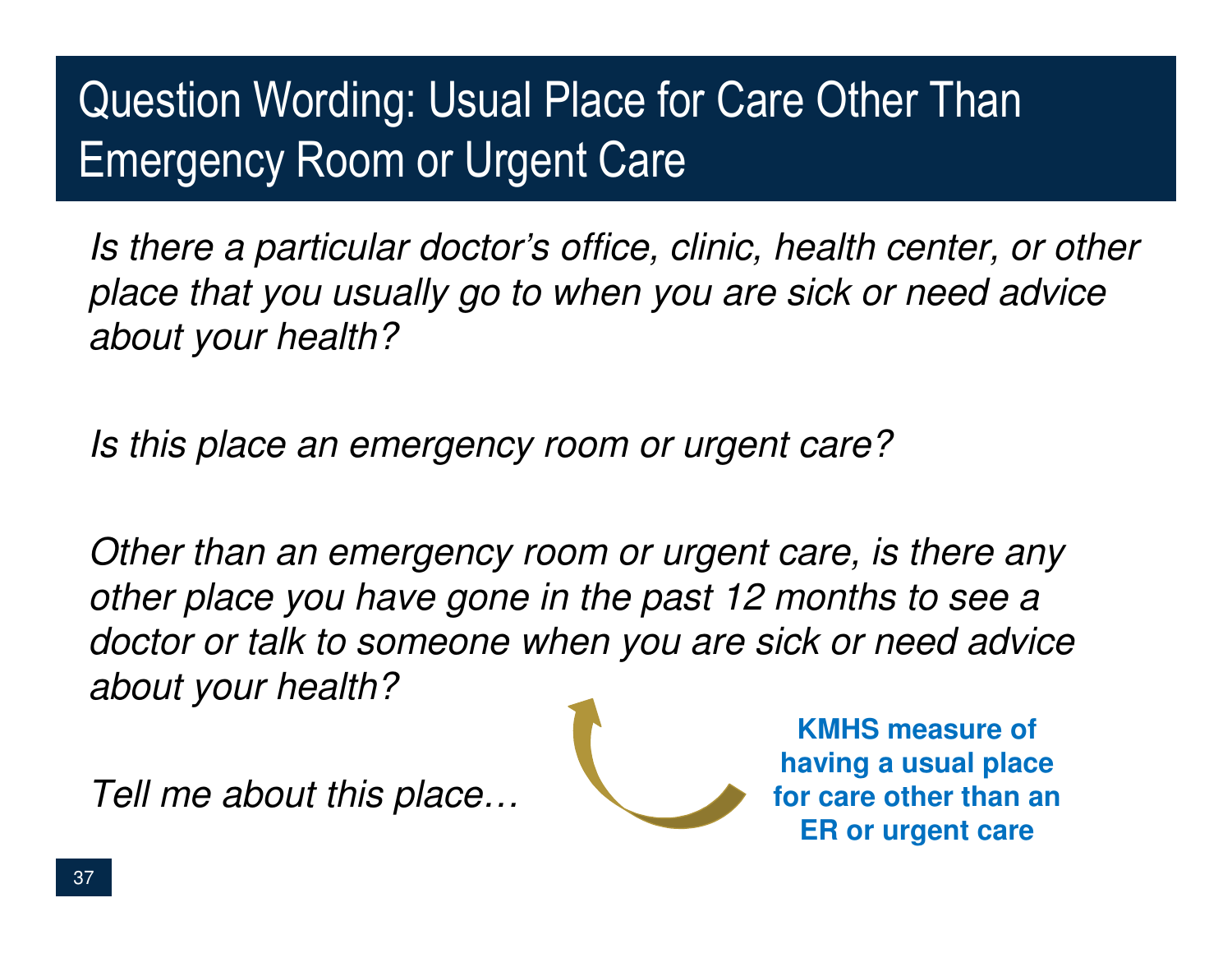#### Fig. 13. Has a Usual Place for Care Other Than ER or Urgent Care, by Insurance Status



\* Significantly different from Insured at p<.05 level.

Note: ER=emergency room or department.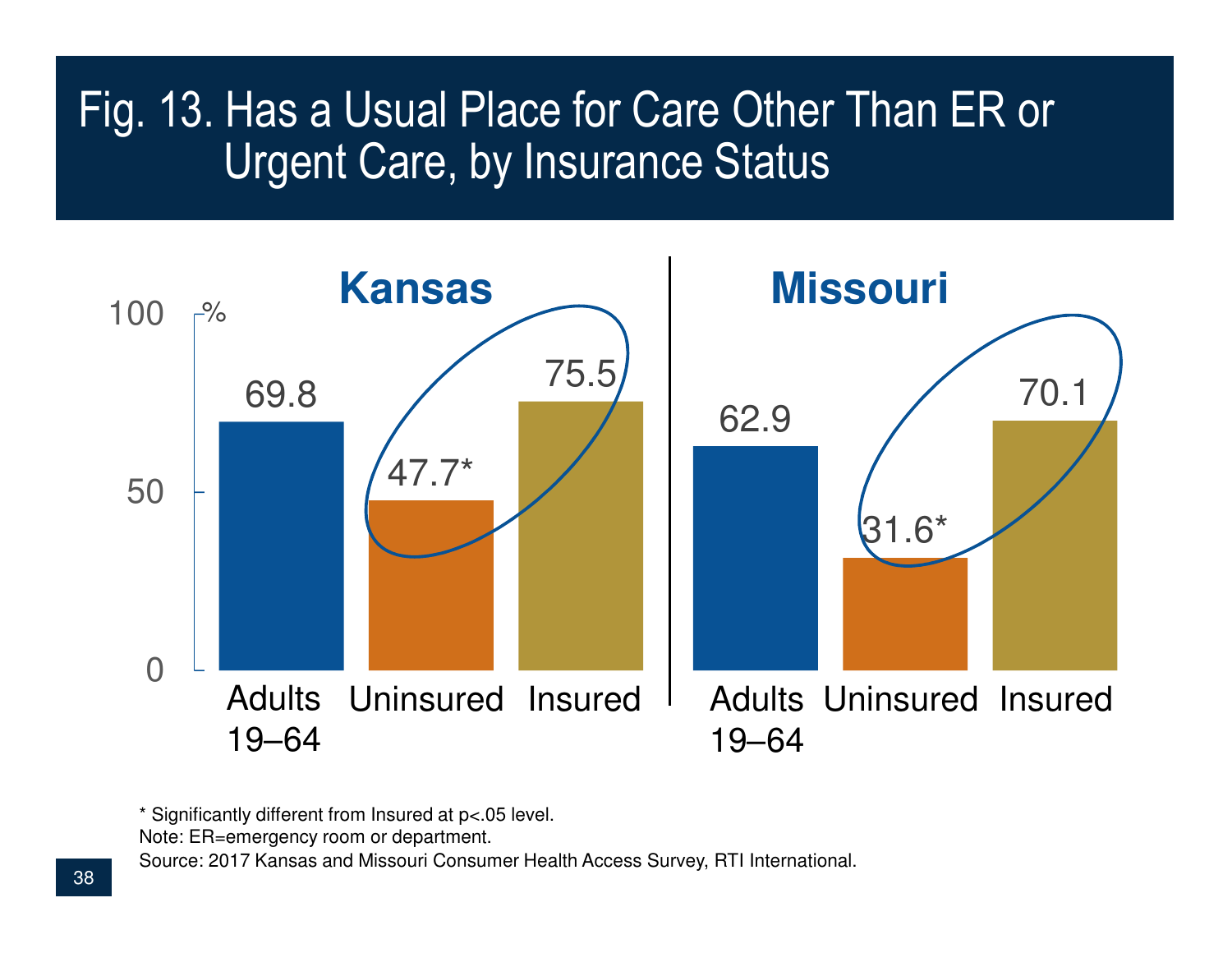### Fig. 14. Has a Usual Place for Care Other Than ER or Urgent Care, Adults Ages 19–64 by Race/Ethnicity



\* Significantly different from White Non-Hispanic (NH) at p<.05 level.

Notes: ER=Emergency room or department; NH=Non-Hispanic.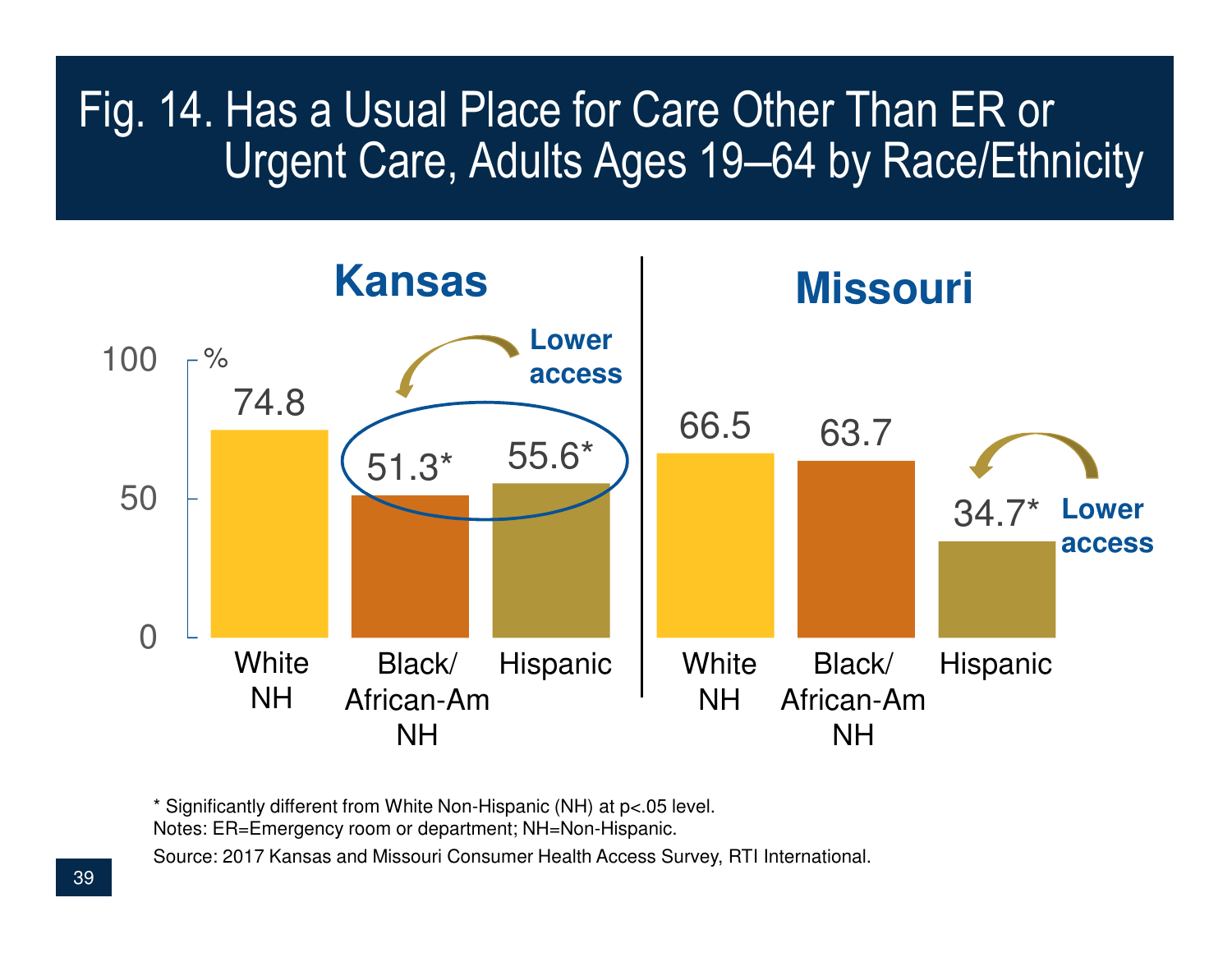#### **Access to Dental Care**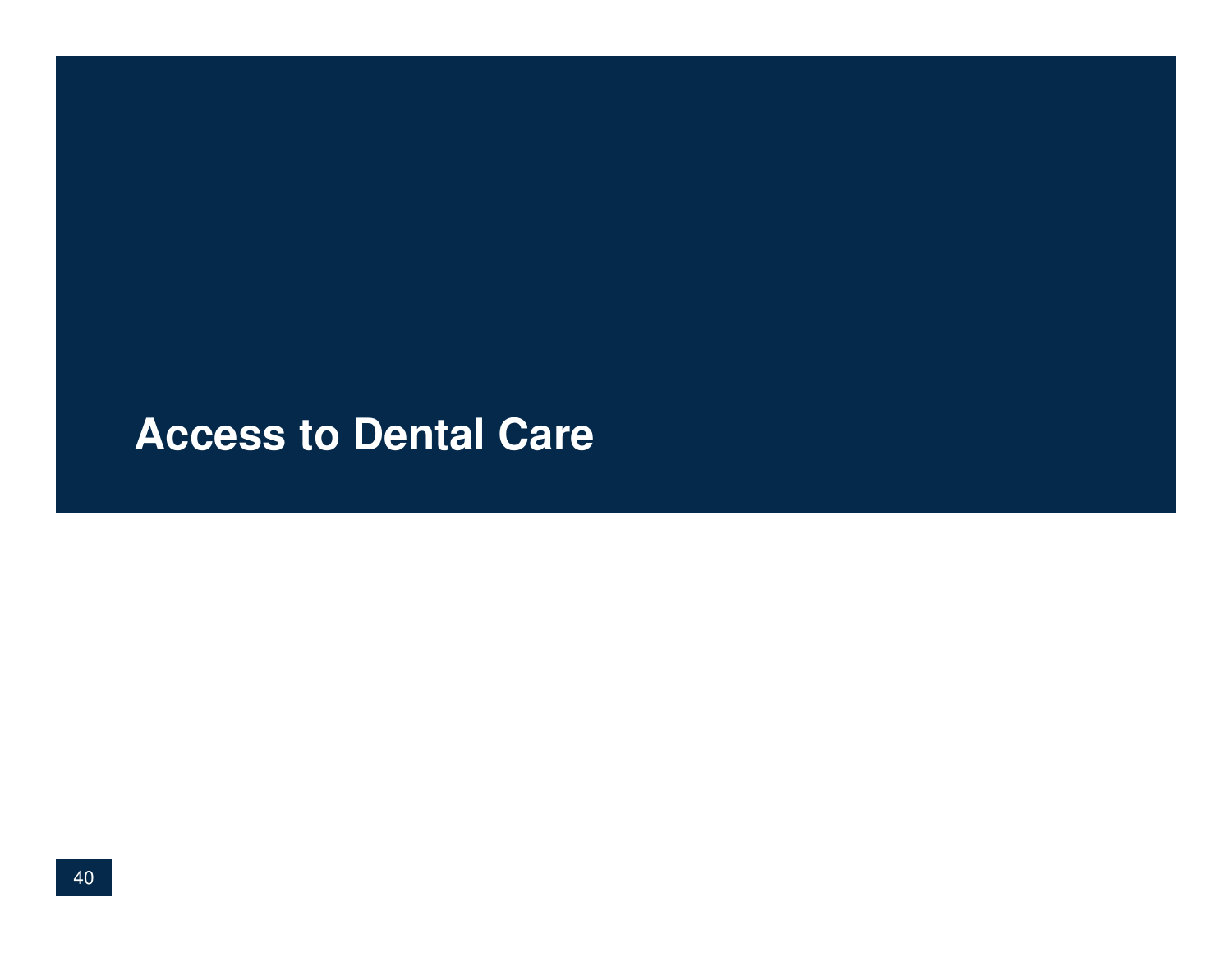# Fig. 15. Currently Has No Dental Coverage, by Age Group

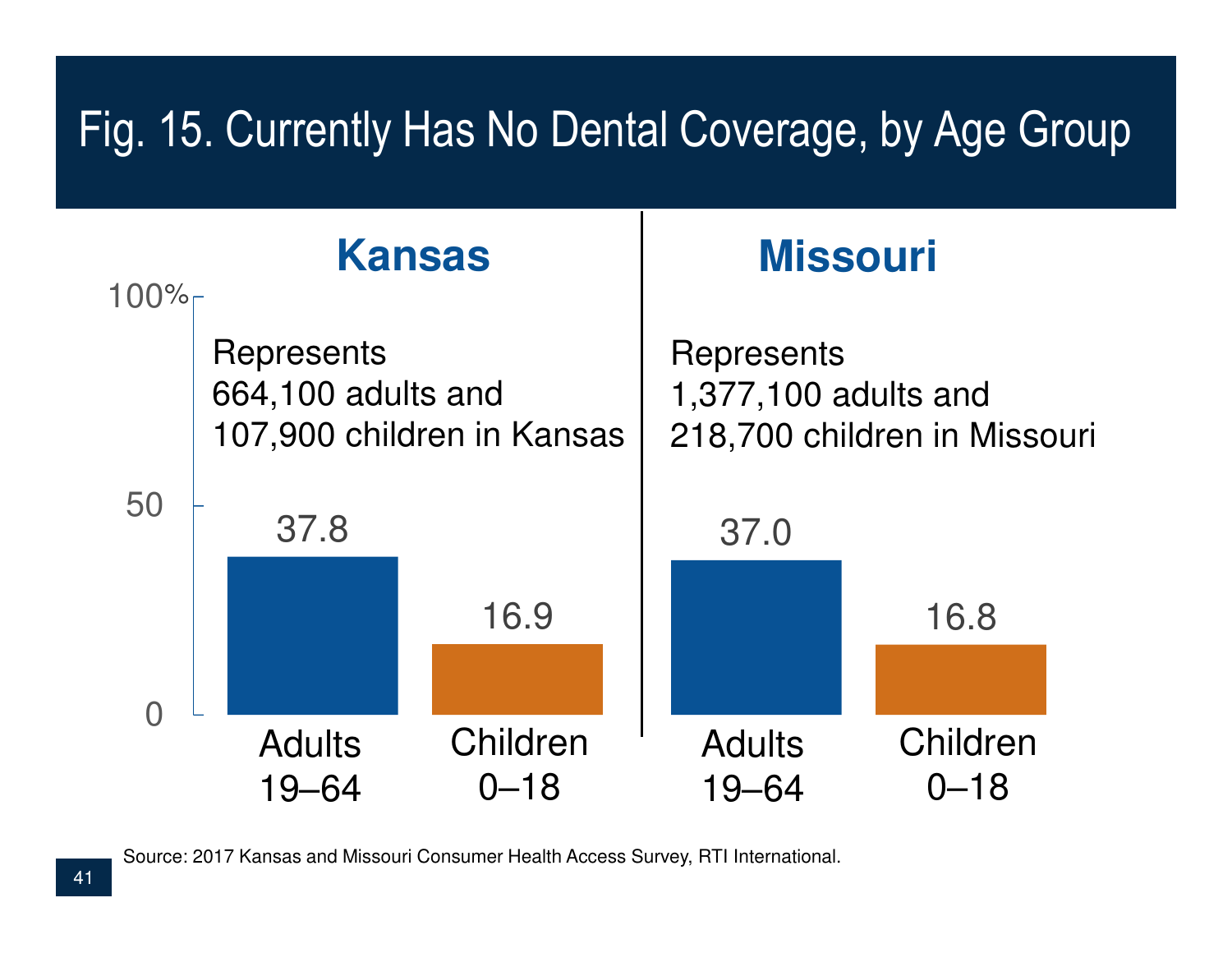## Fig. 16. Reported Unmet Dental Need or No Dental Visit in Past Year, Adults Ages 19‒64

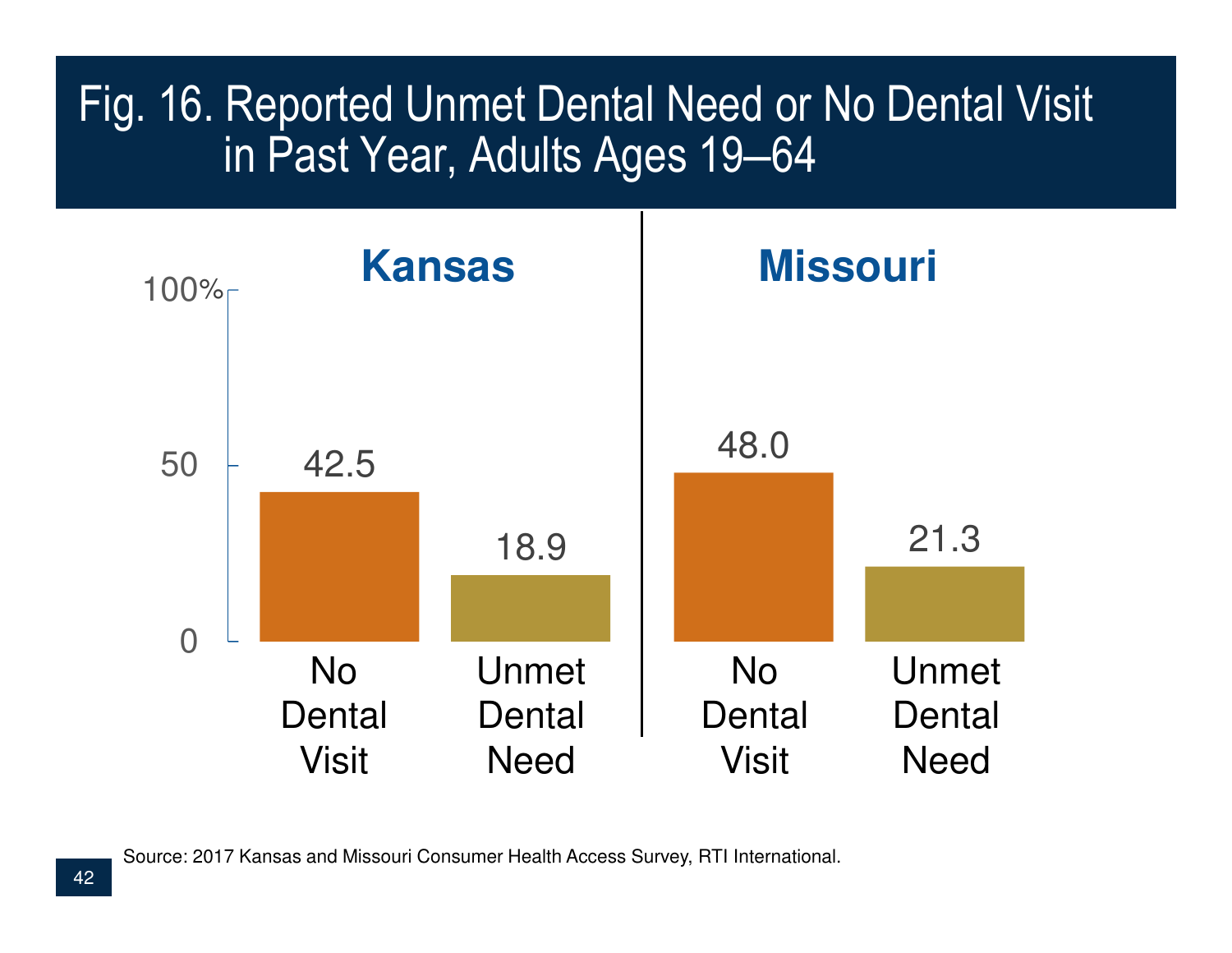## Fig. 17. Any Dental Access Barrier† in the Past Year, by Coverage Type (Medical)



#### Adults Ages 19‒64 by Coverage Type (Medical)

† Any dental access barrier=no dental insurance, no dental visit in past year, or unmet dental need in past year.

\* Difference from Insured (with medical coverage) is statistically significant at p<.05 level. Insured not shown.

\*\* Difference from Private (medical coverage) is statistically significant at p<.05 level.

 Notes: Public coverage includes Medicaid, Medicare, military and veteran's insurance. Adults also covered by a private source were classified as having private coverage. Private insurance is insurance through an employer, healthcare.gov, or other plan purchased directly.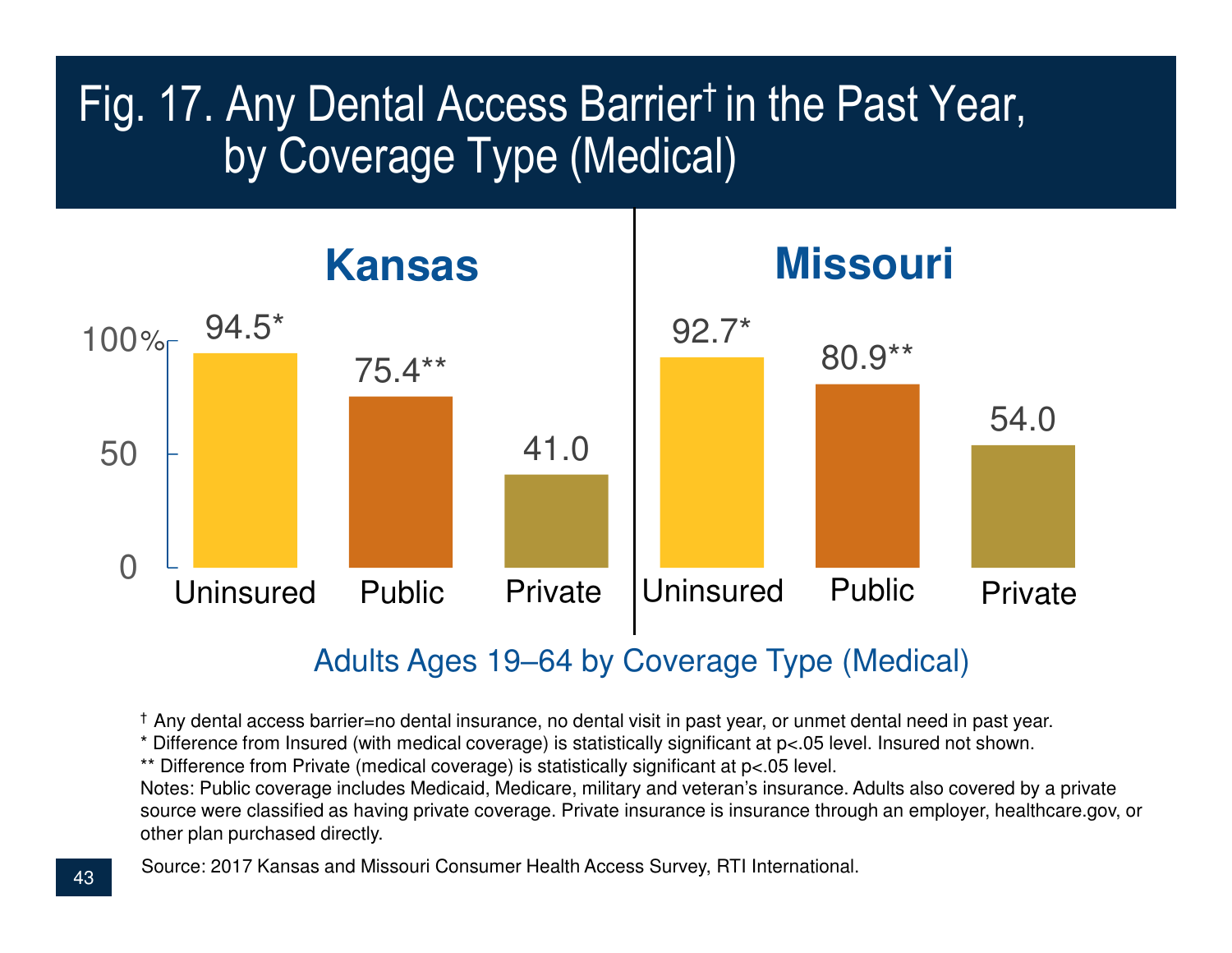**Adults Potentially Eligible for Medicaid through State Expansion:** 

**Adults Ages 19**‒**64 with Family Income Below 138% of the Federal Poverty Level**

Adult respondents were defined as potentially eligible for Medicaid through state expansion if the respondent's family income was below 138 percent of the Federal Poverty Level (FPL) in 2016.

In 2016, 138% of the FPL was \$33,534 for a family of four.

Source: https://aspe.hhs.gov/computations-2016-poverty-guidelines.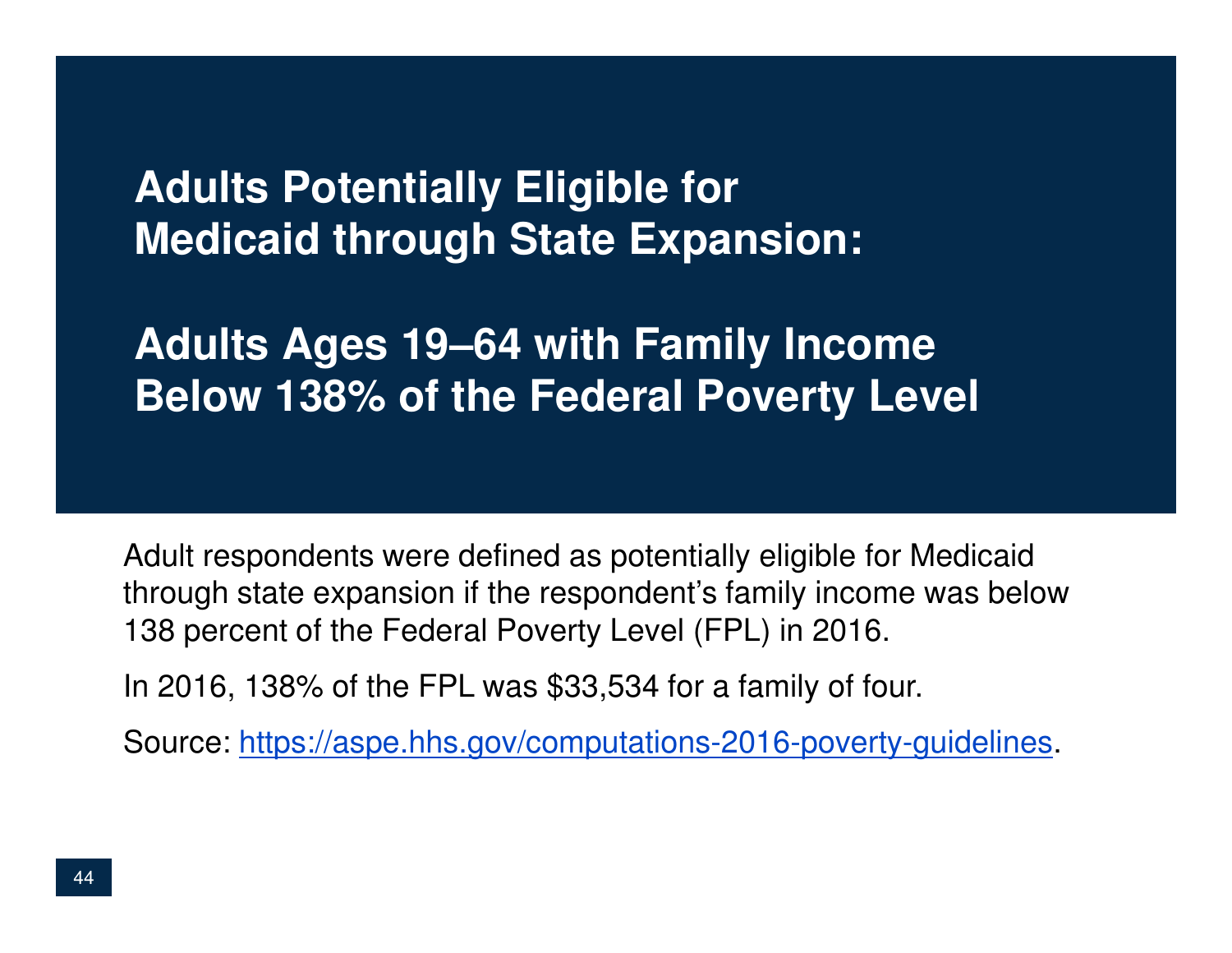## Fig. 18. Adults Potentially Eligible for Medicaid†

#### 23.9 24.8  $\Omega$ 50100%Represents 761,800 adults in MissouriAges 19‒64**Kansas Missouri** Ages 19‒64Represents 337,700 adults in Kansas

† Adults ages 19‒64 with family income below 138% of FPL would be eligible for Medicaid under a state expansion. In 2016, the 138% federal poverty threshold income was \$33,534 for a family of four. Source: https://aspe.hhs.gov/computations-2016-poverty-guidelines.

Note: Federal Poverty Level based on the 2016 tax year.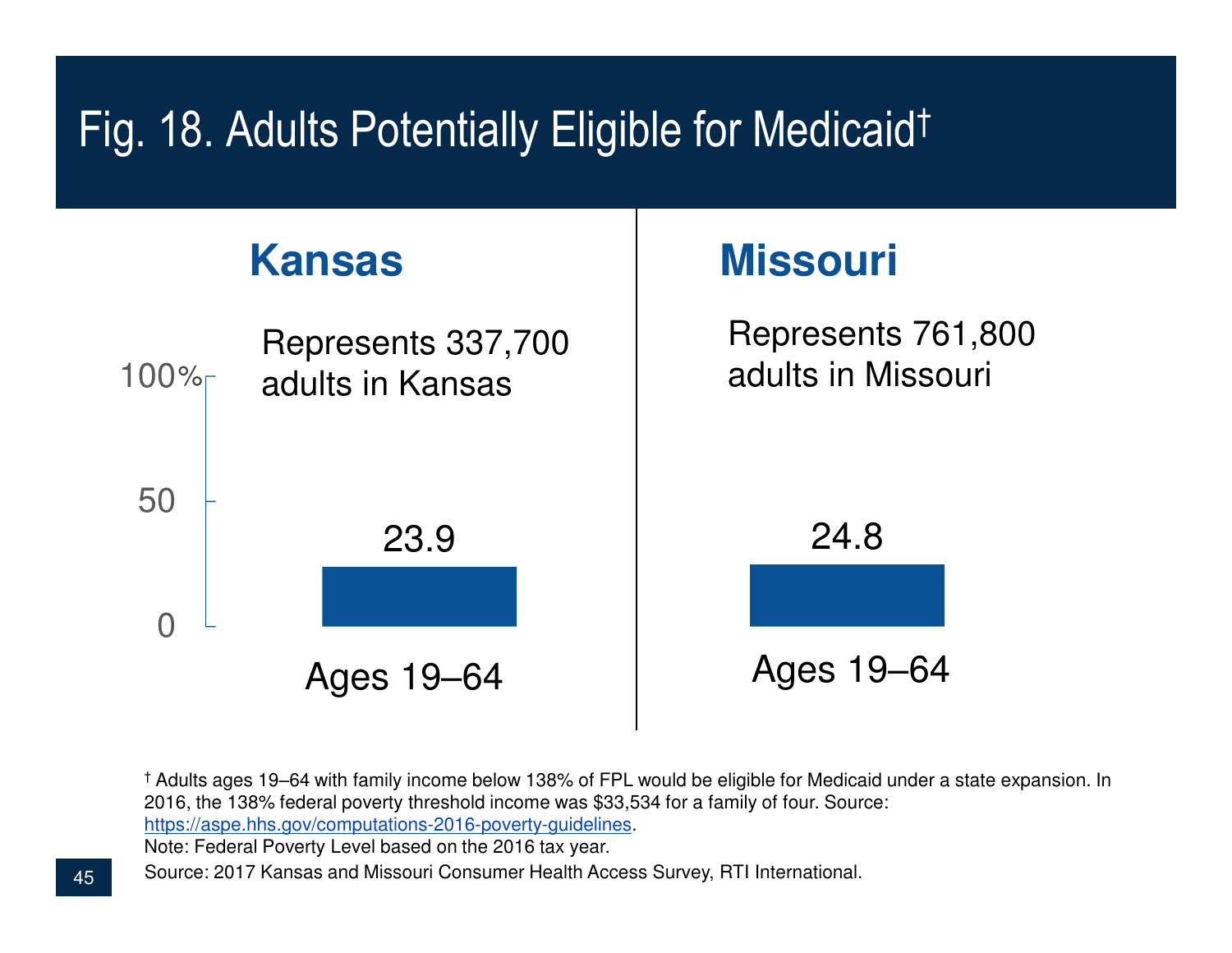# Adults Potentially Eligible for Medicaid:† Employment and Disability

#### **Kansas**

- 61.0% were employed.
- 9.7% were looking for work.
- 19.5% had a disability.

#### **Missouri**

- 50.6% were employed.
- 7.8% were looking for work.
- 29.0% had a disability.

† Adults ages 19‒64 with family income below 138% of Federal Poverty Level based on the 2016 tax year. Notes: Part-time respondents usually worked less than 35 hours per week at all jobs combined.Underemployed were working part-time and wanted to work a full-time week of 35 hours or more per week, or were unemployed and currently looking for work. Disability was based on the question: "Do you have a disability that prevents you from accepting any kind of work during the next 6 months?"Source: 2017 Kansas and Missouri Consumer Health Access Survey, RTI International.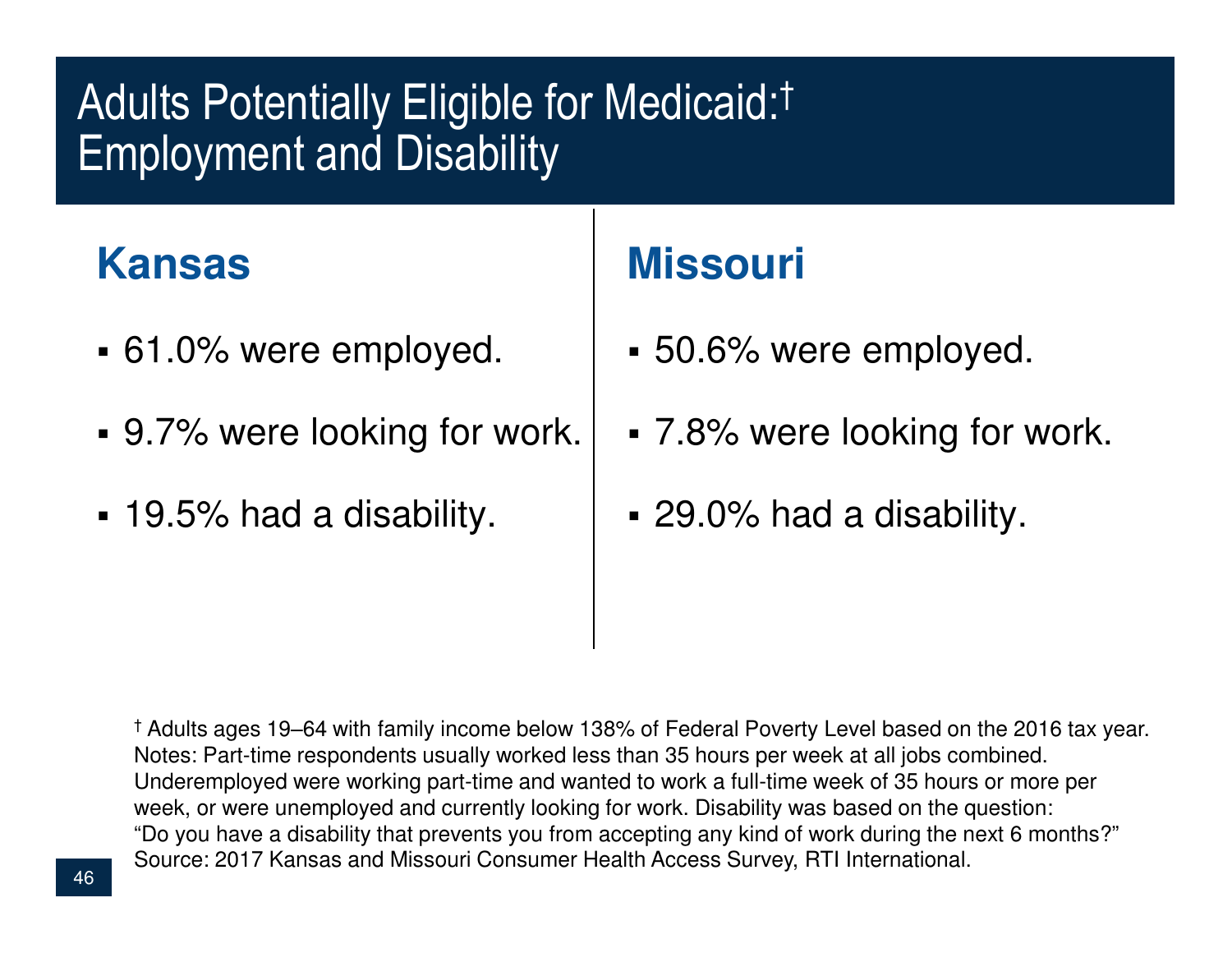#### Fig. 19. Currently Uninsured, Adults Ages 19–64 by Federal Poverty Level



\* Difference from Below 138% FPL is statistically significant at p<.05 level.Notes: FPL=Federal Poverty Level based on the 2016 tax year.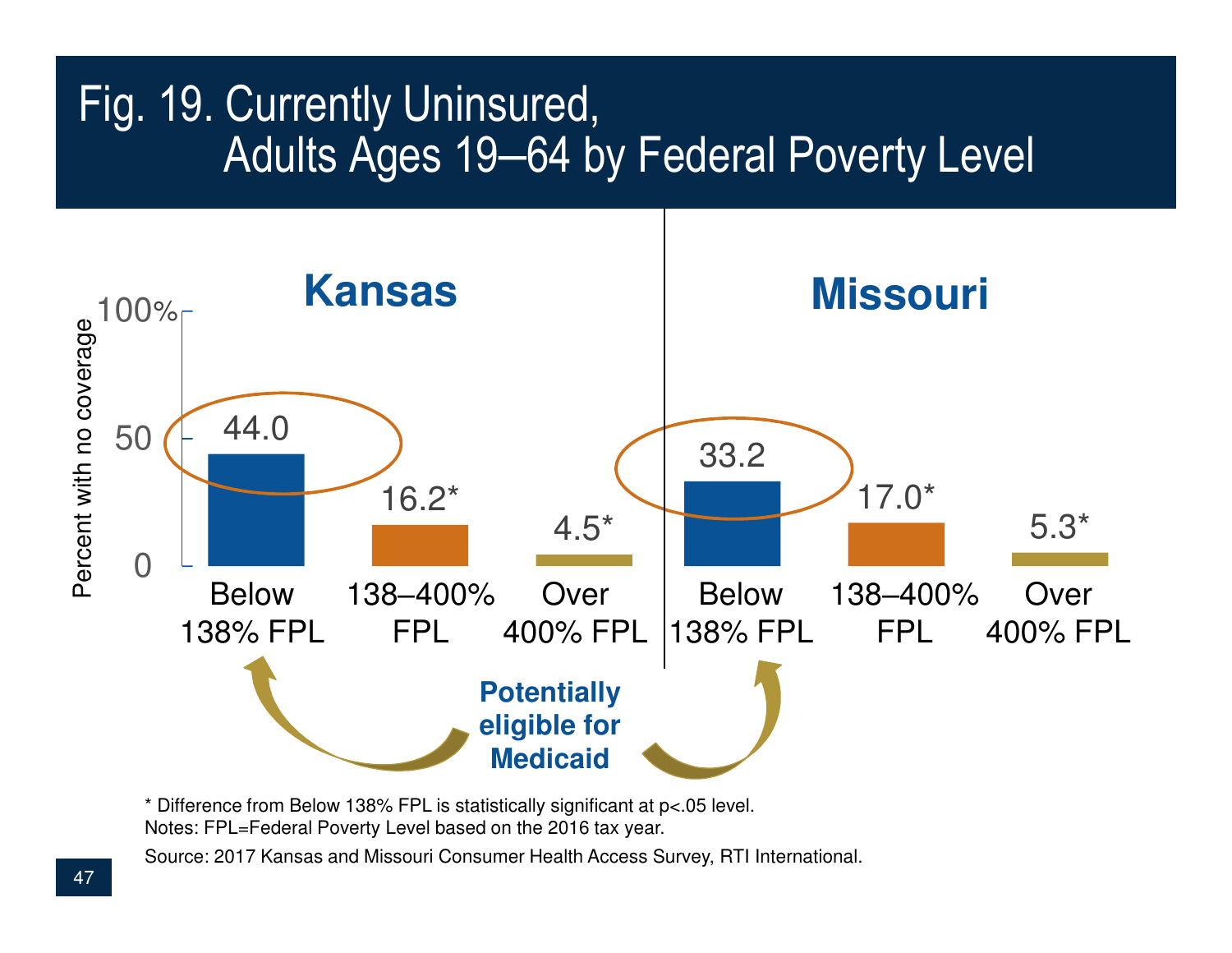#### Fig. 20. Currently Has Public Coverage, Adults Ages 19–64 by Federal Poverty Level



\* Difference from Below 138% FPL is statistically significant at p<.05 level.

 Notes: FPL=Federal Poverty Level based on the 2016 tax year. Public coverage includes Medicaid, Medicare, military and veteran's insurance. Adults also covered by a private source were classified as having private coverage.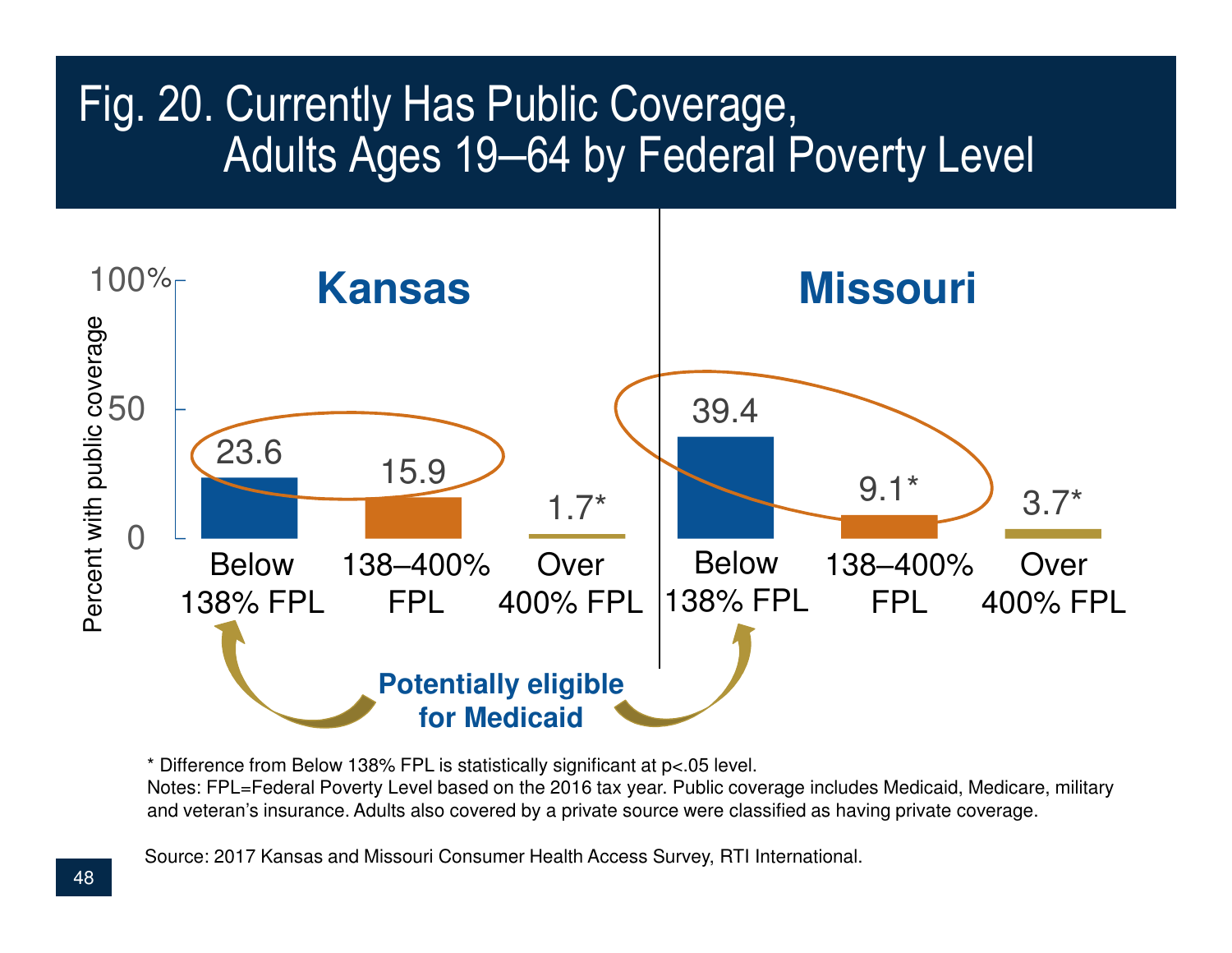#### Fig. 21. Currently Has Private Coverage, Adults Ages 19–64 by Federal Poverty Level



\* Difference from below 138% FPL is statistically significant at p<.05 level.

 Notes: FPL=Federal Poverty Level based on the 2016 tax year; private insurance is insurance through an employer, healthcare.gov, or other plan purchased directly.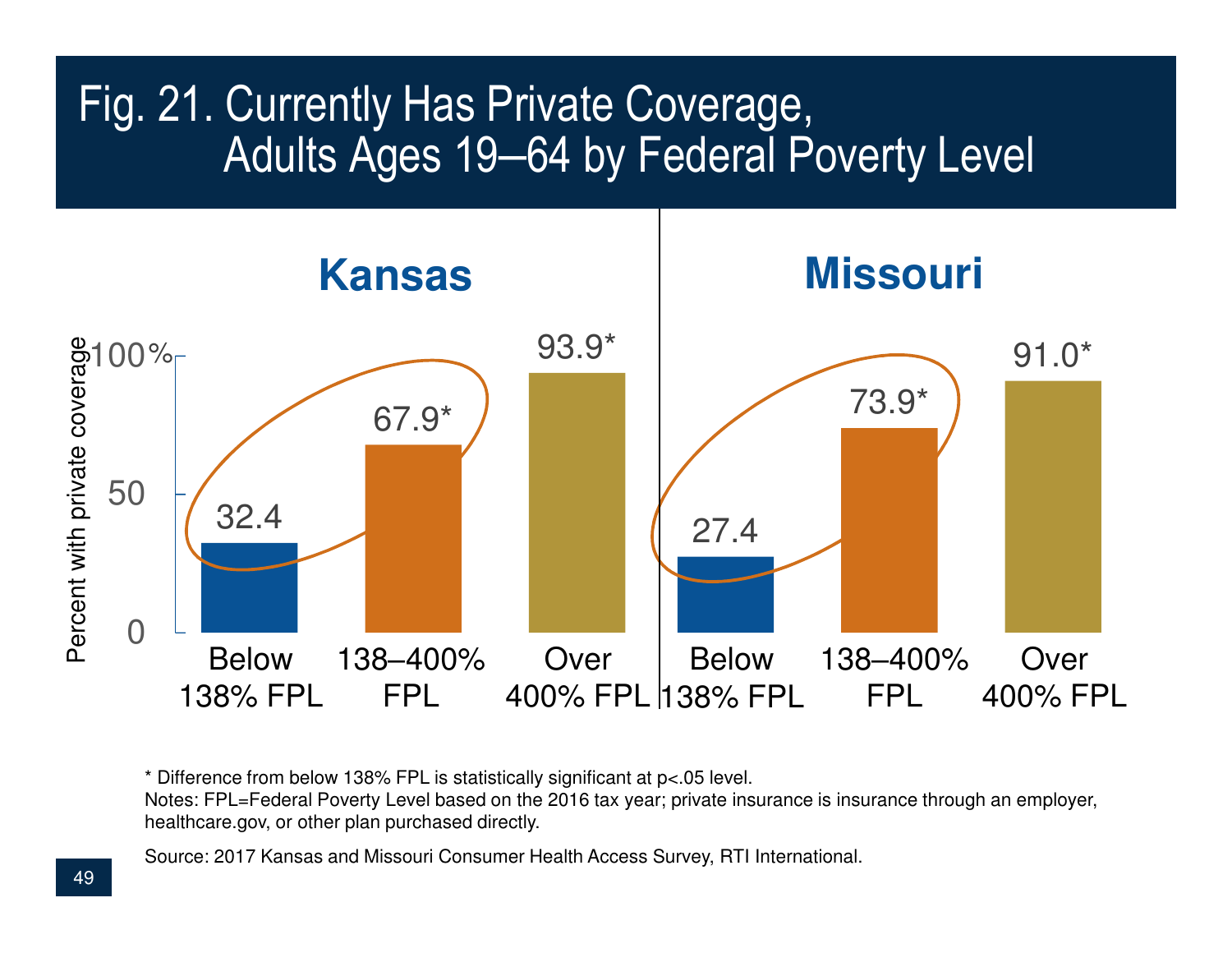#### Fig. 22. Reported an Injury Impacting Work, Adults Ages 19–64 by Federal Poverty Level



Source: 2017 Kansas and Missouri Consumer Health Access Survey, RTI International.\* Difference from below 138% FPL is statistically significant at p<.05 level.Note: FPL=Federal Poverty Level based on the 2016 tax year.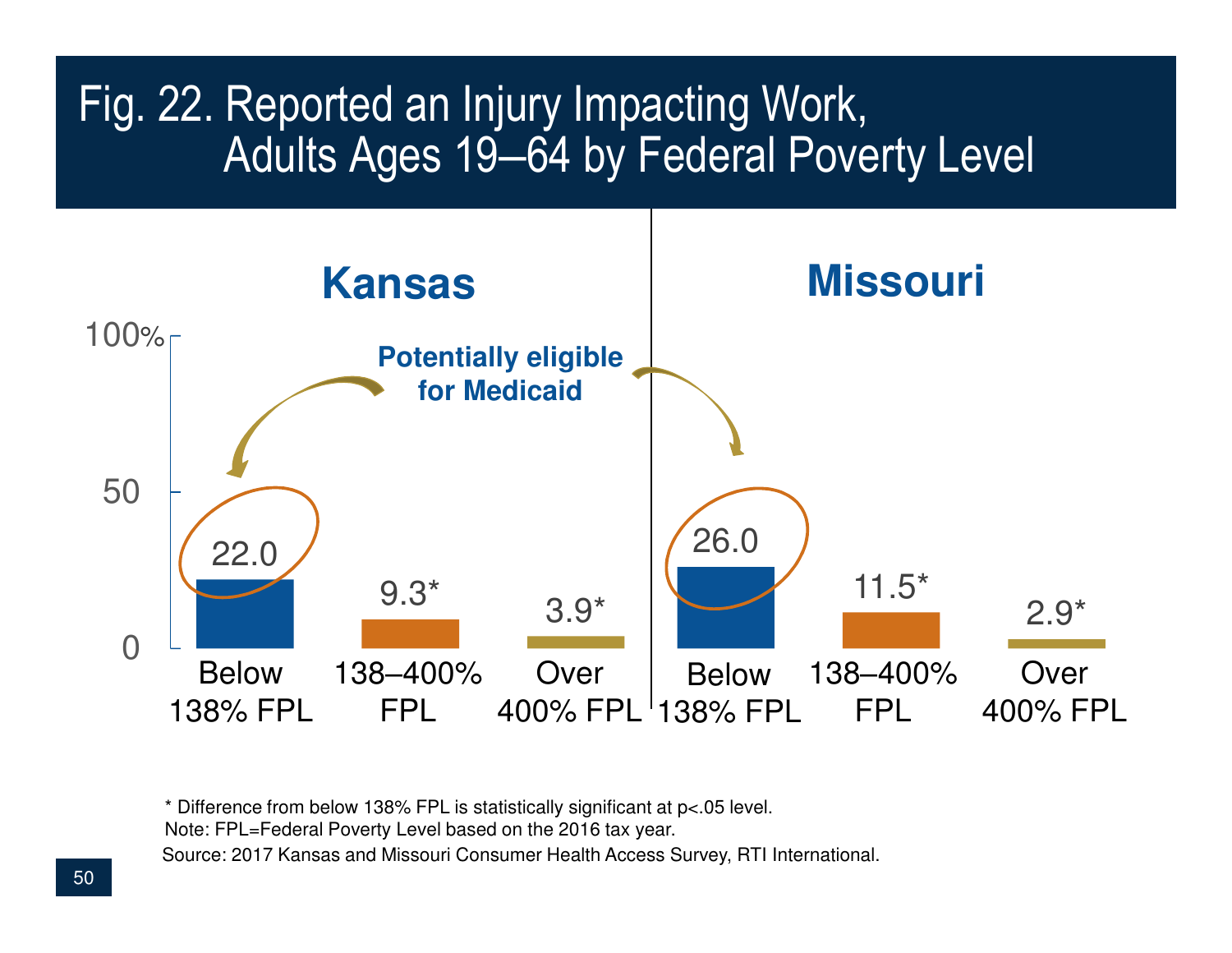### Fig. 23. Unmet Need in Past Year Due to Cost or Coverage, Adults Potentially Eligible for Medicaid†



#### **Adults Potentially Eligible for Medicaid**

† Adults ages 19‒64 with family income below 138% Federal Poverty Level based on the 2016 tax year. ‡ Unmet need for medication is shown as the percentage of respondents with prescribed medication. Unmet need for medication was defined as skipped doses, took less, or delayed filling to save money.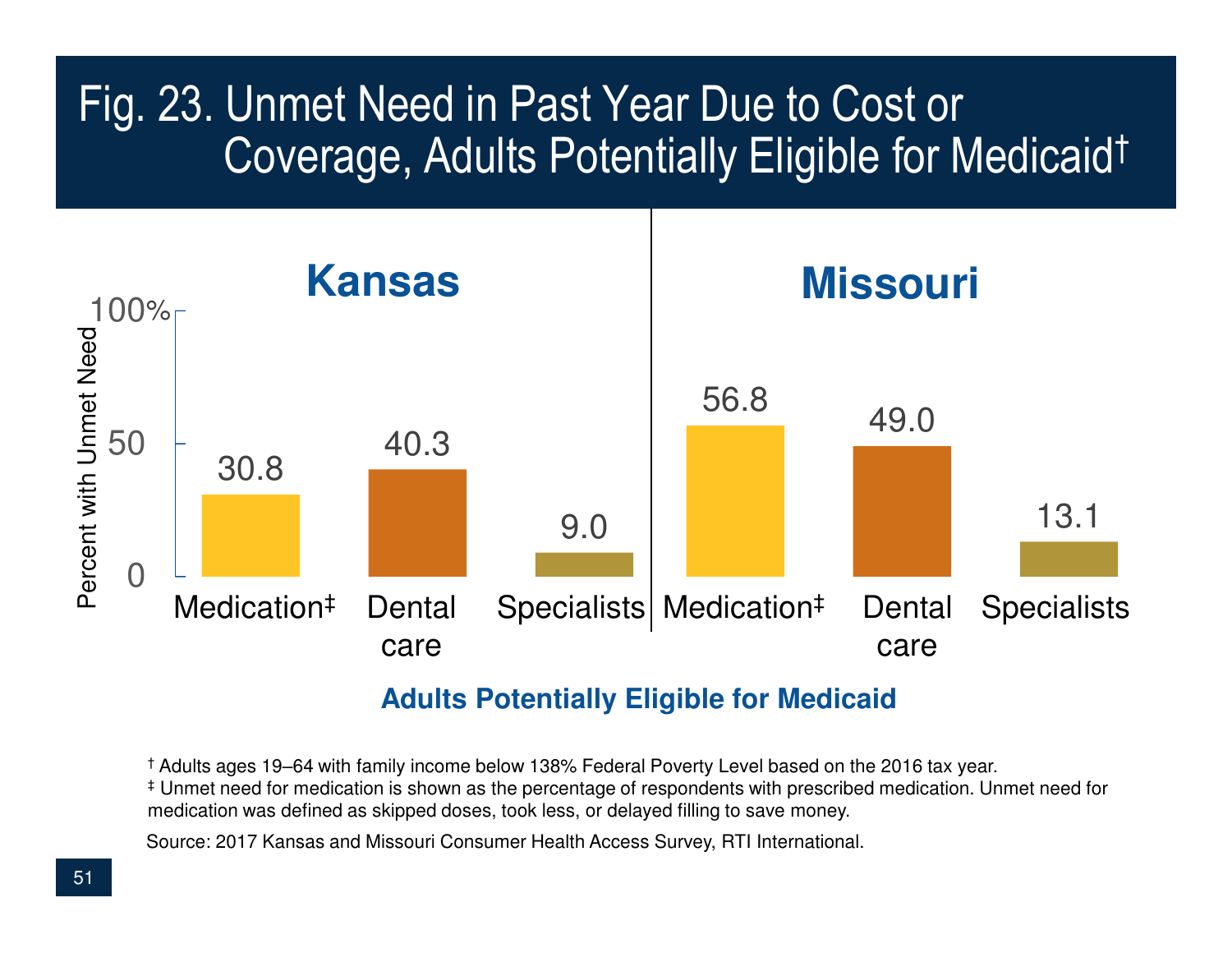## Fig. 24. Unmet Need in Past Year for a Condition or Injury,Adults Potentially Eligible for Medicaid†



#### **Adults Potentially Eligible for Medicaid**

† Adults ages 19‒64 with family income below 138% Federal Poverty Level based on the 2016 tax year. Notes: MH=mental health condition or addiction. Unmet need for each condition is shown as the percentage of respondents reporting the condition (sample size shown in parentheses).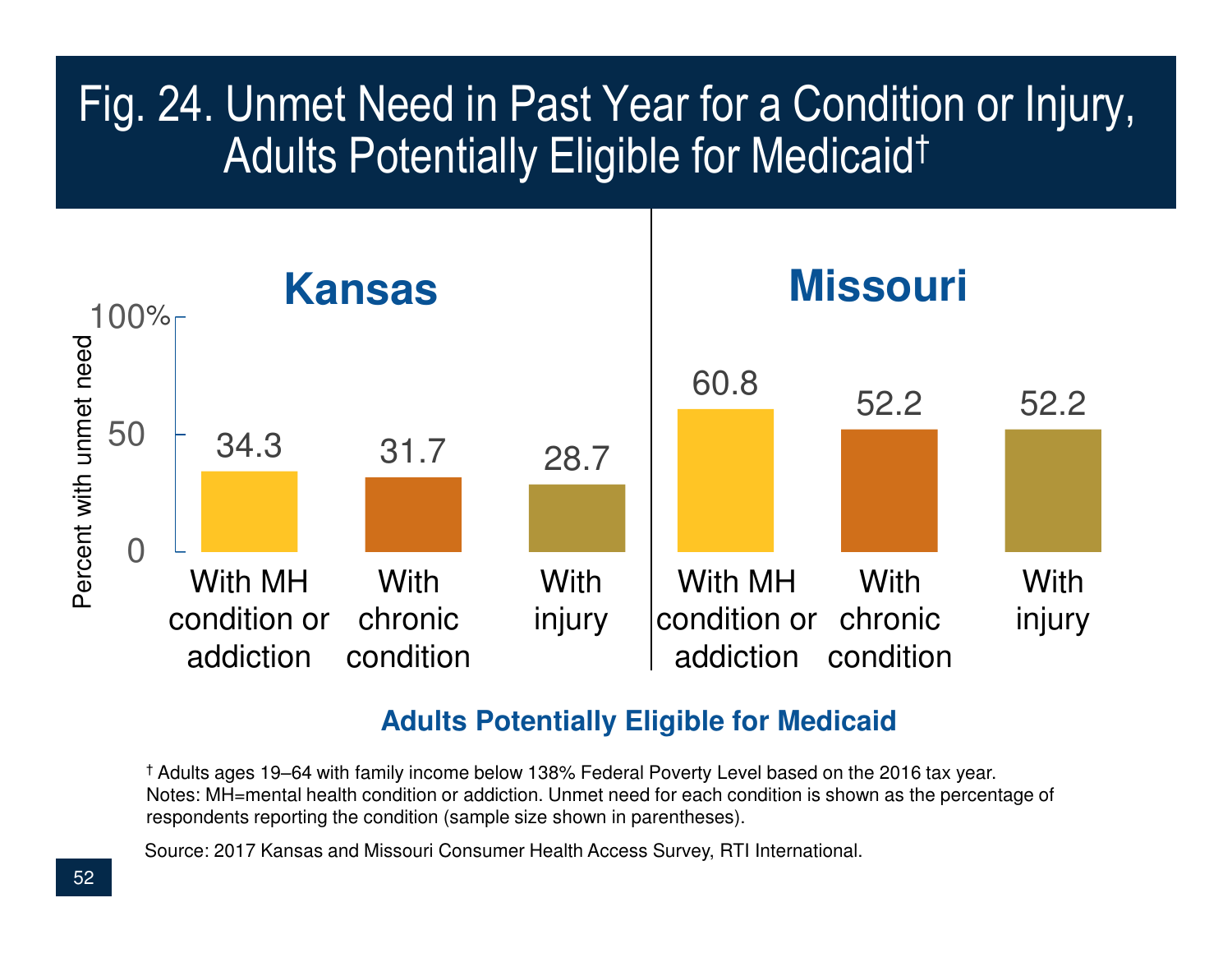

Source: 2017 Kansas and Missouri Consumer Health Access Survey, RTI International.\* Difference from Below 138% FPL is statistically significant at p<.05 level.Notes: ER=Emergency room or department; FPL= Federal Poverty Level based on 2016 tax year.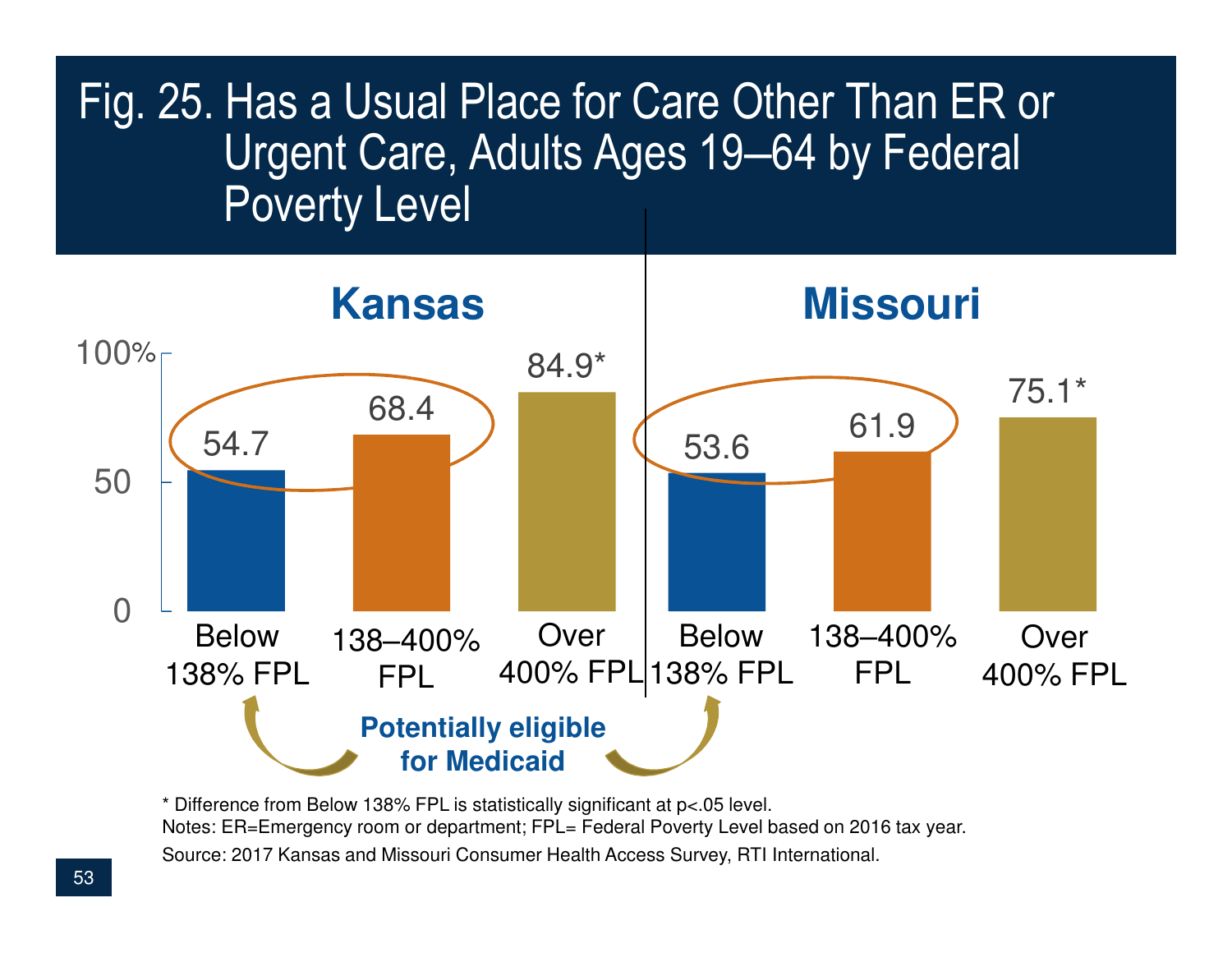#### Fig. 26. Usual Place is a Community Health Center, Adults Ages 19–64 by Federal Poverty Level



#### **Adults with a Usual Place**

\*Difference from Below 138% of FPL is statistically significant at p<.05 level.Note: FPL=Federal Poverty Level based on 2016 tax year.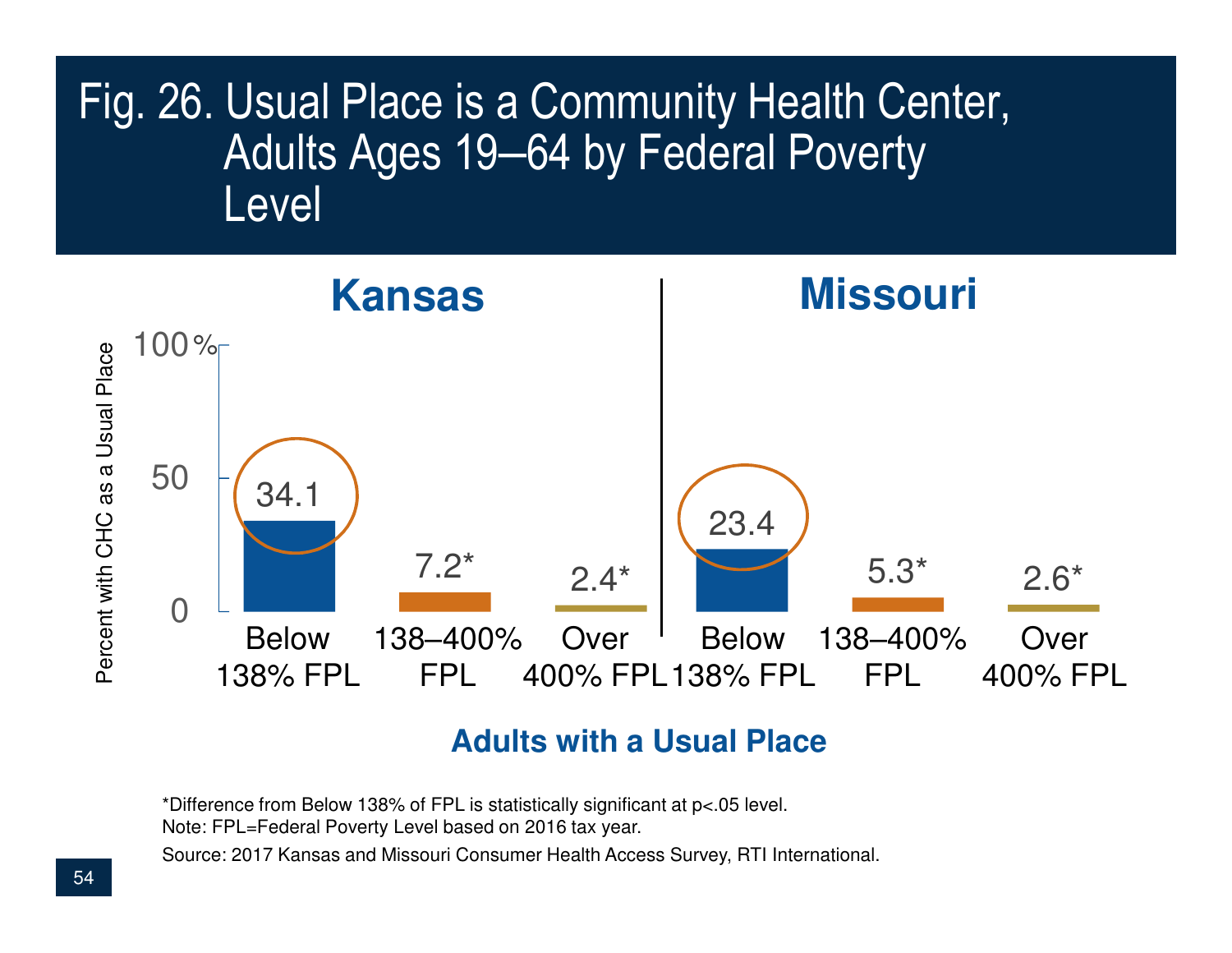#### **Other Findings in BriefAdults Ages 19**‒**64**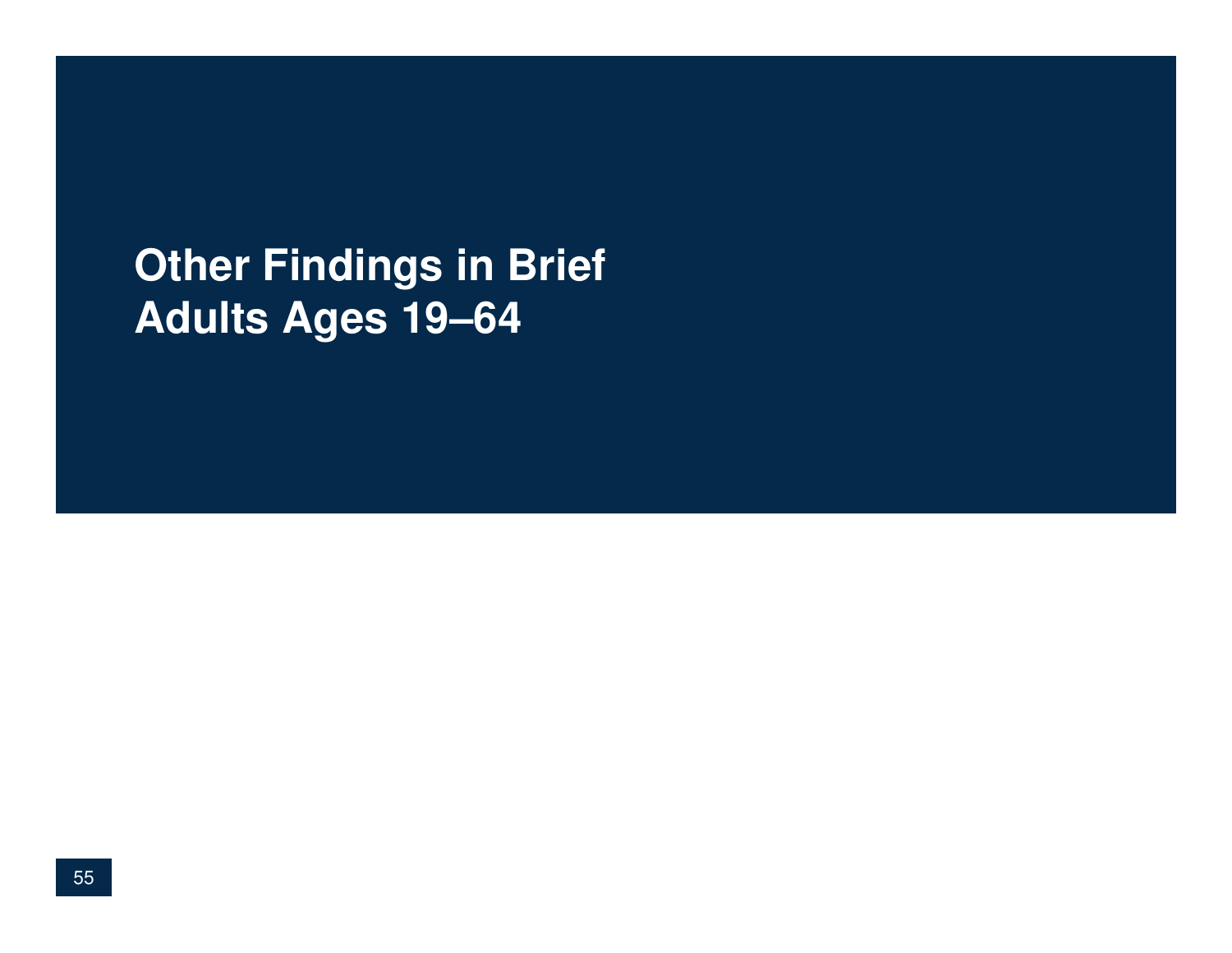# Any Care Needs Not Met Due to Cost or Lack of Coverage at the Time of Interview, Adults Ages 19–64

Roughly 15 percent of adults reported a need for care at the time of interview, but could not get it due to cost or lack of coverage.

The top three types of care most frequently described were

- n Kansas, <u>dental care, general medical care,</u> and <u>surgery </u>
- $\blacksquare$ In Missouri, general medical care, care for chronic conditions, and medication.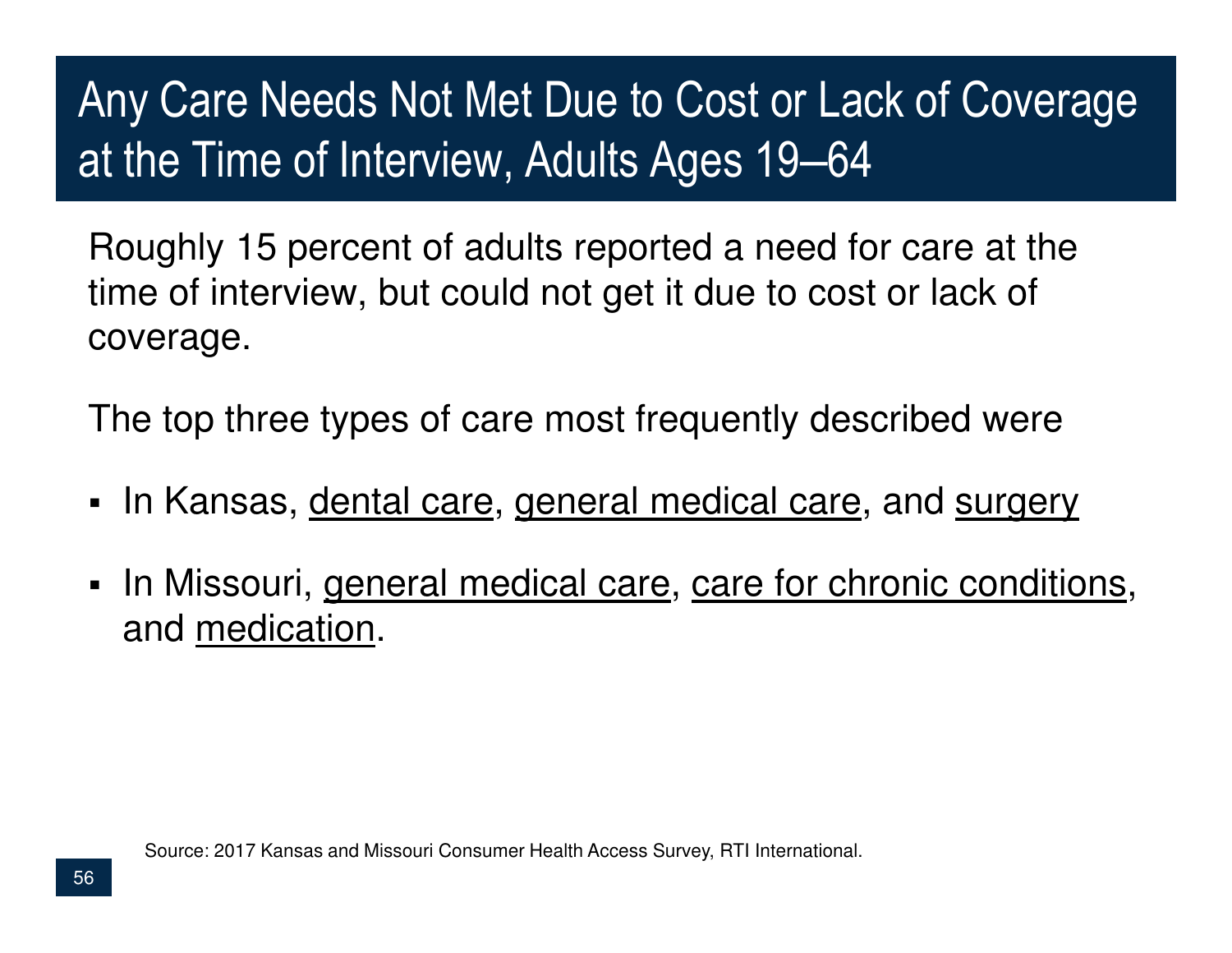# Recent Use of the Emergency Department (ER), Adults Ages 19‒64

- Ten percent of adults reported a visit to the emergency department in the past 3 months (both states).
- Of those with a recent visit to the ER, nearly 80 percent went to the ER because a health care provider or the respondent perceived their health problem as serious enough to need an ER.
- Roughly two-thirds went at night or on the weekend.
- Approximately 15 percent (of the 10 percent who went to the ER) gave no explanation for their visit other than preference for or convenience of the ER as a place to go.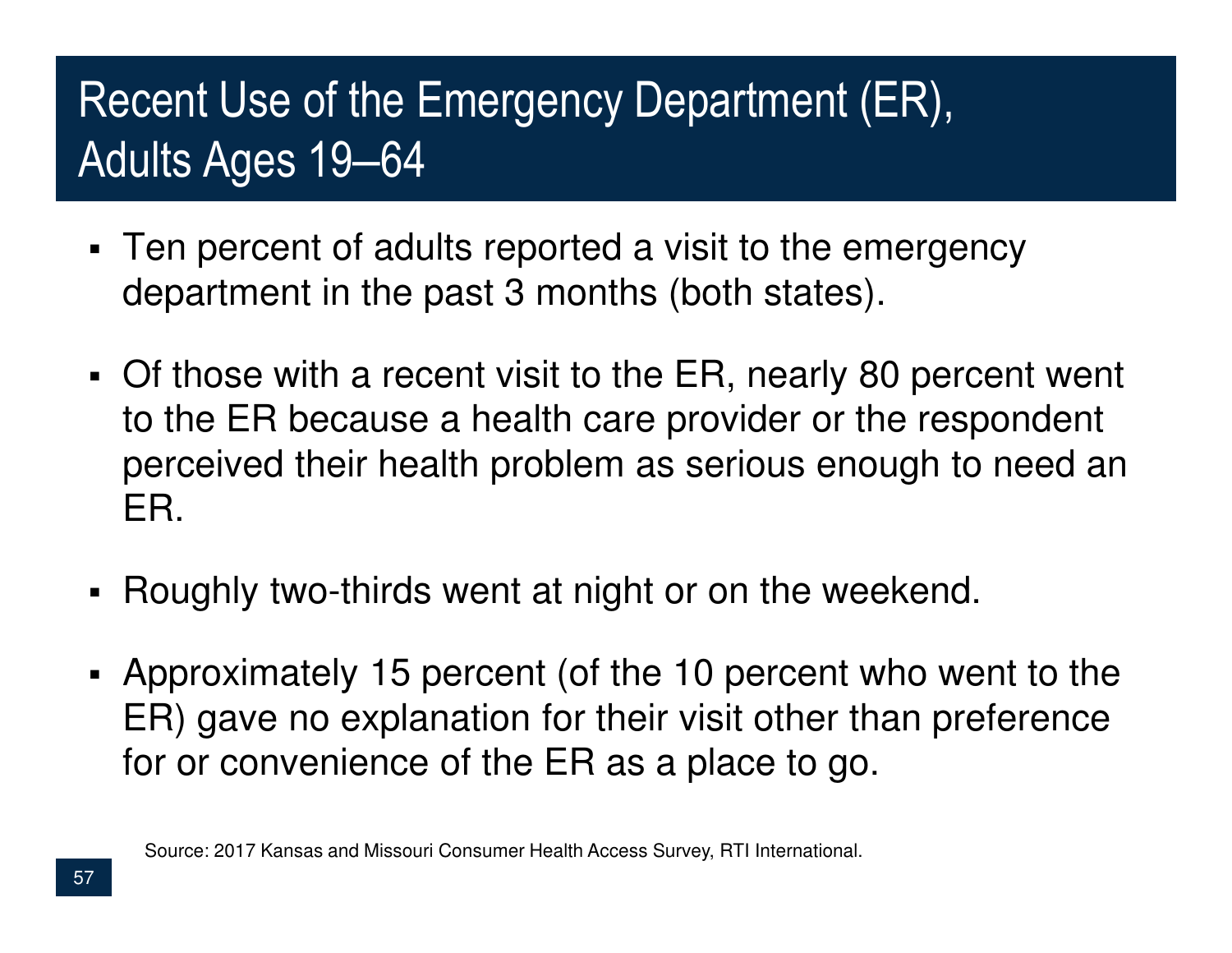# Reasons for Not Getting Needed Mental Health Care, Adults Ages 19‒64

The most common reasons for not getting needed mental health care were:

- **Insurance would not pay or the respondent was uninsured,**
- A provider would not take the insurance,
- A provider was not available, or
- $\blacksquare$ The respondent did not know where to get care.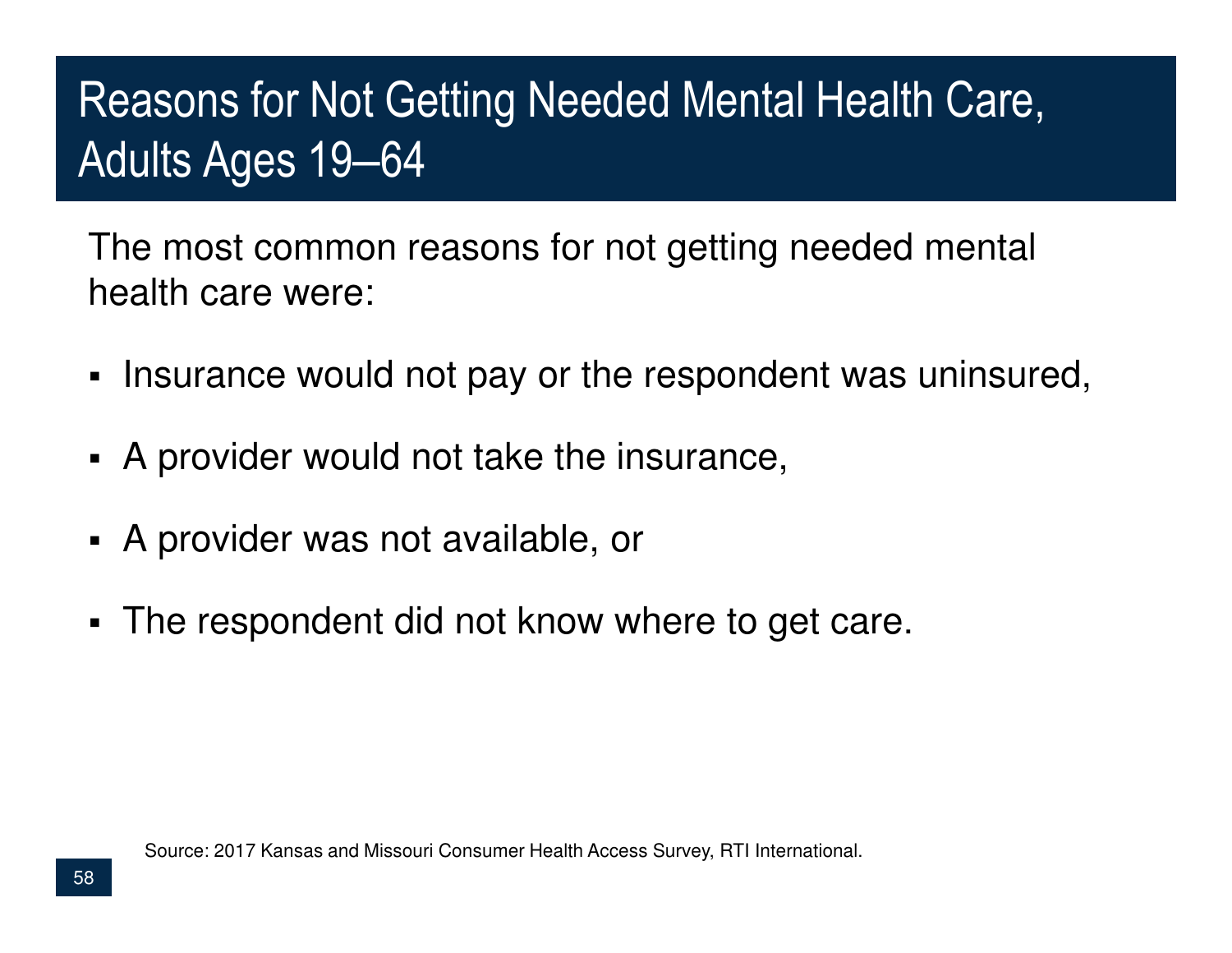### Study Highlights: Adults Ages 19‒64

Twenty percent in both states lacked health insurance coverage.

Roughly one-quarter live in households carrying medical debt.

Lack of dental coverage is a significant barrier in all regions and among all racial and ethnic backgrounds.

The uninsured were more likely to report unmet needs for chronic conditions and mental health care, but some of the insured also faced barriers to care due to cost.

Lack of coverage and unmet need disproportionately impact residents below 138 percent of the Federal Poverty Level.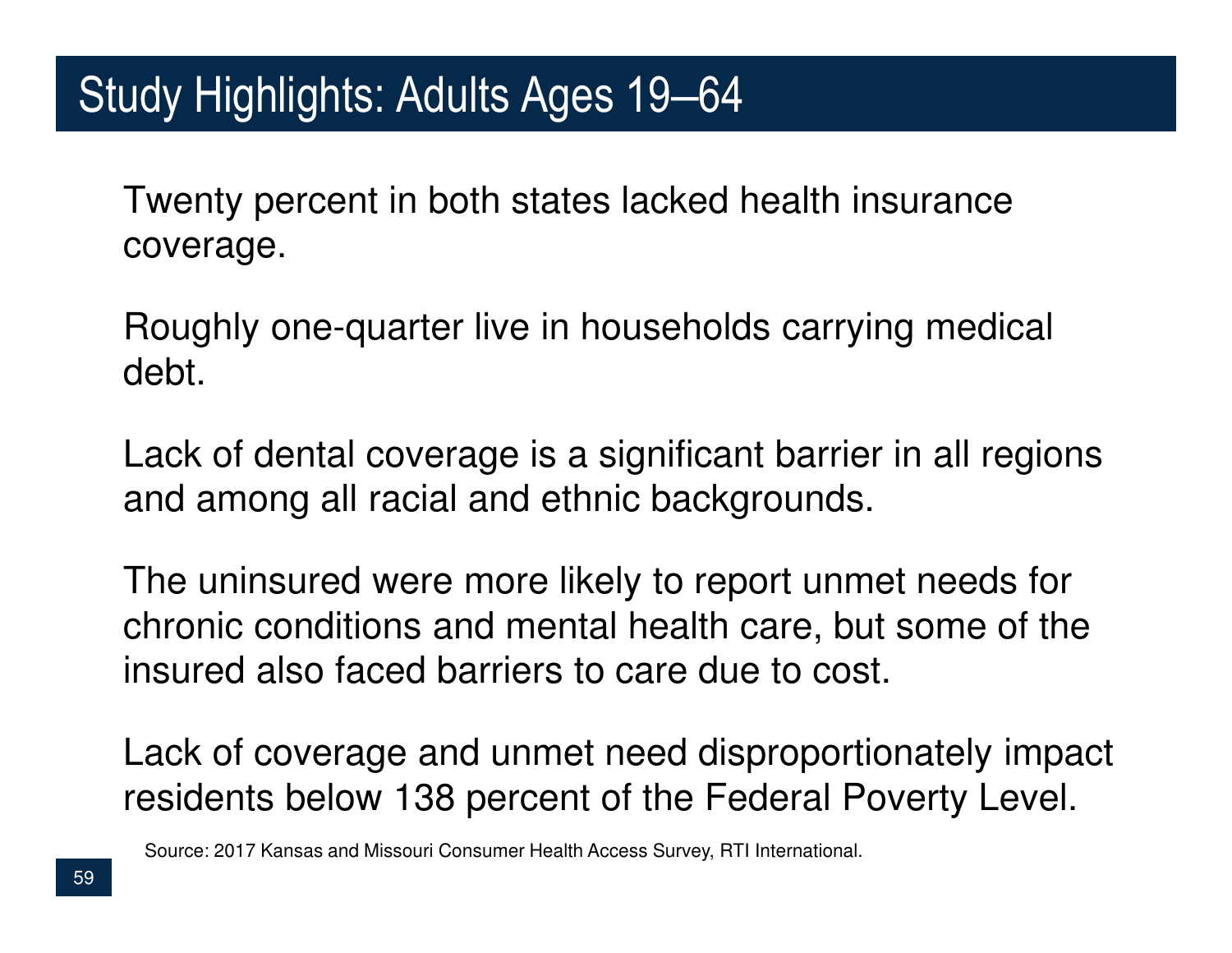# Survey Limitations

- The bi-state survey design did not oversample subpopulations of potential interest (e.g., racial/ethnic minorities, rural areas, or non-native English speakers).
- Lack of statistical power for some comparisons may prevent true differences from reaching statistical significance.
- ٠ Questions customized for this survey do not allow comparison to national or state survey data.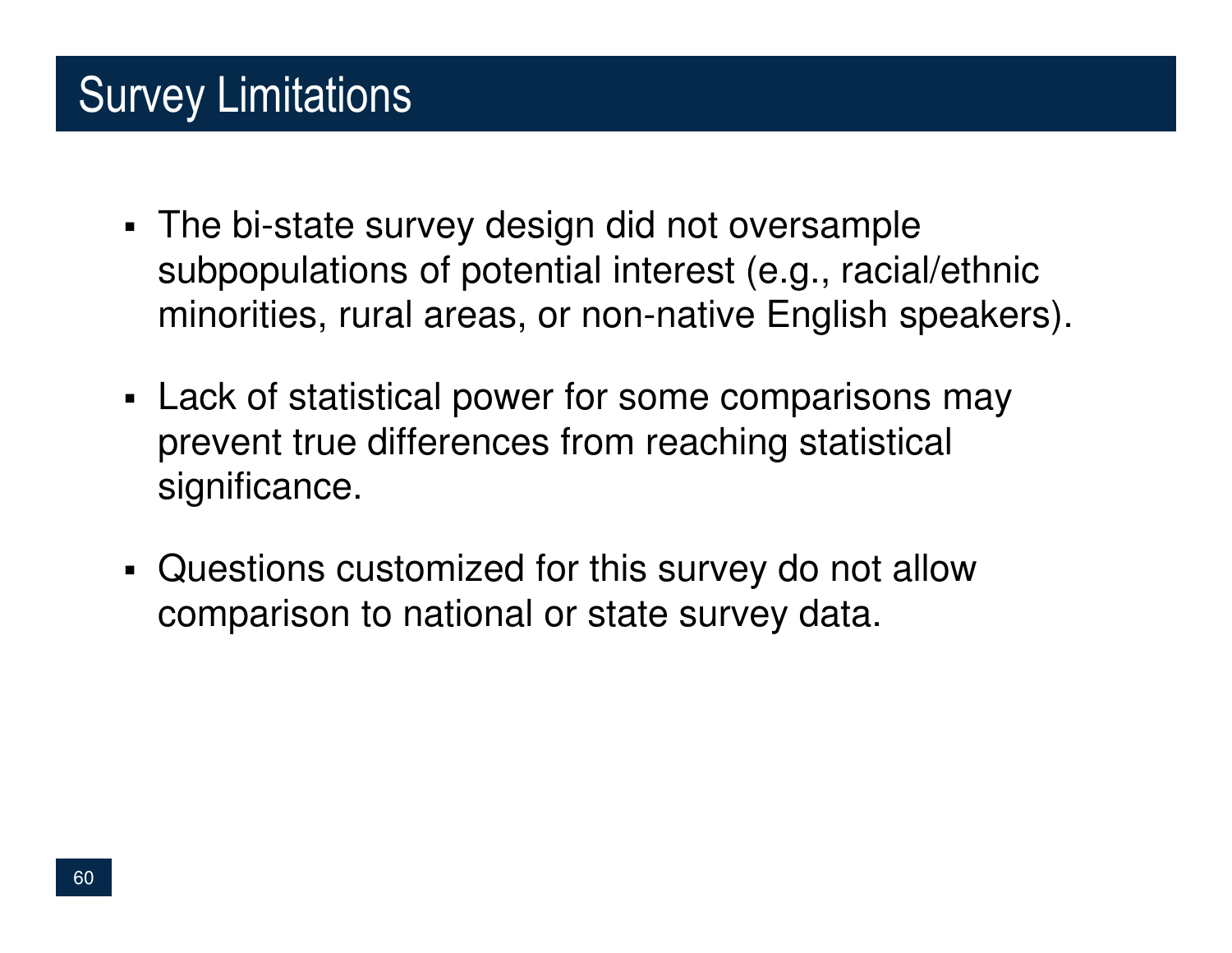Please visit the KMHS website!

**KMHS Final Report**

**KMHS Methodology Report**

**KMHS Questionnaire**

**KMHS Infographics**

https://reachhealth.org/kmhs-finalreport/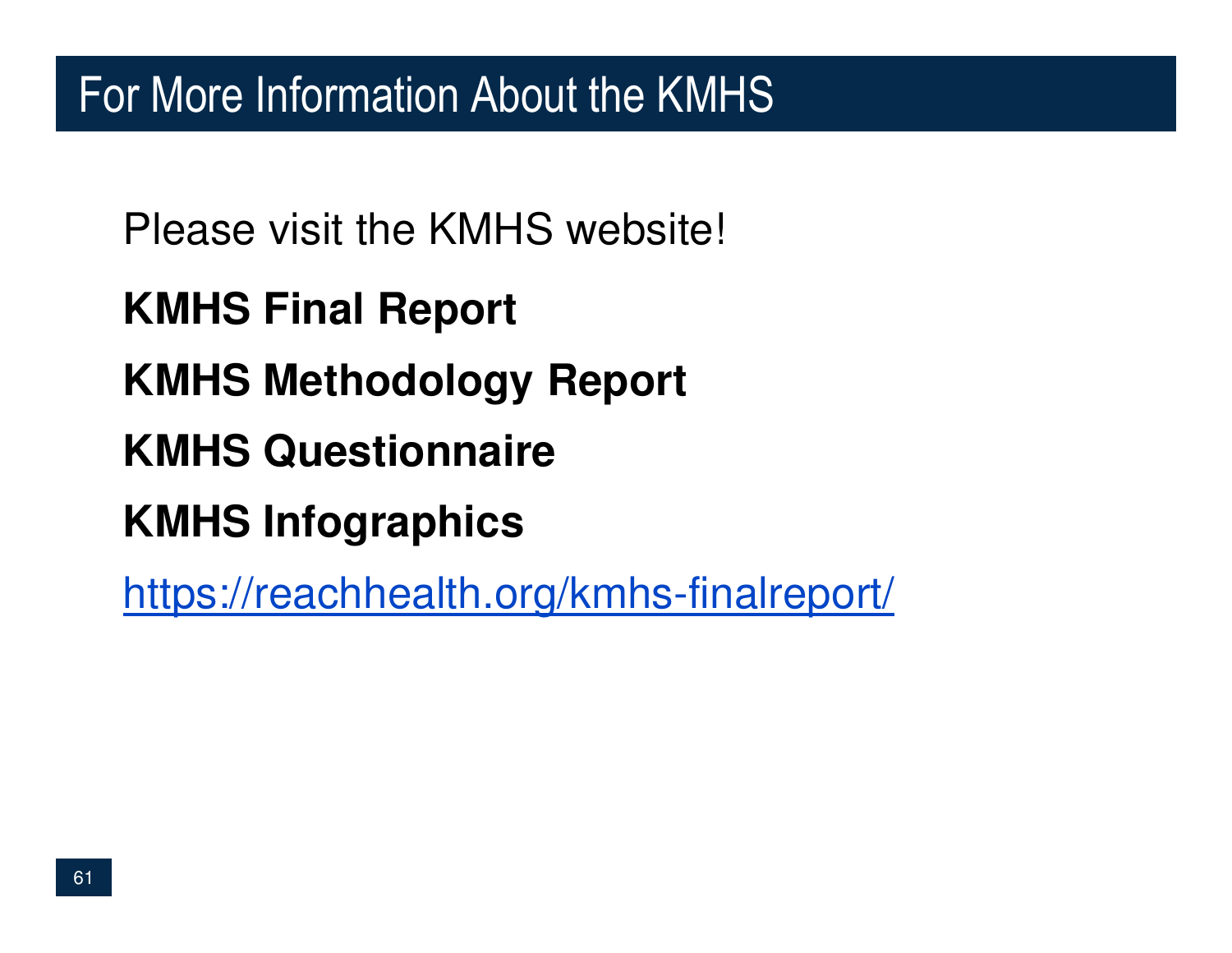### RTI International

### delivering the promise of science for global good



Thomas Duffy Anna Sommers TDuffy@rti.org AnnaSommers@rti.org

**SRTI** 

**INTERNATIONAL** 

Tamara Terry Marcus Berzofsky TTerry@rti.org Berzofsky@rti.org